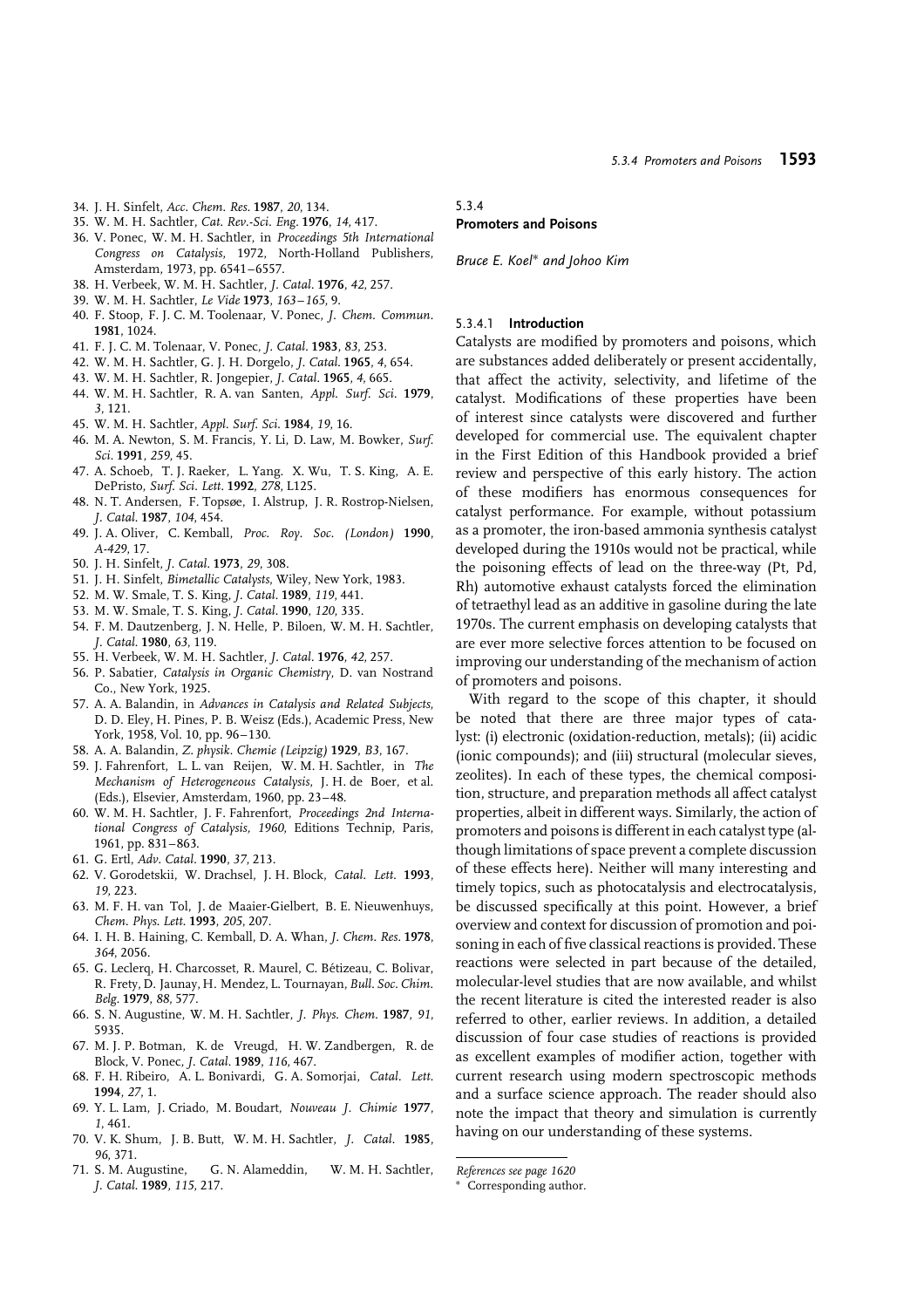#### 5.3.4.2 **Modifiers in Catalysis**

Three important characteristics of catalysts are:

- activity the specific rate of reaction in numbers of product molecules per site per second
- selectivity the propensity for one reaction channel out of many feasible channels
- lifetime the time of useful catalyst performance.

Modifiers, which usually are present in minor concentrations compared to the bulk of the catalyst material, can affect any or all of these characteristics simultaneously. These modifiers may be present in the catalyst as impurities, or they may accumulate from the reactant stream. In this way they may act to affect the physical structure or electronic structure of the catalyst, or function separately as a catalyst in their own right in a bifunctional mechanism. For supported metal heterogeneous catalysts, modifiers can affect the support or the metal particles. This can occur at even trace amounts, because it is often the case that only a small percentage of surface atoms of the catalyst do all the work, and thus only a small amount of modifier is needed to affect these critical sites.

It has been said, ''One man's promoter is another man's poison''. This is true, since a *promoter* is a modifier that has desirable, beneficial effects on catalyst performance. A *poison* is a modifier that has undesirable, detrimental effects on catalyst performance. Of course, whether a given chemical or additive acts as a promoter or a poison depends not only on the type of catalyst, but also on the type of reaction over a given catalyst. For example, potassium is a promoter for Fe-catalyzed ammonia synthesis and a poison for Pt-catalyzed hydrogenations. Ultimately, the electronic structure of the catalytic site controls the bonding of reactants, intermediates, and products of the reaction, and thus activation energy barriers in elementary steps associated with catalytic conversion. Modifiers can affect the number and types of reactive site presented at the catalyst surface, or they can affect the subtle chemical nature of a given reactive site.

5.3.4.2.1 **Structural Modifiers** Additives that restructure the catalyst surface, changing surface area, affecting pore size and distribution, influencing the size, shape, and crystalline nature of nanoparticles or phases, affecting the dispersion of metal components by enhancing or inhibiting sintering or migration, or changing the crystal facets exposed for reaction, are called ''structural modifiers''. Such beneficial additives are also called ''textural promoters''.

5.3.4.2.2 **Bonding Modifiers** Sulfur often functions as a poison (e.g., in Ni catalysts for CO hydrogenation) because

it strongly bonds to chemically reactive or important sites on metals, blocking sites where it is bonded and/or changing the electronic structure at adjacent sites due to charge transfer or rehybridization of the metal valence band orbitals. Such additives, which are called ''bonding modifiers'', change the adsorption energies of reactants, products, and intermediates, and alter activation energies for forming reaction intermediates. The action of these modifiers can sometimes be interpreted in terms of their relative electronegativities. Halogens and alkali metals often are strong bonding modifiers.

A special case exists in alloy catalysts, in which two or more metal components are intimately mixed to form mixed ensembles of reactive sites at the alloy surface. Historically, discussions of the influence of one metal on another have centered on electronic (ligand) effects or geometric (ensemble, site-blocking) effects. In addition, each metal of the mixed ensembles may also play a direct role rather than simply modifying the properties of the other. The recognition of the importance of surface segregation, in which the concentration of one component can be strongly enhanced in the surface layer compared to its bulk concentration, and the revelation that reactive sites are at most a few atoms in size, have blurred these distinctions in recent times, and today a better focus is one of ''site-directed'' chemistry in which the composition and structure of a four- or five-atom ensemble is specified and structure–reactivity relationships are established.

Below, several cases are considered which involve catalytic reactions over specific catalysts modified by a particular additive in which the fundamental basis for the role of the modifier has been explored in detail. These include characterization of the performance and structure of the practical, working catalyst and model studies utilizing surface science experiments and theoretical calculations on well-defined surfaces. In these cases, there appears to be a good understanding of the specific mechanism of action and origin of the influence of the modifier.

#### 5.3.4.3 **Promoters and Poisons for Some Important Catalytic Reactions**

5.3.4.3.1 **Steam Reforming** Steam reforming of coke and natural gas is an important process used to produce hydrogen and synthesis gas (syngas;  $CO + H<sub>2</sub>$ ). Recently, energy concerns have led to an increased interest in hydrogen as an energy source, and syngas is an important intermediate in the industrial synthesis of various chemicals and fuels from a wide variety of feedstocks. Even though steam reforming has been commercialized since the 1960s, using Ni-based catalysts, much recent effort has been invested in improving the efficiency of the process. In these catalysts, Ni particles are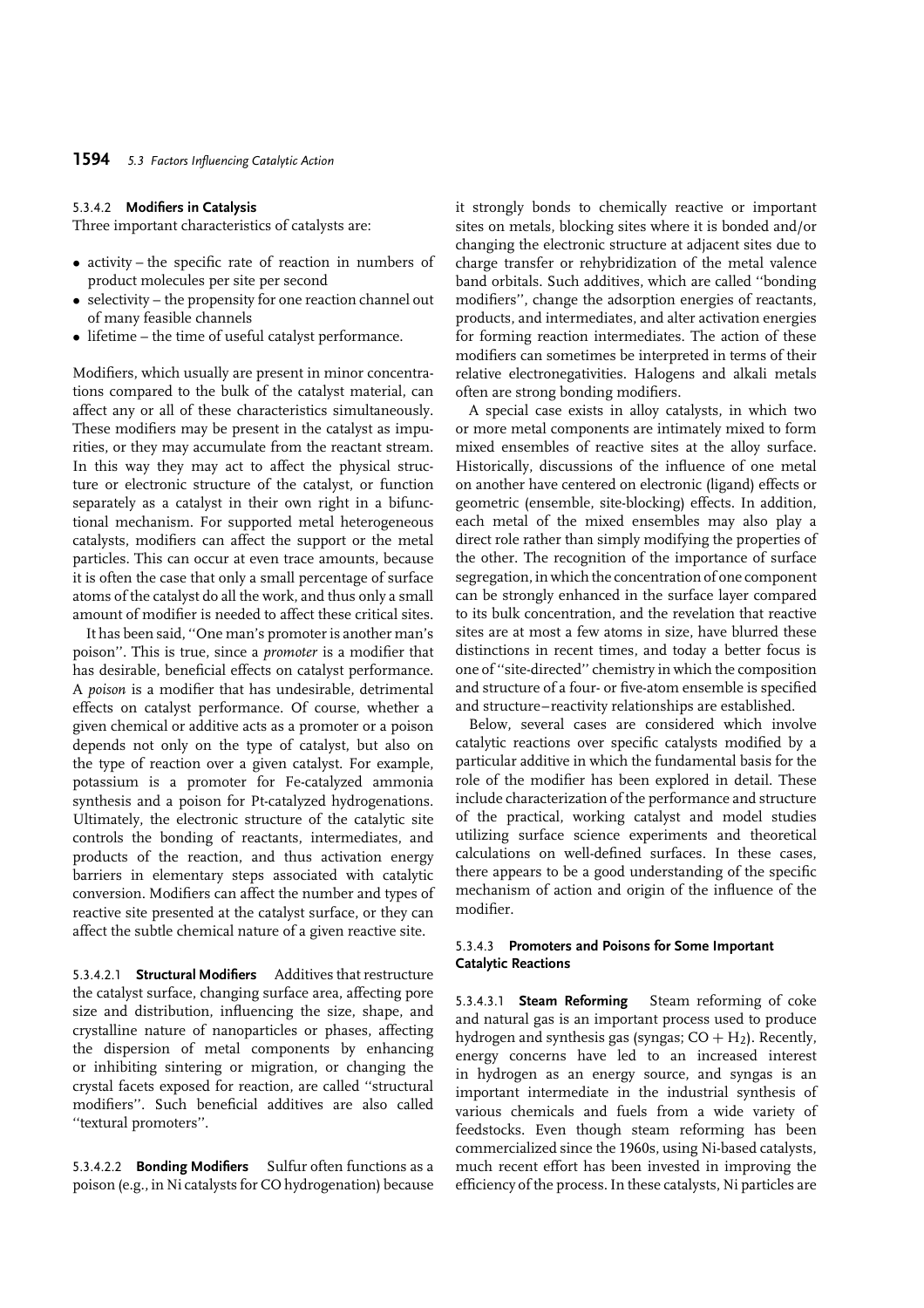highly dispersed on support materials such as alumina (Al2O3), magnesia (MgO) or magnesium aluminum spinels ( $MgAl<sub>2</sub>O<sub>3</sub>$ ) [1]. The reactions involved in the steam reforming of natural gas can be summarized as follows:

$$
CH4 + H2O \longrightarrow CO + 3H2
$$
  

$$
\Delta H2980 = +206 \text{ kJ mol}^{-1}
$$
 (1)

$$
CO + H2O \longrightarrow CO2 + H2
$$
  

$$
\Delta H2980 = -41 \text{ kJ mol}^{-1}
$$
 (2)

$$
C_nH_{2n+2} + nH_2O \longrightarrow nCO + (2n+1) H_2
$$
  

$$
\Delta H_{298}^0 > 0
$$
 (3)

Since the reaction in Eq. (1) is endothermic and the entropy is positive, it is better to carry out the reaction at high temperature (900–1300 K) and low pressure (20–40 bar;  $20-40 \times 10^5$  Pa). Catalysts for steam reforming must be robust to remain active for a long time under these severe conditions. In this section, some recent studies of additives on Ni catalysts will be reviewed, with special focus on their promoting and poisoning effects.

**A Reactive Sites on Ni Catalysts** While the nature of the active sites on these Ni catalysts remains the subject of much debate, theoretical and experimental results have suggested that step sites are the main active sites [2–5]. Methane decomposition on Ni single crystals indicates that the Ni(110) surface is the most reactive, followed by Ni(100), with Ni(111) being the least active [6]. Density functional theory (DFT) calculations for methane and ethylene dissociation on Ni(111) and Ni(211) surfaces indicate that step sites are more reactive than terrace sites due to a lower activation energy for dissociation on step sites [2, 5]. Figure 1 shows a potential energy diagram for C−C and C−H bond breaking in ethylene adsorbed on Ni(111) and Ni(211) [5]. The adsorption energy of ethylene on Ni(211) is lower than on Ni(111) by 58 kJ mol<sup>-1</sup>, and the transition state energy for C−C bond breaking of ethylene on Ni(211) is lowered by 96 kJ mol<sup>−</sup>1, which in turn lowers the activation energy of ethylene dissociation by 38 kJ mol<sup>−</sup>1. Scanning tunneling microscopy (STM) images of ethylene exposed on Ni(111) at room temperature (see Fig. 2) show that ethylene dissociation occurs at the upper step edges and terminates once it extends up to 40  $\AA$  into the terrace. In experiments where methane ( $p = 0.1 - 10^2$  Pa) was exposed to a Ni(14 13 13) surface, which has a step density of 3–5%, at 500 K [3], the initial sticking probability on step sites was two orders of magnitude greater than that on terrace sites. Carbon produced from methane decomposition also indicated that methane is decomposed more rapidly on step sites than on terrace sites.



**Fig. 1** Potential energy diagram for C−C bond breaking (dark lines) and C−H bond breaking (gray lines) on Ni(111) and Ni(211). The indicated transition state energy for C−H bond breaking of  $CH<sub>2</sub>$  is for one  $CH<sub>2</sub>$  [5].



**Fig. 2** Scanning tunneling microscopy (STM) images (200 × 200 Å and 150  $\times$  150 Å) of a Ni(111) surface (a) before and (b) after exposure to 1-Langmuir ethylene at room temperature. Exposure produces a ''brim'' of reaction products adsorbed along the step edges. A cyclic scaling has been used to enhance the features of each terrace [5].

**B Alkali and Alkaline Earth Promoters for Ni Catalysts** Alkali and alkaline earth metals are added to Ni catalysts to improve stability and selectivity. These additives help to increase the steam–carbon reaction and suppress cracking and polymerization by neutralizing the acidity of the support. The effects of these additives are dependent on the properties of the support. Chen et al. [7] investigated additive effects on the resistance to coke formation and sintering on  $Ni/Al<sub>2</sub>O<sub>3</sub>$  catalysts. The resistance to Ni sintering was improved significantly by adding various promoters (as shown in Table 1), but only K was found to suppress coke formation. Gołębiowski et al. [8] found that the addition of K (in the form of  $K_2O$ ) to Ni

*References see page 1620*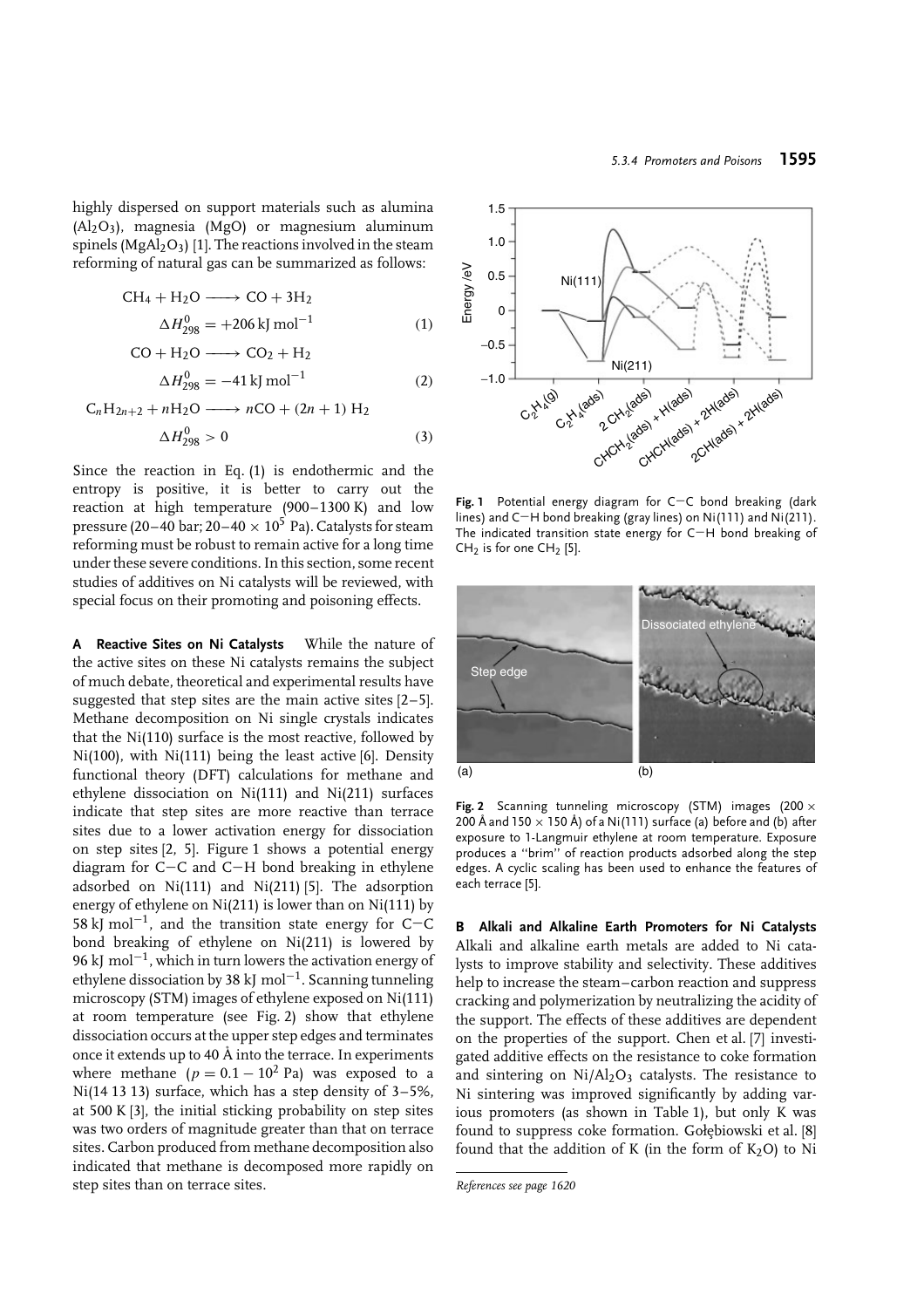## **1596** *5.3 Factors Influencing Catalytic Action*

catalysts decreased the catalytic activity for methane steam reforming at 600–800 °C, but significantly increased the resistance to coking. Figure 3 shows the relative coking rate in steam reforming of *n*-butane and relative activity in steam reforming of methane on  $K/Ni/Al_2O_3$ catalysts. To help understand the role of K promotion, DFT calculations were carried out by Beengaard et al. [9] for dissociative chemisorption of methane on Ni(100) and Ni(111) surfaces with preadsorbed K adatoms. The initial sticking probability of methane was decreased significantly with K addition, and the barrier for methane dissociation was increased by 0.2 eV on both surfaces with  $\theta$ <sub>K</sub> = 0.125 monolayer. These authors later proposed that K adsorbs preferentially on highly undercoordinated sites at Ni surfaces, which leads to a higher tolerance towards graphite formation on Ni catalysts [2].

**Tab. 1** Alkali and alkaline earth metal effects on the particles sizes of NiO and Ni for Ni/Al<sub>2</sub>O<sub>3</sub> catalysts for (i) calcined, (ii) calcined and reduced, and (iii) used catalyst samples. Used catalyst samples were obtained after catalytic cracking of *n*-hexane for 5 h [7]

| Catalyst-<br>additive | Ni particle size/Å       |       |      |                       |  |  |
|-----------------------|--------------------------|-------|------|-----------------------|--|--|
|                       | <b>NiO</b><br>(calcined) | Fresh | Used | Ratio<br>(used/fresh) |  |  |
| Ni                    | 131                      | 161   | 259  | 1.6                   |  |  |
| Ni–Li                 | 142                      | 226   | 298  | 1.3                   |  |  |
| $Ni - Na$             | 139                      | 158   | 231  | 1.4                   |  |  |
| $Ni-K$                | 157                      | 206   | 214  | 1.0                   |  |  |
| $Ni-Mg$               | 167                      | 227   | 258  | 1.1                   |  |  |
| $Ni-Ca$               | 198                      | 241   | 283  | 1.1                   |  |  |



**Fig. 3** Relative coking rate (solid) during steam reforming of *n*-butane and relative activity (hatched) during steam reforming of methane on  $K/Ni/Al_2O_3$  catalysts. Steam reforming of methane was conducted at 10<sup>5</sup> Pa and 800 ◦ C; steam reforming of *n*-butane was conducted at  $p_{\text{butane}} = 6.1$  kPa and 500  $^{\circ}$ C [8].

In investigations of the influence of Li addition to Ni/MgO catalysts [10, 11], Li improved the reducibility of Ni/MgO catalyst by extracting  $Ni^{2+}$  from the MgO support. Li also affected the morphology of the catalysts and lead to sintering which reduced the chemisorption ability of the Ni/MgO catalysts.

Methane conversion was increased by 50% for Ni/*α*- $Al_2O_3$  catalysts containing 5 wt.% Mg and Ca with respect to unpromoted catalysts [12]. Temperature-programmed reaction spectroscopy (TPRS) experiments demonstrated that these promoters enhanced methane steam reforming, without altering the reaction mechanism. Mg addition also promoted steam reforming by assisting the oxidation of formed coke and hosting a higher content of hydrogen on the catalysts.

**C Sulfur Poisoning of Ni Catalysts** Sulfur is a powerful poison of Ni catalysts, and thus the S content of the feed gas is reduced below 0.5 ppm [13, 14] prior to steam reforming processes, often by using ZnO catalysts for hydrodesulfurization [15]. All sulfurcontaining compounds in the feedstock are converted into  $H<sub>2</sub>S$  under reforming conditions, and  $H<sub>2</sub>S$  dissociatively adsorbs on the Ni surfaces to create Ni−S species that deactivate the catalyst.

While large amounts of sulfur poisons Ni catalysts, a small amount of S can promote the catalyst by delaying coke formation. Thus, negative effects of S in decreasing catalytic activity are partially offset by inhibiting coke formation, which also decreases catalytic activity. Rostrup-Nielsen [16] reported for Ni catalysts that S blocks the Ni surface sites necessary for nucleating carbon. Kikowatz et al. [17] investigated the effects of S on the decomposition of hydrocarbons on a polycrystalline Ni film at high temperatures. In these studies, hydrocarbon decomposition eventually produced a monolayer of surface graphitic carbon that deactivated Ni for further hydrocarbon decomposition. Figure 4, which shows the amount of carbon formation on the Ni surface with and without  $H_2S$  in the reactant gas mixture, clearly demonstrates that sulfur delays the formation of the carbon monolayer.

The effect of S adatoms on the dissociative adsorption of lower alkanes also has been examined on Ni(100) surfaces [18, 19]. Figure 5 shows the initial rate of methane decomposition at a methane partial pressure of 130 Pa on Ni(100) at 550 and 600 K as a function of S coverage. The reaction rate decreased as the amount of sulfur increased. An Arrhenius activation energy for methane dissociative adsorption on the sulfur covered surfaces was determined to be 27 kJ mol<sup>-1</sup>, which is similar to that from clean  $Ni(100)$  [6]. This suggests that sulfur atoms are simply blocking sites without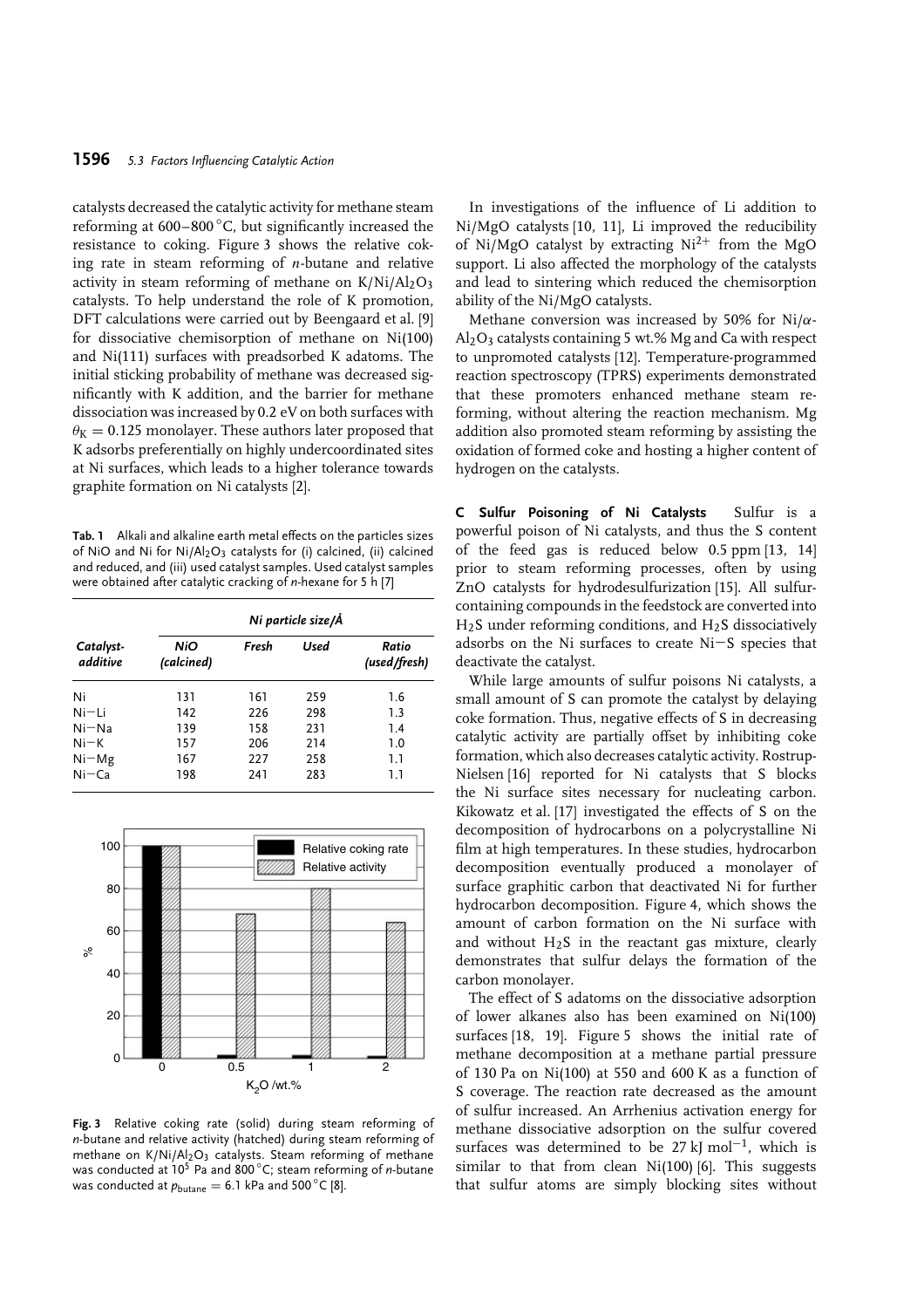

**Fig. 4** Carbon mole fraction  $x_C$  as a function of reaction time on a polycrystalline Ni film at 1145 K exposed to a gas mixture of  $CH_4/H_2/H_2$ S. The partial pressures of H<sub>2</sub> and CH<sub>4</sub> were constant at 100 and 190 Pa, respectively. The partial pressure of H2S was 9*.*6 × 10−<sup>3</sup> Pa and 2*.*7 × 10−<sup>2</sup> Pa, as indicated [17].



**Fig. 5** The initial decomposition rate of methane exposed on a Ni(100) surface at 550 and 600 K as a function of the sulfur precoverage. The partial pressure of methane was 130 Pa [18].

changing the reaction mechanism, and this agrees well with previous results on Ni catalysts [16]. Consistently, Abild-Pedersen et al. [3], in investigations of the influence of S on methane decomposition on the stepped Ni(14 13 13) surface at 500 K, found that a small amount of sulfur (0.06 monolayer) reduced the initial sticking probability of methane and significantly delayed coke formation on the surface.

DFT calculations of S adsorption and the influence of S on carbon formation on Ni(111) and Ni(211) surfaces

[2, 3] found that S adsorption at step sites was favored by  $37 \text{ kJ}$  mol<sup>-1</sup> with respect to terrace sites. Because carbon nucleation is only initiated at step edges [5], the strong preference of S for steps would greatly hinder carbon formation on Ni surfaces.

5.3.4.3.2 **Water-Gas Shift Reaction** The water-gas shift (WGS) reaction is one of the most important industrial reactions. It is used to produce hydrogen for ammonia synthesis, is a part of steam reforming and automotive exhaust gas catalysis, and is employed for removing CO from  $H_2$  feeds and adjusting the ratio of  $H_2$  and CO in syngas. WGS reactions occur whenever CO and water coexist during catalytic processes. This reaction, shown earlier in Eq. (2), is moderately exothermic at room temperature with no change in entropy.

Although many metals and metal oxides have been tested as WGS catalysts [20, 21],  $Fe<sub>3</sub>O<sub>4</sub>/Cr<sub>2</sub>O<sub>3</sub>$  and  $Cu/ZnO/Al<sub>2</sub>O<sub>3</sub>$  are currently employed industrially. Fe3O4/Cr2O3 catalysts are used in a first stage at 300–450 ◦ C, while Cu/ZnO/Al2O3 catalysts are in a second stage at  $150-250\degree C$  to ensure completion of the reaction. The apparent activation energy for CO conversion to CO<sub>2</sub> was determined to be 53 kJ mol<sup>-1</sup> for  $Cu/ZnO/Al_2O_3$ , and 110 kJ mol<sup>-1</sup> for Fe<sub>3</sub>O<sub>4</sub>/Cr<sub>2</sub>O<sub>3</sub> [22].

Two types of WGS reaction mechanism have been proposed: an adsorptive mechanism, and a regenerative mechanism [23, 24]. In the former, both reactants adsorb on the catalyst surface and react to form surfacebound formate (HCOO−) intermediates. These species then decompose to produce  $CO<sub>2</sub>$  and  $H<sub>2</sub>$  [25]. In the regenerative mechanism, CO and  $H<sub>2</sub>O$  adsorb onto the surface and  $H_2O(a)$  decomposes into  $2H(a) + O(a)$ . Some CO(a) also decomposes to  $C(a) + O(a)$ . CO(a) reacts with  $O(a)$  to form  $CO<sub>2</sub>$  and  $2H(a)$  desorbs slowly as  $H<sub>2</sub>$  [26]. In addition, a mechanism with both adsorptive and regenerative reaction steps has been suggested [27]. In this case,  $H<sub>2</sub>O$  adsorbs rapidly and reacts with O(a) to form 2OH(a). 2OH(a) decomposes slowly to  $2O(a)$  and  $2H_2$ . CO reacts with  $O(a)$  to slowly form  $CO<sub>2</sub>(a)$  that desorbs later. Recent theoretical calculations for the WGS reaction on a Cu(111) surface suggests that the adsorptive reaction path is dominant at lower temperatures, while the regenerative path prevails at higher temperatures [28].

### **A Iron-Based Catalysts: High-Temperature Shift Catalysts**

*a Structural Modifiers in Iron-Based Catalysts* The active phase of iron oxide for WGS reactions is  $Fe<sub>3</sub>O<sub>4</sub>$ (magnetite), which is formed by the partial reduction

*References see page 1620*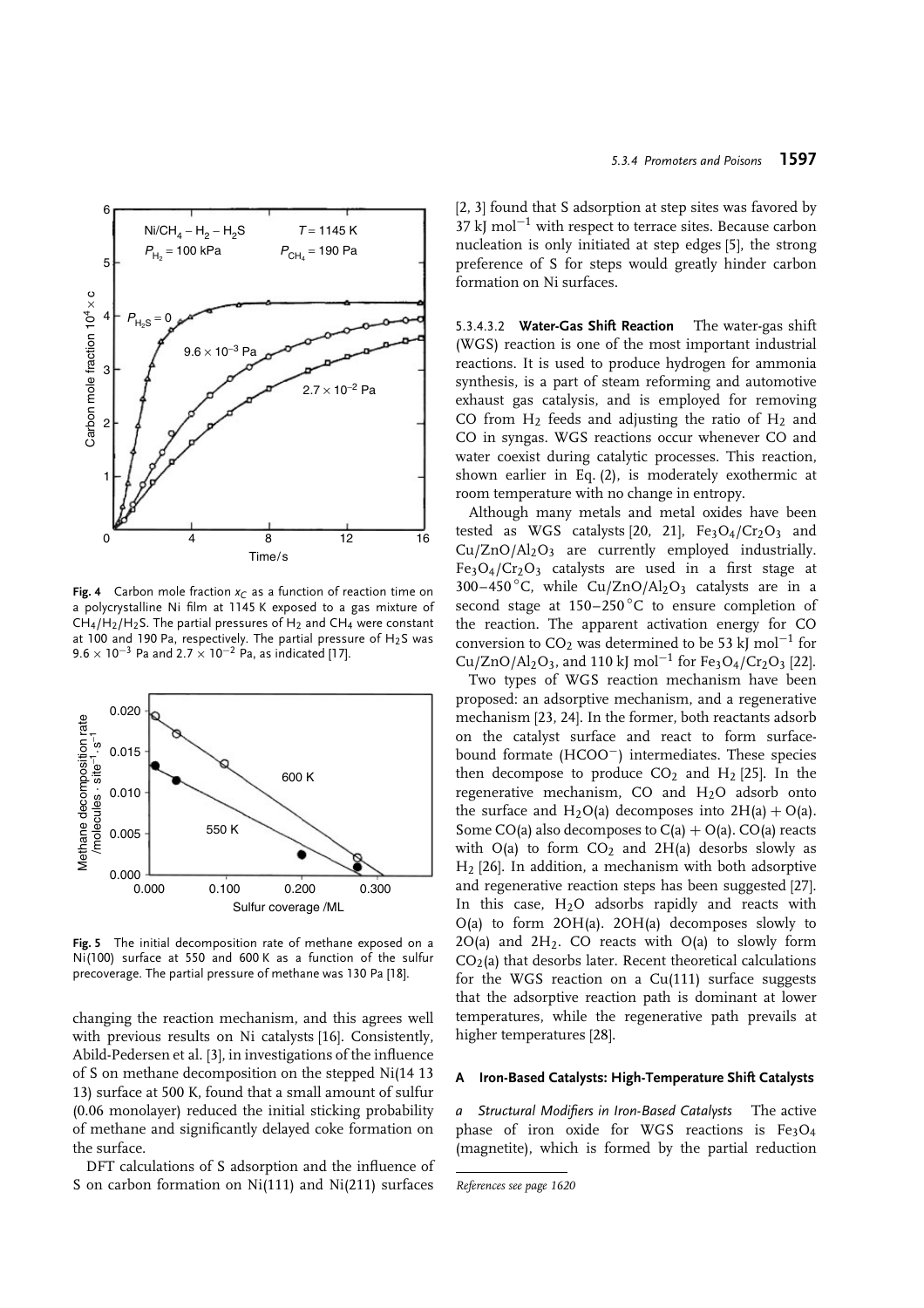of  $Fe<sub>2</sub>O<sub>3</sub>$  (hematite). A pure magnetite catalyst loses catalytic activity quickly due to sintering during catalytic reaction at 300-400°C. Therefore, 5-10 wt.% chromia  $(Cr<sub>2</sub>O<sub>3</sub>)$  is added in the industrial catalyst as a structural stabilizer [29]. Several studies have proposed mechanisms of action for chromia in catalyst stabilization. Chinchin et al. [30–32], in investigations of the activity of various  $Fe<sub>3</sub>O<sub>4</sub>/Cr<sub>2</sub>O<sub>3</sub>$  catalysts, showed that deactivation was a multistep process in which the first step of rapid deactivation occurred during the first 150 h, and the second step of slow deactivation occurred over several years. These authors found that the catalyst lost 30% of its catalytic activity over the first 9 months, and that the mean pore size increased over the same period, indicating that sintering was the main cause of deactivation. The first rapid deactivation came from the sintering of  $Fe<sub>3</sub>O<sub>4</sub>$  crystallites in contact, while the second slow deactivation process was due to intervening chromia crystallites separating Fe3O4 crystallites and retarding sintering. Recently, Edward et al. [33] found that chromia formed a solid solution within the Fe3O4 lattice without forming isolated phases in their investigations of the effect of chromia on magnetite. Chromia encapsulated catalyst grains and reduced ion diffusion, which lead to a retardation of sintering in the activated catalysts.

Other metal oxides have been investigated as structural modifiers. Rethwisch and Dumesic [34] studied  $SiO<sub>2</sub>$ , Al2O3, TiO2, MgO, ZnO, and Na-mordenite, and found that the activities of all supported iron catalysts were considerably lower than that of pure  $Fe<sub>3</sub>O<sub>4</sub>$ . These authors attributed the reduced activity to the increased acidity that restrains CO adsorption on catalysts with added acidic oxides. On basic oxides, strong CO<sub>2</sub> adsorption hinders the WGS reaction. De Souza and Rangel [35, 36] compared an  $\text{Al}_2\text{O}_3$  modifier with Cr<sub>2</sub>O<sub>3</sub>-doped Fe<sub>3</sub>O<sub>4</sub>. Even though the alumina-doped catalyst showed a slightly smaller catalytic activity than the chromia-doped catalyst, alumina was more efficient in delaying sintering of the catalyst than chromia. Vanadium was reported to be a promising additive for promoting the activity and stability of iron catalysts, and Júnior et al. [37] tested various amounts of vanadium-doped iron oxide catalysts for WGS reactions. Vanadium oxide additives not only increased the specific surface area but also hindered sintering. Vanadiumdoped iron oxide catalysts also showed larger catalytic activities than unpromoted and chromia-promoted iron oxide catalysts.

*b Metal and Metal Oxides as Promoters for Catalytic Activity* Several metals and metal oxides have been probed as promoters in the iron-based catalysts. For example, Andreev and coworkers [21, 38] investigated the effects of

metal oxides on iron oxide catalysts. The catalytic activity for WGS decreased when MnO, CoO, CuO or ZnO were added to pure iron oxide. However, adding CuO, CoO and ZnO (5 wt.%) to iron/chromia catalysts slightly increased the catalytic activity. Unfortunately, the CuO-promoted catalyst exhibited higher sintering than the unpromoted iron/chromia catalysts.

Hutchings and coworkers [39] investigated iron-based catalysts containing 2 wt.% of B, Cu, Ag, Ba, Hg, and Pb. The efficiencies and activation energies for CO conversion over  $Fe<sub>3</sub>O<sub>4</sub>/Cr<sub>2</sub>O<sub>3</sub>$  catalysts containing these additives are listed in Table 2. Catalytic activity was increased by all additives except boron, with the order of activity found as be Hg *>* Ag, Ba *>* Cu *>* Pb *>* unpromoted, B. Despite the fact that boron did not increase the activity, it did decrease the activation energy for CO conversion along with other additives. The promoting activities of Hg, Ag and Ba were attributed to changes in the electronic nature of the catalyst influenced by the different ionic sizes of these additives.

The role of copper has also been examined in detail, by Hutchings and coworkers [33, 40]. The activation energy for WGS over CuO/Fe3O4/Cr2O3 catalysts was estimated as 75–80 kJ mol<sup>-1</sup>, while that on Fe<sub>3</sub>O<sub>4</sub>/Cr<sub>2</sub>O<sub>3</sub> catalysts was  $118 \pm 9$  kJ mol<sup>-1</sup>. Structural studies of the Cupromoted catalyst demonstrated that CuO and  $Cr_2O_3$ were in solid solutions within the  $Fe<sub>3</sub>O<sub>4</sub>$  phase in the fresh catalyst, as shown in Fig. 6. Cr and Cu were enriched at the surface of iron oxide crystallites in aged catalysts. High-resolution electron microscopy (HREM) images also showed CuO to be segregated from the  $Fe<sub>3</sub>O<sub>4</sub>$ phase on the surface of 1000-h aged CuO-doped catalysts, indicating sintering of the catalyst.

Rhodium has shown good promoting effects on the catalytic activity on  $Fe<sub>3</sub>O<sub>4</sub>/Cr<sub>2</sub>O<sub>3</sub>$  catalysts [41-43]. Figure 7 shows WGS rates over  $Fe<sub>3</sub>O<sub>4</sub>/Cr<sub>2</sub>O<sub>3</sub>$  catalysts that have been doped with precious metals [42]. Rhpromoted  $Fe<sub>3</sub>O<sub>4</sub>/Cr<sub>2</sub>O<sub>3</sub>$  catalysts exhibited significantly

**Tab. 2** Efficiency and activation energy for CO conversion over  $Fe<sub>3</sub>O<sub>4</sub>/Cr<sub>2</sub>O<sub>3</sub>$  catalysts containing additives. The reactions were conducted at 400 $\degree$ C and 28  $\times$  10<sup>5</sup> Pa. Activation energy values have uncertainties of  $\pm 4$  kJ mol<sup>-1</sup> [39]

| Additive | CO conversion/% | Activation<br>energy/kJ mol <sup>-1</sup> |
|----------|-----------------|-------------------------------------------|
| None     | 18.8            | 112                                       |
| B        | 18.7            | 108                                       |
| Pb       | 25.0            | 90                                        |
| Cu       | 27.9            | 81                                        |
| Ag       | 32.9            | 74                                        |
| Ba       | 33.5            | 83                                        |
| Hg       | 37.4            | 82                                        |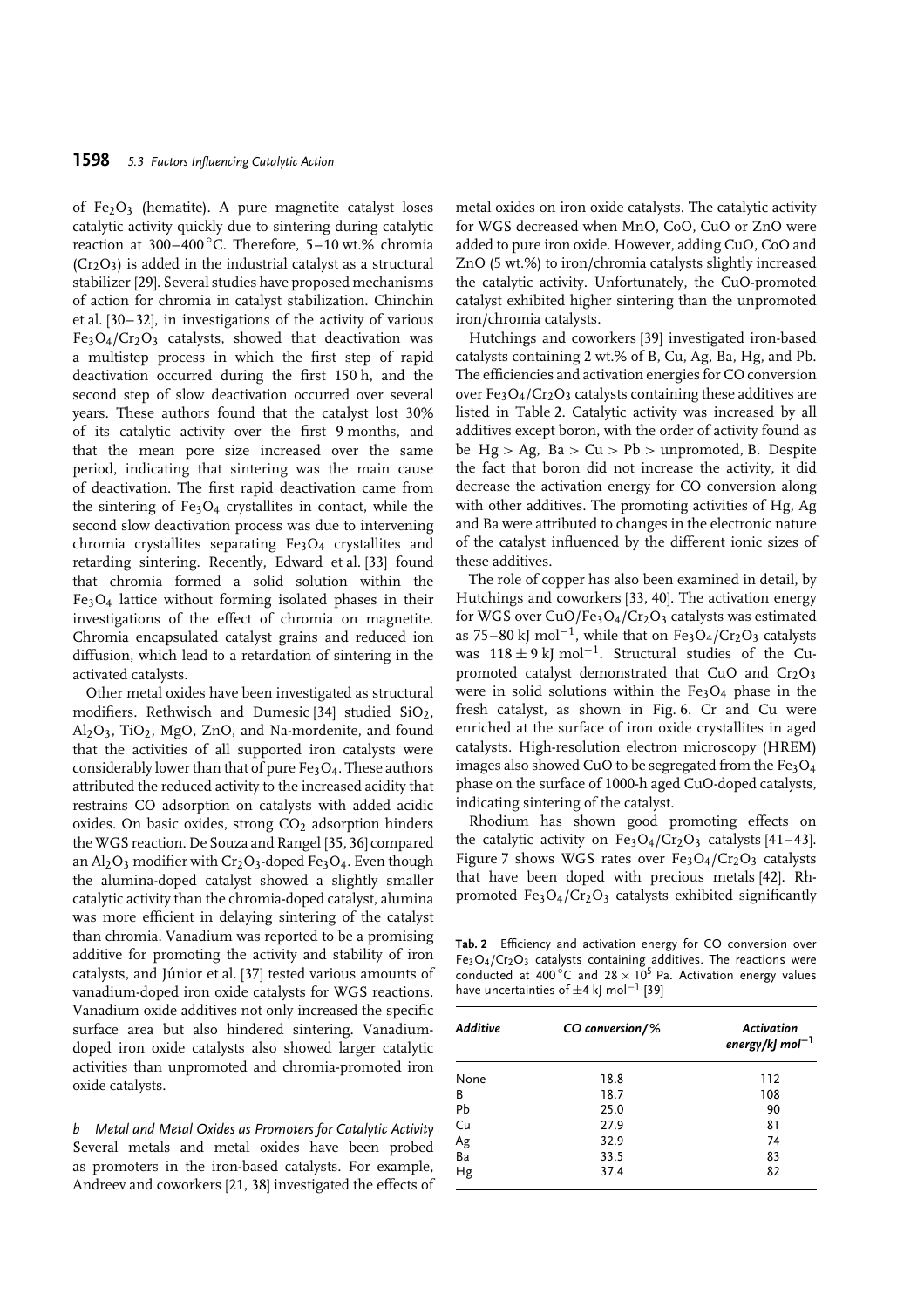

Fig. 6 High-resolution electron microscopy (HREM) images of (a) fresh and (b) 1000-h aged CuO/Fe<sub>3</sub>O<sub>4</sub>/Cr<sub>2</sub>O<sub>3</sub> catalysts. In the aged catalyst, CuO segregated from Fe3O4 crystallites [33].



**Fig. 7** Arrhenius plots for the water-gas shift reaction over transition metal-promoted  $Fe<sub>3</sub>O<sub>4</sub>/Cr<sub>2</sub>O<sub>3</sub>$  catalysts [42]. The Rh-promoted catalyst showed the highest reaction rate.

improved activity. From investigations of the adsorption of each reactant and product on the catalyst, it was determined that the Rh promoter greatly effected the reactivity of CO and hydrogen.

### **B Copper-Based Catalysts: Low-Temperature Shift Catalysts**

*a Structural Modifiers* In order to explore the most active phase of copper in WGS reactions, Wang and coworkers [44–46] performed DFT calculations using the unity-quadratic exponential potential (UBI-QEP) on reactants and products in WGS on Cu(111), Cu(100) and Cu(100) surfaces. Values for the activation energy of H2O dissociation, a rate-determining step in the WGS reaction, were in the order: Cu(110) *<* Cu(100) *<* Cu(111). Calculated values agreed well with experimental values [25, 47], showing that Cu(110) was the most active and Cu(111) was the least active in  $H<sub>2</sub>O$  dissociation.

Activity and structure sensitivity of the WGS reaction on Cu/Zn/Al mixed-oxide catalysts were investigated by Ginés et al. [48].  $Cu/ZnO/Al<sub>2</sub>O<sub>3</sub>$  catalysts showed significantly higher catalytic activity than Cu/ZnO catalysts. The turnover frequency (TOF) for WGS of the samples tested was nearly the same, regardless of the changing surface area and dispersion of copper, which indicates that WGS is a structure-insensitive reaction over these catalysts. The specific reaction rate was proportional to the Cu surface area. The effect of calcination temperature on Cu/ZnO-based catalysts was tested by Saito et al. [49], who found the surface area of the catalysts to decrease as the calcination temperature increased. Figure 8 shows CO conversion over  $Cu/ZnO/Al<sub>2</sub>O<sub>3</sub>$ and  $Cu/ZnO/ZrO<sub>2</sub>/Al<sub>2</sub>O<sub>3</sub>$  catalysts and the Cu surface area of the catalysts after reaction. The activity of both catalysts follows the trend of Cu surface area decay that occurs at increasing calcination temperatures. However, the activity of  $Cu/ZnO/ZrO<sub>2</sub>/Al<sub>2</sub>O<sub>3</sub>$  catalysts was less affected by high-temperature calcinations, indicating that  $ZrO<sub>2</sub>$  provides some stability.  $SiO<sub>2</sub>$  was added to the Cu/ZnO/ZrO<sub>2</sub>/Al<sub>2</sub>O<sub>3</sub> catalyst to improve catalytic stability [50]. The reaction rate over a  $0.8$  wt.% SiO<sub>2</sub>promoted catalyst did not change during the initial 500 h on-stream, while the rate on a related unpromoted catalyst dropped by 15% over the same period. It was suggested that the  $SiO<sub>2</sub>$  additive prevented crystallization of Cu and ZnO in the catalyst and maintained the surface area of Cu and the catalyst.

*b Cesium Modifiers* Investigations of the influence of Cs on Cu single crystals used as model catalysts for the WGS reaction [47, 51–53] found that the activity of the

*References see page 1620*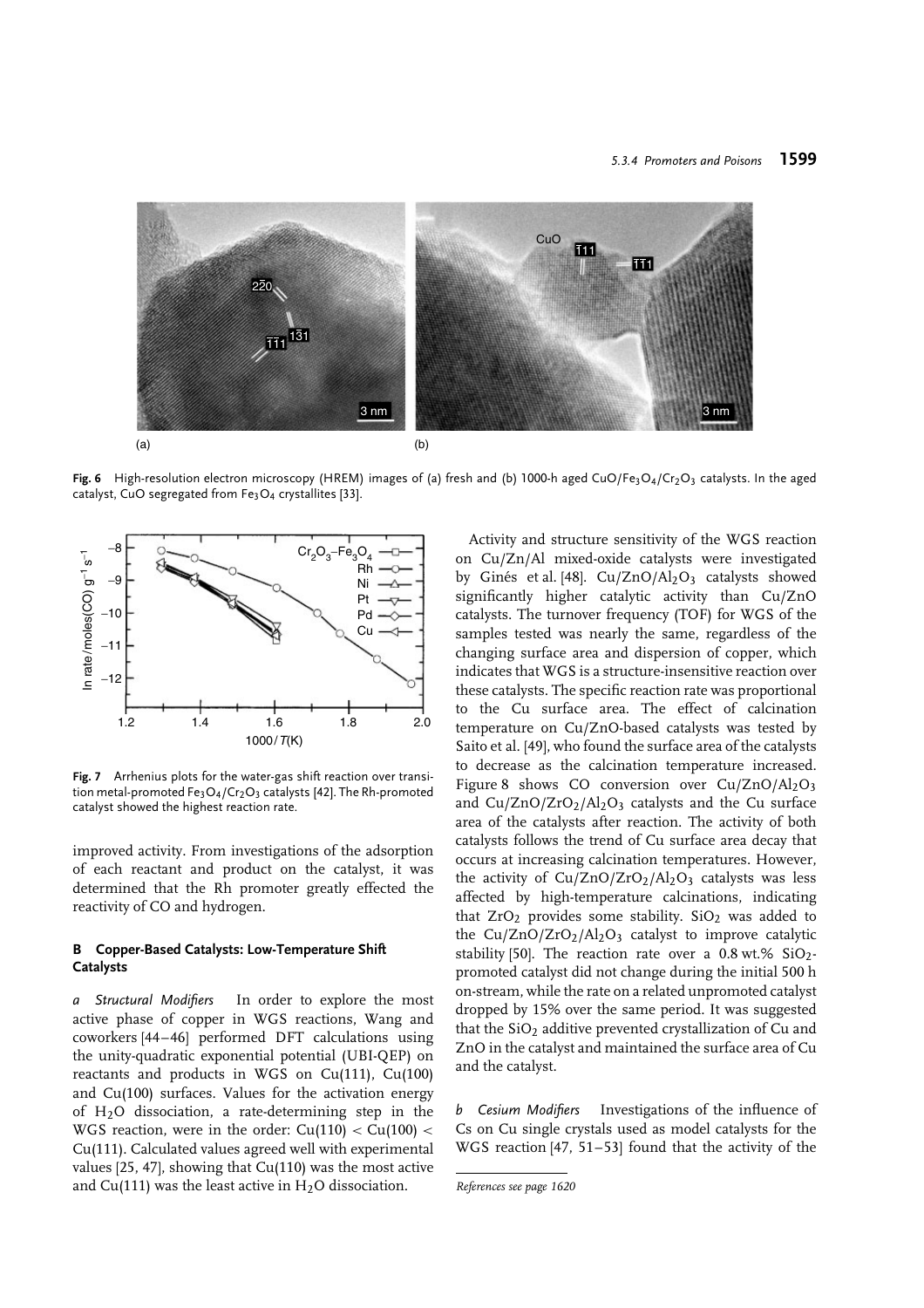

**Fig. 8** CO conversion (right axis) and Cu surface area (left axis) after reaction over  $Cu/ZnO/Al_2O_3$  and  $Cu/ZnO/ZrO_2/Al_2O_3$ catalysts [49]. Catalysts were treated in  $H_2$  at 573 K, and reactions were performed at 523 K and 150 kPa.



Fig. 9 Water-gas shift (WGS) reaction rate on Cu(111) () and Cu(110) (o) surfaces containing cesium. Reactions were conducted at  $p_{CO} = 3.5$  kPa and  $p_{H_2O} = 1.3$  kPa. This plot was produced from data gathered from Refs. [51] and [47], but a direct comparison of reaction rates is complicated by the different reaction conditions.

Cu(111) surface increased with increasing Cs coverage until  $\theta_{\text{Cs}} = 2.3 \times 10^{14} \text{ cm}^{-2}$ , where the rate started to decrease, as shown in Fig. 9. On Cu(110), the maximum rate was obtained at  $\theta_{\text{Cs}} = 2.7 \times 10^{14} \text{ cm}^{-2}$ . At maximum enhancement, Cs improved the reaction rate 15-fold on the Cu(111) surface and fivefold on the Cu(110) surface. The apparent activation energy for WGS on Csdoped Cu(111) of 84 kJ mol<sup>-1</sup> was close to the value of 71 kJ mol<sup>-1</sup> for clean Cu(111). Similarly, this value was 46 kJ mol<sup>-1</sup> for Cs/Cu(110) and 42 kJ mol<sup>-1</sup> for clean Cu(110), showing that Cs does not reduce the activation

energy of the WGS reaction. Adsorption studies of CO,  $CO<sub>2</sub>$  and H<sub>2</sub>O on the Cs/Cu(110) surface showed that Cs greatly increases the heat of adsorption of  $H<sub>2</sub>O$  and generates  $OH(a)$  even at 110 K [52, 54].

*c Sulfur Poisoning* Copper-based catalysts are known to be easily poisoned by sulfur, while iron-based catalysts are more resilient [55]. A model study of sulfur poisoning on Cu(111) was reported by Campbell and Koel [56] in which H2S was adsorbed on Cu(111) at 120 K and dissociated at 200 K to produce S atoms with a maximum coverage of  $\theta$ s = 0.43. The WGS reaction was performed over these sulfur-doped Cu(111) surfaces, and it was found that the WGS rate decreased linearly with S coverage. This poisoning effect was attributed to simple blocking of the reaction sites that are needed for  $H<sub>2</sub>O$  dissociation. Gaseous  $S_2$  was also investigated on polycrystalline Cu,  $Cu<sub>2</sub>O$ , and Cu/ZnO surfaces [57]. S<sub>2</sub> interacted with metal centers on all of these surfaces with an affinity in the order:  $Cu > Cu/ZnO > Cu<sub>2</sub>O > ZnO$ . The electron density of Cu decreases when it is bonded to oxygen in ZnO and Cu2O, making it more difficult to donate electron density to S<sub>2</sub> and break the S−S bond. Therefore, it was proposed that ZnO reduces the activity of Cu toward sulfur and this helps to prevent sulfur poisoning of the Cu catalyst.

5.3.4.3.3 **Methanation** Oxides of carbon (CO and CO<sub>2</sub>) are known as poisons for many hydrogenation catalysts, and even small amounts of carbon oxides lead to permanent deactivation of ammonia synthesis catalysts. Thus, methanation of CO and  $CO<sub>2</sub>$  is employed in purification of synthesis gases for ammonia and in the production of hydrogen for other uses. Two methanation reactions are:

$$
CO + 3H2 \longrightarrow CH4 + H2O
$$
  
\n
$$
\Delta H2980 = -206.2 \text{ kJ mol}^{-1}
$$
  
\n
$$
CO2 + 4H2 \longrightarrow CH4 + 2H2O
$$
\n(4)

$$
\Delta H_{298}^0 = -165.0 \text{ kJ mol}^{-1} \tag{5}
$$

Commercial methanation catalysts are based on Ni supported on various oxide mixtures, such as  $Al_2O_3$ ,  $SiO<sub>2</sub>$ , CaO, MgO, and CaAl<sub>2</sub>O<sub>4</sub>.

Several models that have been proposed for CO methanation are summarized in Ref. [58]. CO methanation may proceed via formate (HCOO−) intermediates, which have been detected by diffuse reflectance infrared Fourier transform spectroscopy (DRIFTS) [59]. Goodman and coworkers [60] found that CO dissociated under methanation conditions, and that the hydrogenation rate of surface carbon was close to the methanation rate, suggesting carbon hydrogenation as the rate-determining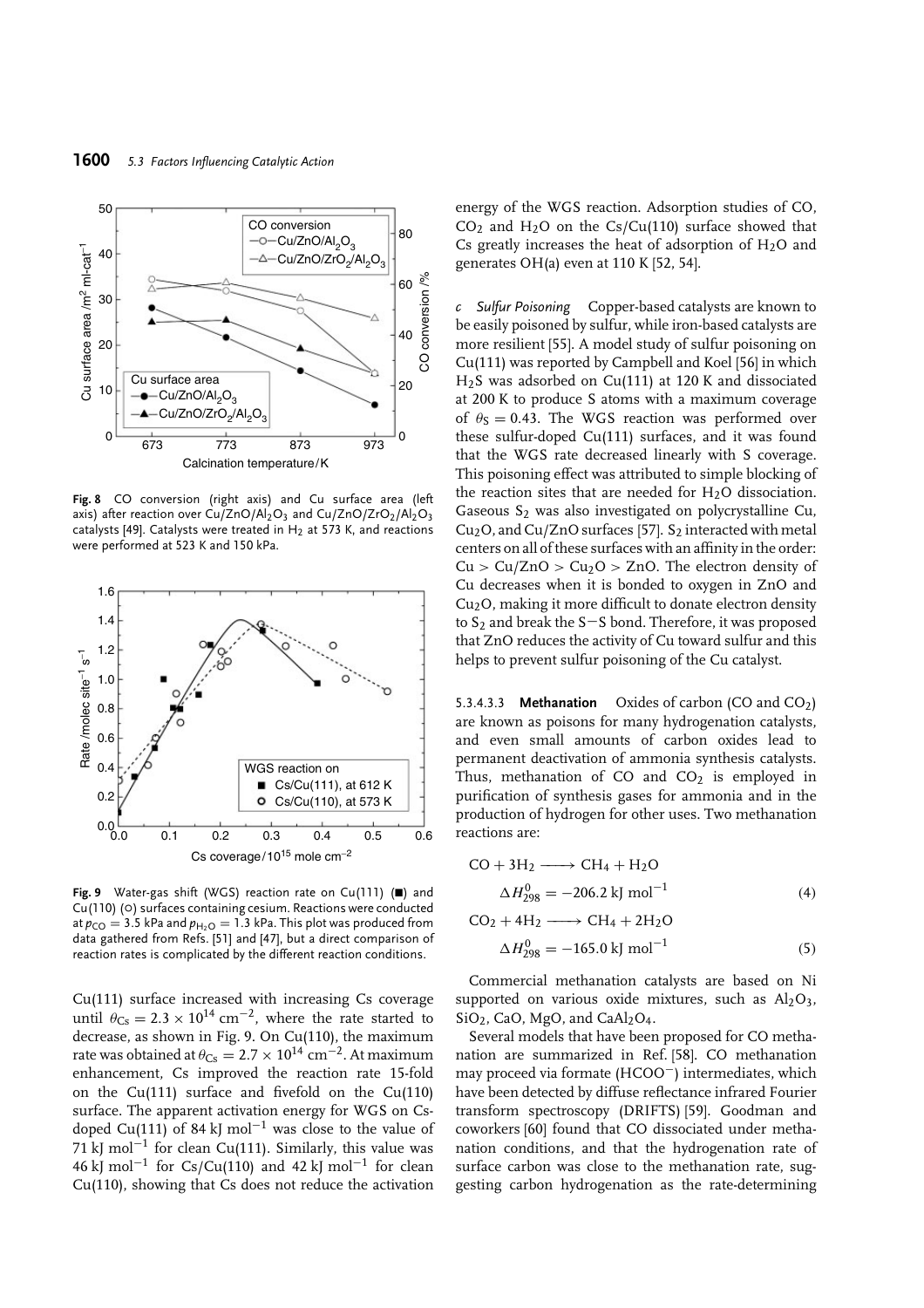



step. Alstrup [58] proposed a mechanism based on the steps below in Scheme 1 in which it was suggested that hydrogenation of CH(a) controls the rate of methanation.

Sehested et al. [61] confirmed CO dissociation at low CO concentration in CO methanation on  $Ni/MgAl<sub>2</sub>O<sub>4</sub>$ catalysts, and proposed CO dissociation to be a ratedetermining step, which agreed with a previous report by Mori et al. [62]. The activity of the catalyst increased with CO pressure for low pressures,  $p_{CO} < 0.2$  kPa, while it saturated at higher pressures due to diffusion restrictions. The activity increased with increased reaction temperature from 498 to 560 K.

The mechanism of  $CO<sub>2</sub>$  methanation is also unclear. There are some experimental reports that  $CO<sub>2</sub>$  is converted to CO via the reverse WGS reaction, after which CO hydrogenation proceeds subsequently [59, 63–65]. Schild et al. [66], by using DRIFTS to probe the reaction intermediates of  $CO<sub>2</sub>$  methanation on Ni/ZrO<sub>2</sub> catalysts, found that surface carbonates and formates were formed immediately upon  $CO<sub>2</sub>/H<sub>2</sub>$  flow over the catalyst, while singly and doubly bound CO appeared later. This indicates that formate is an immediate precursor for methane formation. Fujita et al. [59, 63] also detected formates formed on  $Ni/Al<sub>2</sub>O<sub>3</sub>$  catalysts. These authors observed two types (strongly and weakly bound) of bridgebonded CO adsorbed on the catalyst, in addition to formates. The strongly adsorbed CO dissociated into C(a) and O(a) and was not affected by  $H_2$ . Oin et al. [67] predicted H2-assisted C−O bond dissociation in CO2 prior to  $H_2$  dissociation from theoretical calculations of the gas-phase reaction of  $H_2/CO_2/Ni$ . These authors reported an activation energy of 103.9 kJ mol−<sup>1</sup> for the reaction:  $Ni(^{3}D) + H_{2} + CO_{2} \rightarrow Ni(^{3}D) + H_{2}O +$ CO. The hydrogen migration with water formation was predicted to be the rate-determining step for the overall reaction.

**A Active Phase and Structural Modifiers** Ni-based catalysts are reported to suffer deep morphological change and to develop  $\langle 111 \rangle$  planes during the first hours of methanation reactions [68–70]. Results from Ni(111) and Ni(100) surfaces were compared with those on  $Ni/Al<sub>2</sub>O<sub>3</sub>$  catalysts in the investigations of Goodman and coworkers [71, 72] of CO hydrogenation on Ni single crystal surfaces. Rates of CO hydrogenation were similar, independent of the crystal plane on single crystals or



**Fig. 10** Arrhenius plot for CO methanation over Ni(100), Ni(100), and  $Ni/Al<sub>2</sub>O<sub>3</sub>$  catalysts. Reactions were conducted at 16 kPa total pressure with  $H_2$  :  $CO = 4 : 1$  [72].

the loading of supported catalysts, as shown in Fig. 10. Agnelli et al. [69] studied CO methanation over Ni/SiO<sub>2</sub> catalysts to obtain information on the reacting surface and aging. These authors found that the working surface of the Ni catalyst did not depend on plane orientation or the presence of specific undercoordinated Ni atoms. The CO hydrogenation rate was related to the probability of hydrogen colliding with CO adsorbed on a Ni atom surrounded by one or two free Ni sites.

The effects of supports  $(Al<sub>2</sub>O<sub>3</sub>, SiO<sub>2</sub> and TiO<sub>2</sub>)$  on Nibased catalysts were investigated by Ozdogan et al. [73] and Bartholomew and Vance [74]. The rate of CO hydrogenation was sensitive to the catalyst support, while the activation energy was not. Reaction rates were in the order:  $Ni/TiO<sub>2</sub> > Ni/Al<sub>2</sub>O<sub>3</sub> > Ni/SiO<sub>2</sub>$ . Two sites for methanation were detected on  $Ni/TiO<sub>2</sub>$  and  $Ni/Al<sub>2</sub>O<sub>3</sub>$ , but only one for  $Ni/SiO<sub>2</sub>$  [73, 75]. The higher activity of TiO<sub>2</sub> as a support was attributed to higher activity for both CO dissociation and carbon hydrogenation [74].

**B Electropositive Modifiers** Pereira and Martin [70], in their studies of deactivation of alkali-doped  $Ni/SiO<sub>2</sub>$  catalysts during CO hydrogenation, found that all catalysts initially experienced deep morphological changes during

*References see page 1620*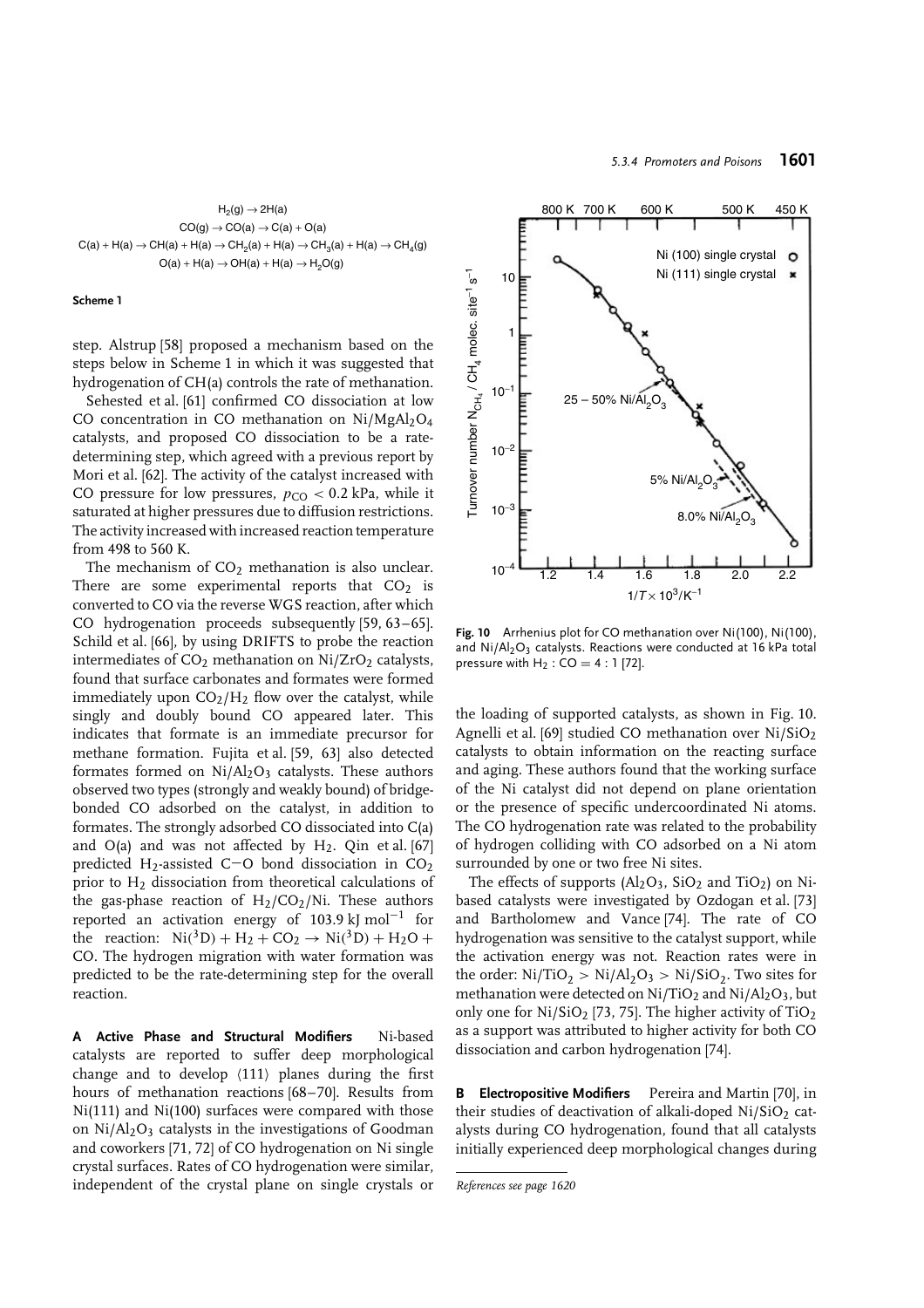CO hydrogenation. The addition of alkalis stabilized the activity of catalysts by inhibiting Ni sintering. The alkali additives altered the activity for CO hydrogenation on  $Ni/SiO<sub>2</sub>$  catalysts in the order:  $Ni/SiO<sub>2</sub> > Li-Ni/SiO<sub>2</sub> >$ Na–Ni/SiO<sub>2</sub> > K–Ni/SiO<sub>2</sub>. Alkali additives also promoted the formation of carbon deposits that could be easily hydrogenated. Li and Na decreased the selectivity of CO hydrogenation towards CH4 formation.

The effects of alkali additives (Li, Na, K) on  $Ni/SiO<sub>2</sub>$ catalysts were also investigated by Diaz et al. [76], who found Li and K modified the Ni distribution on the silica support resulting in larger Ni particles while Na kept the dispersion of Ni particles. By using DRIFTS, several CO bands on unpromoted, Li- and K-promoted catalysts were observed, while no CO band could be seen on a Napromoted catalyst, which indicates that CO adsorption was strongly inhibited on the Na-promoted Ni/SiO<sub>2</sub> catalyst.

In studies of CO hydrogenation over Ni(100), Campbell and Goodman [77] found that the addition of potassium decreased the methane formation rate and increased the rate of forming higher hydrocarbons. These authors suggested that this influence of K occurred without changing the reaction mechanism because the K loading did not affect the activation energy.

Falconer and coworkers [78] found that potassium decreased the overall CO hydrogenation activity and the specific activity of methane formation on a  $Ni/Al_2O_3$  catalyst, while it increased the selectivity for production of higher hydrocarbons. K also increased the CO dissociation rate. Figure 11 shows the methane desorption rate from CO hydrogenation over K-promoted Ni(10 wt.%)/Al<sub>2</sub>O<sub>3</sub> catalysts. Unpromoted Ni catalysts exhibited two peaks, which indicates two different paths for methane formation. Adding K to the catalyst shifted the desorption peaks to higher temperature, suggesting a higher activation energy and lower activity for the catalyst.

Falconer's group [64] found different results for  $CO<sub>2</sub>$  hydrogenation over K-promoted Ni/SiO<sub>2</sub> and Ni/SiO2−Al2O3 catalysts, determining that K did not increase the selectivity for higher hydrocarbons, but instead changed the product distribution. Figure 12 shows the methane formation rates on both  $Ni/SiO<sub>2</sub>$  and Ni/SiO<sub>2</sub>−Al<sub>2</sub>O<sub>3</sub> catalysts modified by potassium. K addition initially increased the CO and  $CO<sub>2</sub>$  hydrogenation rate on  $Ni/SiO<sub>2</sub>−Al<sub>2</sub>O<sub>3</sub>$  catalysts, but these rates were then decreased at higher K loadings. In contrast, these rates both decreased on K/Ni/SiO<sub>2</sub> catalysts, illustrating that the effects of K promotion depends on the catalyst support.

As a final note, Tavares and coworkers [79, 80] found that a small amount of Cu added to Ni-based catalysts decreased the CO methanation rate, while higher Cu concentrations increased the rate, reaching a maximum at 7 atom% Cu. The rate of carbon formation on the



**Fig. 11** Methane evolution during temperature programmed reaction of CO adsorbed on K-promoted Ni(10 wt.%)/Al<sub>2</sub>O<sub>3</sub> catalysts. K loadings were: (a) 0.02; (b) 0.95; and (c) 3.3 wt.% [78].

catalyst was increased at small amounts of Cu (1 atom%) and decreased at higher Cu content (no carbon existed at 10 atom% Cu). These results agree with those of Agnelli and Mirodatos [81], who found in addition that the effect of Cu on CO hydrogenation depended on temperature. At low temperatures (503 K), a small amount (3 atom%) of Cu prevented a loss of activity from sintering without considerably diminishing the CO hydrogenation rate. However, at high temperatures (723 K), a large amount (13 atom%) of Cu was needed to reduce surface carbon at the expense of the CO hydrogenation rate.

**C Electronegative Modifiers** Considerable attention was paid to the sulfur poisoning of catalysts during the 1970s and 1980s. In summary, sulfur effectively poisons Ni surfaces even at low coverages, and also decreases the sticking coefficient of hydrogen [82, 83]. Rostrup-Nielsen and Petersen [84] showed that sulfur had a non-linear effect on the methanation reaction over nickel catalysts, but did not alter the activation energy. This indicated that sulfur poisoning occurred primarily by a geometric or site-blocking effect. In studies on Ni(100) model catalyst surfaces, Goodman and Kiskinova [85] found a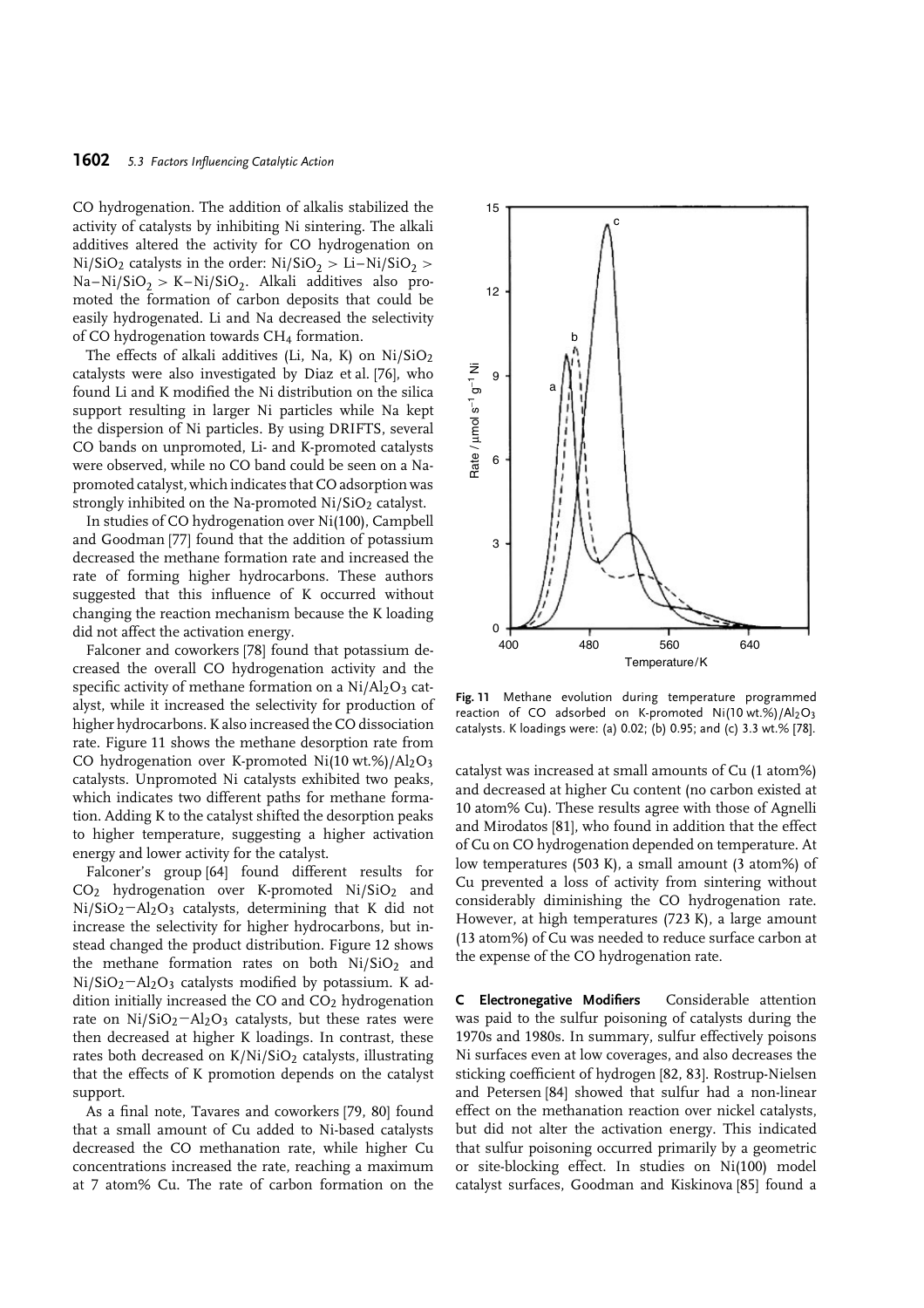

**Fig. 12** Methane formation rates as a function of K loading for Ni/SiO<sub>2</sub> (o,  $\bullet$ ) and Ni/SiO<sub>2</sub>-Al<sub>2</sub>O<sub>3</sub> (□, ■) catalysts at 553 K. CO<sub>2</sub> hydrogenation is indicated by the solid lines and CO hydrogenation is indicated by the dashed lines [64].



**Fig. 13** CO methanation rate as a function of sulfur coverage on a Ni(100) surface. The pressure was 16 kPa,  $H_2/CO = 4/1$ , and reaction temperature was 600 K [85].

similar effect of sulfur; this non-linear relationship on methane formation is illustrated graphically in Fig. 13. The catalytic activity decreased very quickly at low sulfur coverages ( $\theta$ <sub>S</sub>  $<$  0.1) and reached a maximum deactivation at  $\theta$ <sub>S</sub> = 0.25.

Goodman and Kiskinova [86] also studied the influence of other electronegative atoms, chlorine and phosphorus, on Ni(100) surfaces. Electronegative adatoms reduce the adsorption rate, adsorption energy, and saturation amount of CO and  $H_2$  on Ni(100). These effects increased with increasing electronegativity of the additives, which is in the order Cl *>* S *>* P. This variation was attributed to the change in surface electron density caused by the presence of the electronegative adatoms.

5.3.4.3.4 **Fischer–Tropsch Synthesis** Since the invention by Fischer and Tropsch of the conversion of synthesis gas  $(CO + H_2)$  to aliphatic hydrocarbons [23, 87], the process has been modified to produce a wide range of products. Linear paraffins (alkanes) and *α*-olefins are often the main products in a mixture of linear, branched and oxygenated hydrocarbons. Reactions for these two products can be written as:

Paraffin formation :

$$
(2n+1)H2 + nCO \longrightarrow CnH2n+2 + nH2O \qquad (6)
$$

Olefin formation :

$$
2nH_2 + nCO \longrightarrow C_nH_{2n} + nH_2O \tag{7}
$$

Secondary reactions can occur when primary products desorb and interact with other active sites. Secondary reactions of *α*-olefins include hydrogenation to *n*-alkanes, isomerization, cracking, hydrogenolysis, and insertion into growing chains. Fischer–Tropsch (FT) synthesis catalysts are based on Fe, Co, and Ru metals with various promoters. Iron catalysts are commonly used because of their low cost compared to other metals that are active for FT synthesis. Alkali-promoted Fe catalysts have a high activity for WGS reactions and high selectivity for forming olefins. Cobalt catalysts have the advantage of the highest yields, the longest lifetime, and the highest selectivity to form linear alkanes. Although Ru catalysts are very active, they are rarely used due to the high price of Ru.

Mechanisms in FT synthesis have been reviewed extensively [23, 88–92]. The FT synthesis is a polymerization reaction which occurs on the catalyst surface, the most plausible mechanism for the synthesis of linear hydrocarbons being via the carbide mechanism involving  $CH<sub>2</sub>$ insertion. First, the reactants CO and  $H_2$  adsorb and dissociate into C(a), O(a) and 2H(a). The adsorbed carbon then reacts with H(a) to initiate a chain reaction and to form methylene groups,  $CH<sub>2</sub>(a)$ . Propagation occurs by  $CH<sub>2</sub>(a)$  inserting into growing alkyl chains. The chain reaction terminates by abstraction of hydrogen to form an olefin or addition of a hydrogen or methyl group to form a

*References see page 1620*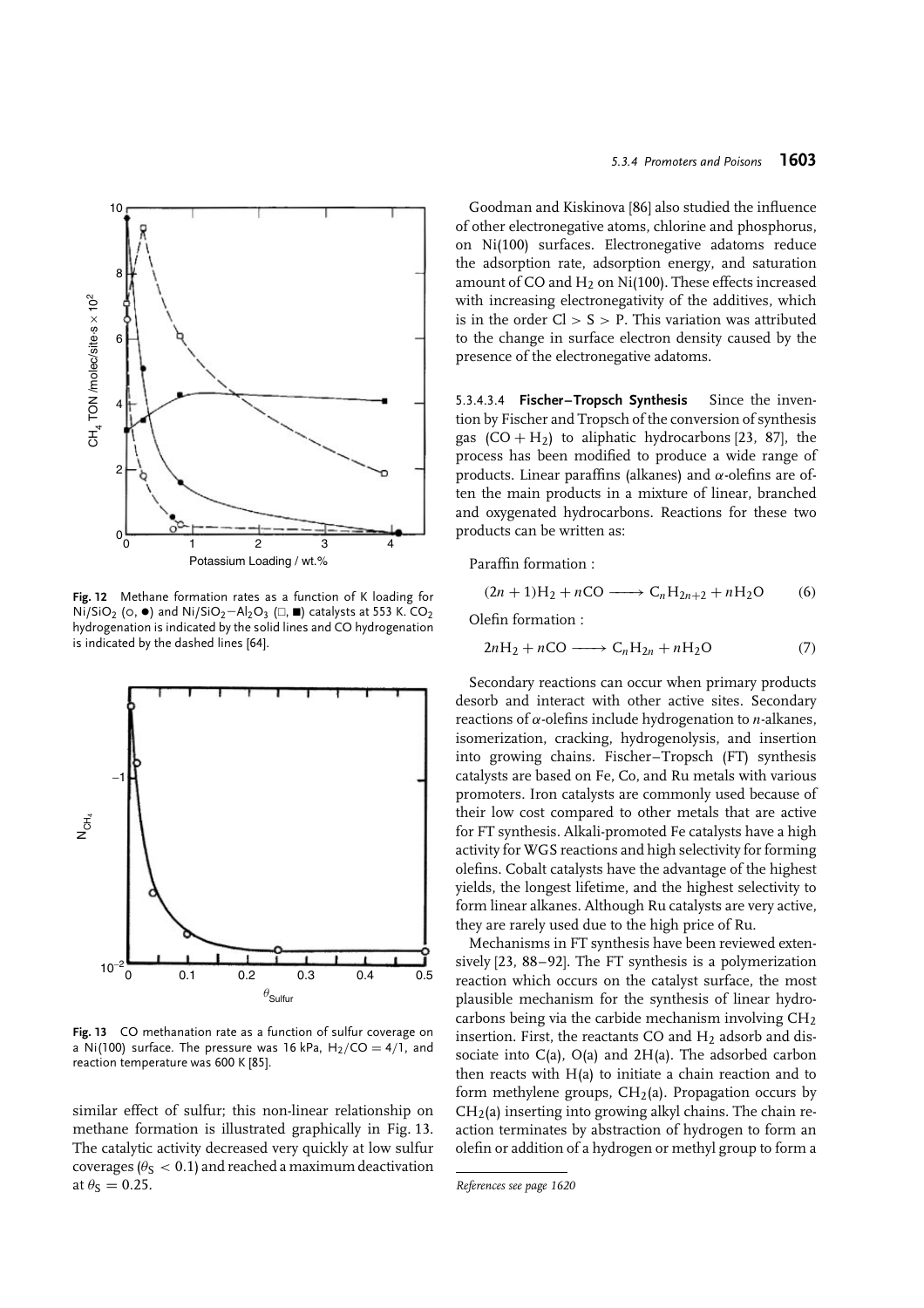paraffin or alkane product. Mechanisms for the synthesis of oxygenated hydrocarbons involve initiation when CO(a) reacts with  $H_2$  or  $H(a)$  to form formate species and chain growth by inserting  $CH<sub>2</sub>(a)$  into formate.

### **A Fe-Based Catalysts**

*a Active Phase and Structural Modifiers* Several phases of iron have been reported to have catalytic activity for FT synthesis: metallic Fe ( $\alpha$ -Fe), iron oxides ( $\alpha$ -Fe<sub>2</sub>O<sub>3</sub>, Fe<sub>3</sub>O<sub>4</sub> and Fe<sub>x</sub>O), and several forms of iron carbides ( $\varepsilon$ -Fe<sub>2</sub>C,  $\varepsilon'$ -Fe2*.*2C, Fe*x*C, *x*-Fe2*.*5C and Fe3C) [93–102]. The formation and composition of these phases in catalysts depend on the preparation, pretreatment process, and the initial composition of precursors. Overall, carbides are likely to be the key active phases for CO dissociation and hydrogenation, while oxides are active for CO molecular adsorption and for producing oxygenated hydrocarbons.

A major role of the support is to form crystallites of active Fe phases and to prevent sintering. Thus, the support influences not only the stability of the catalyst, but also the activity and selectivity [103, 104].  $SiO<sub>2</sub>$  is the most efficient among supports tested for iron-based catalysts for FT synthesis. Bukur et al. [103] investigated the effects of  $SiO<sub>2</sub>$  and  $Al<sub>2</sub>O<sub>3</sub>$  on the activity and selectivity of iron catalysts (Fe/Cu/K) for FT synthesis. Increasing the amount of these supports decreased the overall catalytic activity. The selectivity for higher  $\alpha$ -olefins ( $\geq C_9$ ) was decreased with increasing  $SiO<sub>2</sub>$  content, but there was no effect of  $Al_2O_3$  content. The conversion of olefins by isomerization to secondary olefins was increased with increased  $SiO<sub>2</sub>$  content.  $SiO<sub>2</sub>$  also promoted the production of alcohols, while  $Al_2O_3$  decreased the selectivity for alcohols. Yang et al. [104], for Fe–Mn-based FT catalysts, found that the incorporation of  $SiO<sub>2</sub>$  led to a higher surface area and stability. Increasing the amount of SiO2 reduced the catalytic activity and selectivity to smaller hydrocarbons ( $C_1-C_4$ ) and olefins. The overall selectivity to oxygenated hydrocarbons decreased with increasing amounts of  $SiO<sub>2</sub>$ , but the selectivity to alcohols increased.

*b Metal Modifiers* Iron-based catalysts for FT synthesis are often promoted with alkalis and Cu. As this subject has been extensively reported in the past, only a few recent results will be mentioned at this point. When summarizing past reports (before 1990), alkali additives tend to increase the catalytic activity in the order of K ∼ Rb *>* Na *>* Li. However, the investigations of Ngantsoue-Hoc et al. [105] showed some of the complexity in these effects. Na-promoted catalysts exhibited the lowest deactivation rates. Figure 14 shows that the K-promoted catalyst had the highest CO conversion and



**Fig. 14** Fischer–Tropsch (FT) synthesis rates measured for alkali-promoted  $Fe/SiO<sub>2</sub>$  catalysts at 543 K. Reactions were performed at 1.3 MPa with  $H_2/CO = 0.67$ . Potassium addition caused the highest rate at low space-velocity [105].

WGS rate at the lower space-velocity (SV) feed, whereas the Na-promoted catalyst showed the same FT conversion rate as the unpromoted catalyst. Other alkali metals (Li, Cs, and Rb) were less effective in promoting FT synthesis. Cs-, Rb- and K-promoted catalysts showed improved selectivity for unsaturated hydrocarbons.

Bukur et al. [106] found that a small mount of potassium increased the activity for FT synthesis and the WGS reaction over Fe catalysts. Potassium also increased the average molecular weight of hydrocarbon products and suppressed secondary reactions such as the hydrogenation and isomerization of *α*-olefin products. Figure 15 illustrates this suppression of *α*-olefin isomerization by small amounts of K at 0–1.0 wt.%. Small



**Fig. 15** Selectivity of 2-olefin produced over K-promoted Fe catalysts as a function of carbon number. The 2-olefin selectivity was reduced below 5% by a small amount (0.5–1.0 wt.%) of K. Reactions were conducted at 250 °C and 1.48 MPa with H<sub>2</sub>/CO = 1 and a flow rate of 2 nL g cat<sup>-1</sup> h<sup>-1</sup> [106].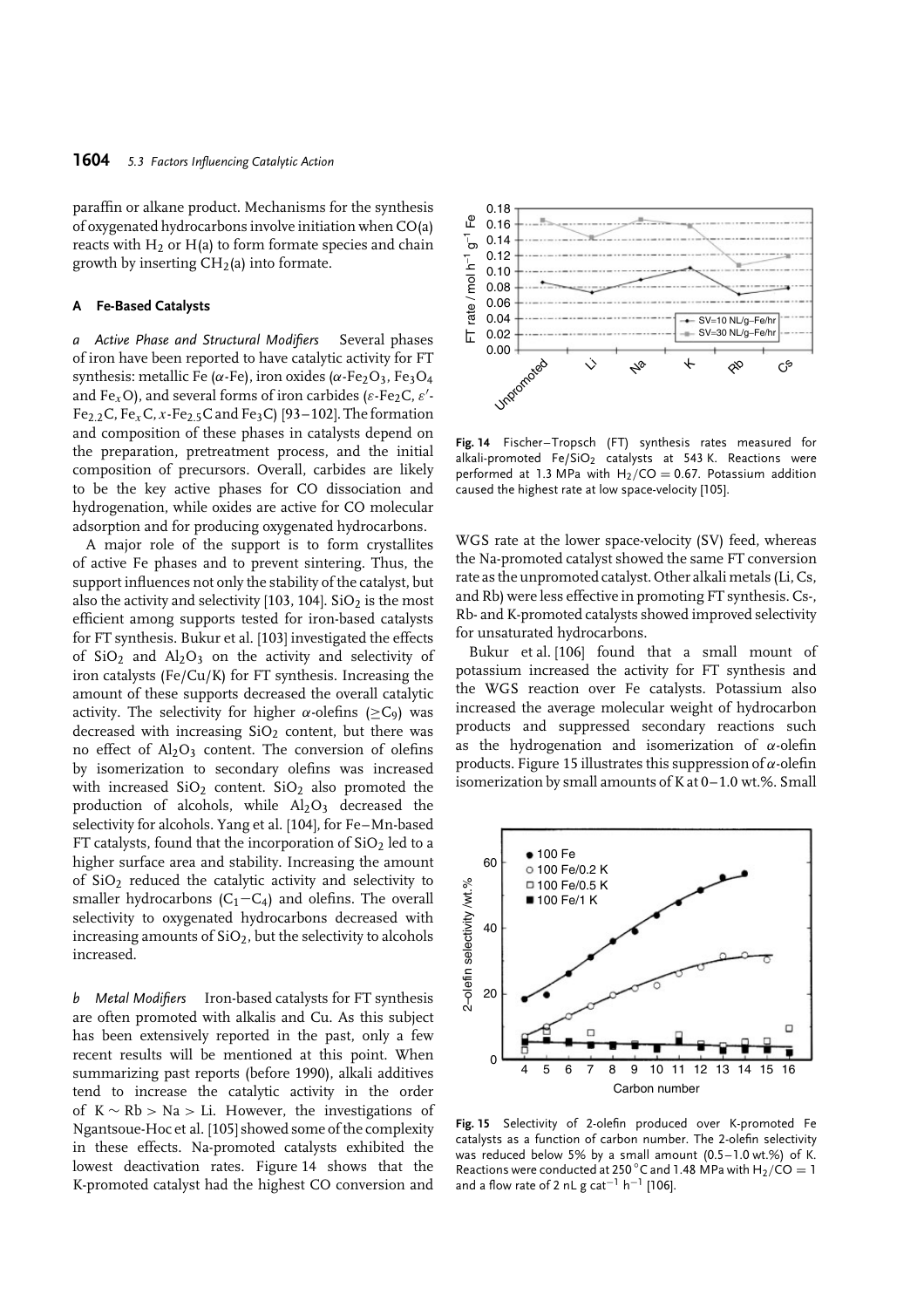amounts of K inhibited efficiently isomerization reactions from low to high hydrocarbons. K-promoted Fe−Zn catalysts examined by Li et al. [107] had increased rates of CO conversion and Fe3O4 carburization. Potassium reduced the selectivity for forming methane and increased the selectivity for producing higher hydrocarbons  $(C_{5+})$  by reducing the concentration of H(a), which terminates the chain reaction. Davis and coworkers [108, 109] found that the effect of potassium in Fe catalysts depended on the CO conversion: the activity decreased with increasing K-loading at lower CO conversion, passed through a maximum at 1.4 atom% K at intermediate conversion, and increased with increased K-loading at higher conversion. The addition of 5 atom% K enhanced the CO conversion rate and increased the selectivity for higher hydrocarbons, but no changes occurred with further K increases.

Luo et al. [110] investigated the effect of alkaline earth metals (Be, Mg, Ca and Ba) on iron-based FT catalysts and compared the results with unpromoted and K-promoted catalysts. The overall FT activities of catalysts with alkaline earth metals were smaller than K-promoted catalysts. Catalysts containing Ba and Mg exhibited CO conversion rates similar to those of unpromoted catalysts, while Be and Ca addition resulted in lower activities than for unpromoted catalysts. Catalysts with alkaline earth metals had less activity for WGS, and Ca and Mg even suppressed the rate of the WGS reaction below that on the unpromoted catalyst. However, the carbon usage rate [i.e., FT rate/(FT rate +  $CO<sub>2</sub>$  rate)] was lowest for the K-promoted catalyst and for catalysts with alkaline earth metals. Yang et al. [111] found that Mg addition to  $Fe/Cu/K/SiO<sub>2</sub>$  catalysts increased the surface area of the catalyst and induced smaller-sized iron crystallites. These authors suggested that an appropriate amount of Mg could improve the activity and stability of the catalyst. Mg increased the selectivity for longer-chain hydrocarbons  $(C_5-C_{11})$ , slightly suppressed the WGS reaction, and increased carbon usage.

Cu has been added to iron catalysts to facilitate the reduction of iron oxides during catalyst activation by lowering the reduction temperature with  $H<sub>2</sub>$ , CO, or syngas [112]. Bukur et al. [106] reported that Cu enhanced the catalyst activity for FT synthesis and WGS. Cu also increased secondary reactions such as olefin hydrogenation and the isomerization of *α*-olefins. Catalysts containing both Cu and K exhibited higher activity than singly promoted catalysts [106, 113, 114]. On Fe/Zn/K catalysts, Li et al. [107] showed that Cu addition did not affect the surface area, but increased the reduction rate of  $Fe<sub>2</sub>O<sub>3</sub>$  to  $Fe<sub>3</sub>O<sub>4</sub>$  under  $H<sub>2</sub>$  gas and enhanced the production of methane and paraffins. Cupromoted  $Fe/Mn/K/SiO<sub>2</sub>$  catalysts, as shown by Zhang et al. [115], had an increased rate for catalyst activation and a shorter induction period. The product distribution



**Fig. 16** Olefin/paraffin ratio as a function of carbon numbers in Fischer–Tropsch (FT) synthesis products for promoted Fe/SiO<sub>2</sub> catalysts. The reaction was conducted at 543 K with  $H_2/CO = 0.67$ and a CO conversion of 75% [115].

shifted to higher hydrocarbons and olefin formation was enhanced with Cu promotion, as shown in Fig. 16.

*c Sulfur Modification* Commonly, sulfur poisons FT catalysts if present even at a low concentration in the syngas feed. However, some studies have shown that sulfur can have promoting effects. For example, Bartholomew and Bowman [116] exposed  $H_2S$  to Fe,  $Fe/SiO<sub>2</sub>$ ,  $Fe/K/SiO<sub>2</sub>$  and  $Fe/B$  catalysts at 500 K while monitoring the activity and selectivity with changing sulfur concentration. Surface sulfide formed at low H2S concentration (*<*2 ppm) and bulk sulfide formed at higher concentration. The activity decreased with increasing sulfur content in the catalysts except for the Fe/B catalyst, which showed a greater resistance to sulfur poisoning than others. On this catalyst, the activity for CO hydrogenation unexpectedly increased with time for small amounts of  $H_2S$  (0.5 ppm); at higher  $H_2S$  concentration (8 ppm), only 5% of the activity was lost over several days. In another investigation, Bromfield and Coville [117] added  $Na<sub>2</sub>S$  in the range of 500 to 20 000 ppm to iron catalysts, and found that catalysts with a low sulfide ion content (500 ppm) exhibited fourfold the FT activity of the pure iron catalyst (see Fig. 17). Sulfide content at 500 to 2000 ppm enhanced the selectivity of olefin formation, but higher loadings (20 000 ppm) poisoned the catalysts. Wu et al. [118] added sulfate  $(SO_4^2$ <sup>2</sup> to  $Fe/Cu/K/SiO<sub>2</sub>$  catalysts, and found that small amounts of sulfur increased activity and enhanced the selectivity for long-chain hydrocarbons.

*References see page 1620*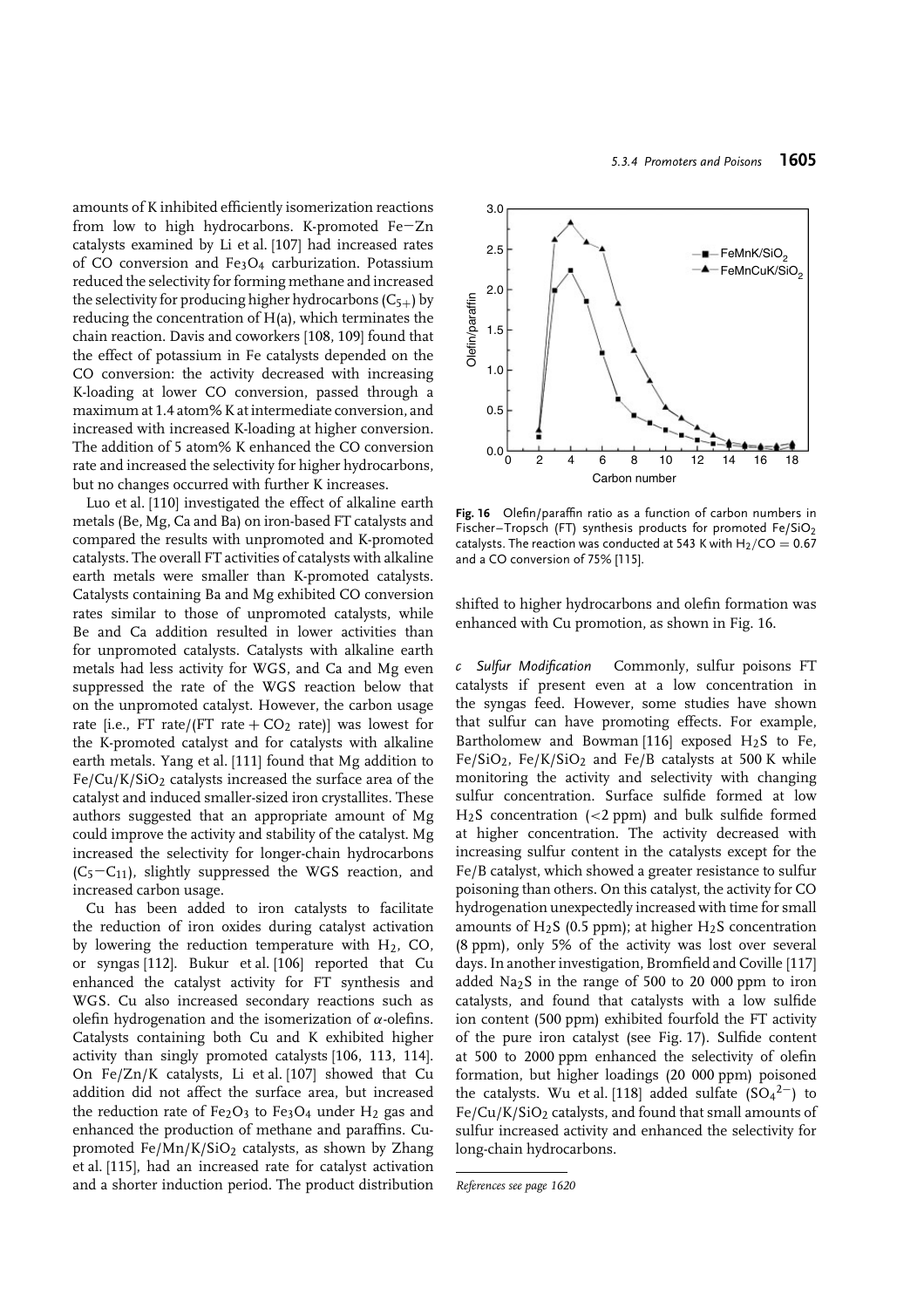

**Fig. 17** Specific activity for Fischer–Tropsch synthesis on sulfided Fe catalysts at 523 K. Sulfur was added in the form of Na2S (500–20 000 ppm). Reactions were performed at  $8 \times 10^5$  Pa pressure and  $H_2/CO = 2$ . The data were collected over 4 days [117].

**B Co-Based Catalysts** Cobalt-based catalysts have been used in FT synthesis because of their advantage of having lower activity for the WGS reaction that causes low carbon usage. Another advantage of Co catalysts is the increase in the secondary chain growth from *α*-olefins [119, 120]. The FT synthesis rate over Co catalysts is independent of Co dispersion and the type of support, such as  $TiO<sub>2</sub>$ ,  $SiO<sub>2</sub>$ , and  $Al_2O_3$  [121]. In studies of molecular sieves (MCM-41) and -48) as supports for Co catalysts [122, 123], higher CO conversion rates were found, which were attributed to the increased number of active sites. The CO conversion rate

and yield of higher hydrocarbons  $(C_{5+})$  were increased with increasing Co loading up to 5 wt.%, but remained nearly the same at higher Co content [123].

*a Electropositive Modifiers* Coville and coworkers [124–126] found that boron increased the interaction of cobalt oxides with titania (TiO<sub>2</sub>) by decreasing the reducibility of Co catalysts and the number of active sites. The overall FT rate decreased with increasing B loading, but the TOF did not change significantly. Small amounts of B increased the ratio of olefin/paraffin products, and this reached a maximum at 0.1 wt.% of B. Larger amounts (1.5 wt.% B) shifted the product selectivity towards lower hydrocarbons. Various precursors of B were tested, but these did not affect the TOF, even though they affected the CO conversion rates. Boron was effective in forming sulfur-resistant Co catalysts [125].

Alkali modifiers are effective for producing oxygenated products. For example, the addition of alkali metals (Li, Na, K, Rb and Cs) to  $Co/SiO<sub>2</sub>$  catalysts improved the selectivity for  $C_2$  oxygenated products such as ethanol, acetaldehyde, and acetic acid [127].

Noble metal promoters generally improve the overall rate of FT synthesis over Co-based catalysts [128–130]. The catalytic performances of unpromoted and promoted Co catalysts on  $Al_2O_3$  and  $SiO_2$  supports are listed in Table 3. Small amounts of noble metals improved the overall FT rate on Co catalysts on both supports. On  $Co/Al<sub>2</sub>O<sub>3</sub>$  catalysts, Pt showed the highest CO conversion rates, while Pd showed the lowest FT activity. Pt and Ru improved the selectivity for higher hydrocarbons. On  $Co/SiO<sub>2</sub>$  catalysts, Ru showed the highest activity while Pt had the lowest. Pd-promoted catalysts enhanced the CH4 selectivity on both supports. Only Ru improved the turnover frequency of the catalyst and this was attributed to a higher Co dispersion and a larger number of Co sites.

Tab. 3 Performance of noble metal-promoted Co catalysts supported on SiO<sub>2</sub> and Al<sub>2</sub>O<sub>3</sub>. The reaction conditions for  $Co/Al_2O_3$  catalysts were 503 K, 2.0 MPa, and H<sub>2</sub>/CO = 2 [128], and those for Co/SiO<sub>2</sub> catalysts were 513 K, 1.0 MPa and  $H_2$ /CO = 2 [129]

| Catalyst                          | Co loading/<br>$wt$ % | Noble metal<br>loading/wt.% | CO<br>$conversion/$ % | CH <sub>4</sub><br>selectivity/% | $C_{5+}$<br>selectivity/% |
|-----------------------------------|-----------------------|-----------------------------|-----------------------|----------------------------------|---------------------------|
|                                   |                       |                             |                       |                                  |                           |
| Co/Al <sub>2</sub> O <sub>3</sub> | 12                    |                             | 6.4                   | 27.5                             | 52.2                      |
| $Co-Ru/Al2O3$                     | 12                    | 0.5                         | 58.3                  | 15.5                             | 67.4                      |
| $Co-Pd/Al2O3$                     | 12                    | 0.5                         | 33.1                  | 24.2                             | 57.5                      |
| $Co-Pt/Al2O3$                     | 12                    | 0.5                         | 61.3                  | 15.6                             | 68.0                      |
| Ru/Al <sub>2</sub> O <sub>3</sub> |                       | 0.5                         | 8.4                   | 5.2                              | 92.8                      |
| Co/SiO <sub>2</sub>               | 10                    |                             | 33.5                  | 8.89                             |                           |
| $Co-Ru/SiO2$                      | 10                    | 0.2                         | 72.3                  | 8.81                             |                           |
| $Co-Pd/SiO2$                      | 10                    | 0.2                         | 57.9                  | 17.76                            |                           |
| $Co-Pt/SiO2$                      | 10                    | 0.2                         | 49.5                  | 13.78                            |                           |
| Ru/SiO <sub>2</sub>               |                       | 0.2                         | 2.5                   | 4.81                             |                           |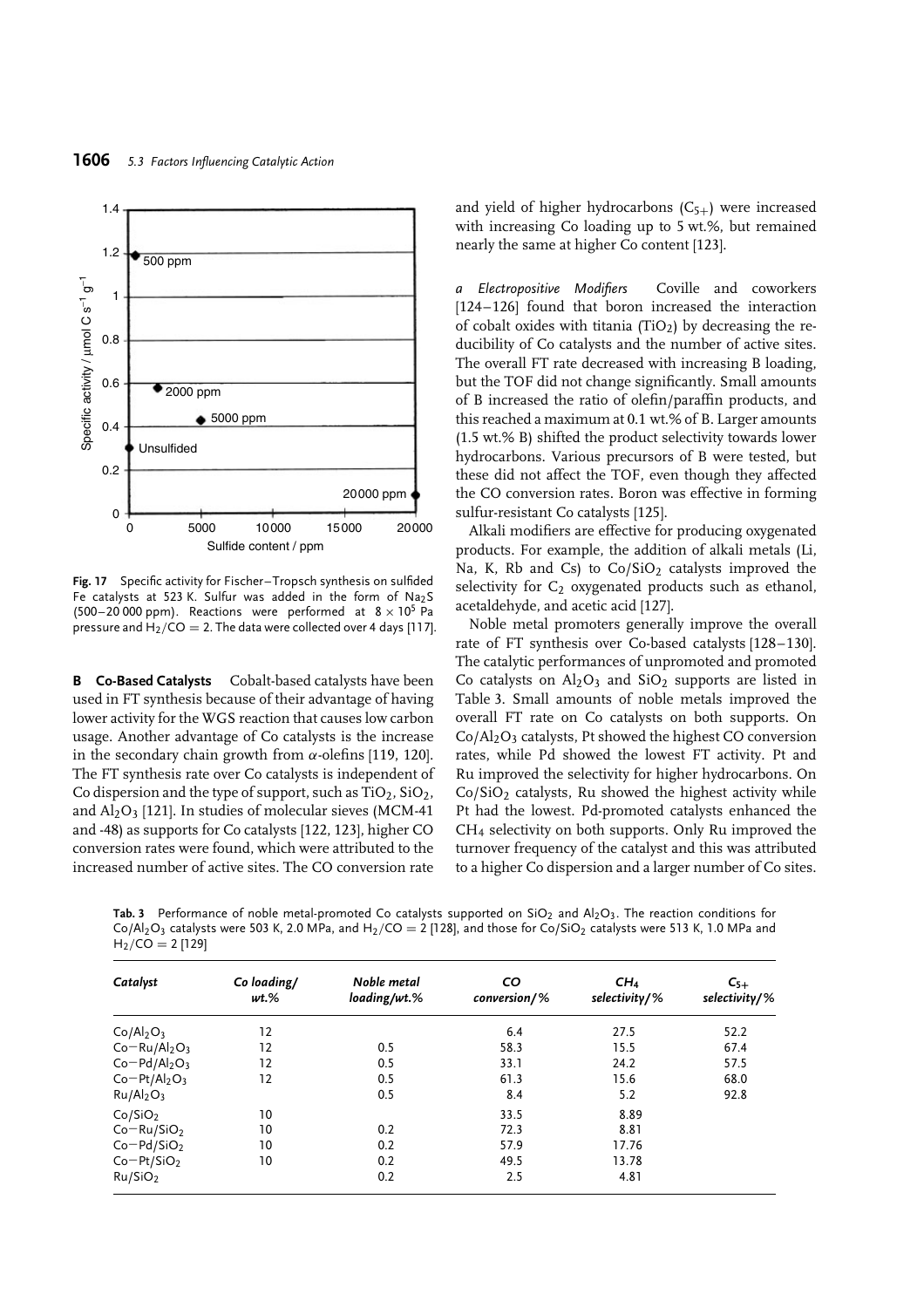Other metal modifiers, such as Zn [131, 132], Zr [133], and Mo [134], have been tested in Co catalysts. Zn increased the overall activity for FT synthesis, while product selectivity depended on catalyst preparation. Zr also improved the activity and selectivity for higher hydrocarbons. Mo-promoted  $Co/K/SiO<sub>2</sub>$  showed a large improvement in the olefin/paraffin ratio, and improved the selectivity for higher hydrocarbons by suppressing methane formation.

*b Electronegative Modifiers* Sulfur is a known poison; for example, continuous exposure of  $H_2S$  (0.5–6 ppm) on  $Co/SiO<sub>2</sub>$  catalysts resulted in reduced FT catalytic activity [116]. Sulfur can also affect the selectivity, and adding sulfur (up to  $S:Co$  ratio = 0.15) to Co catalysts increased the selectivity for higher hydrocarbons ( $C_4-C_8$ ). It has also been reported that small amounts of sulfur may increase the FT activity on Co catalysts, as observed for Fe catalysts. Curtis et al. [135], in studies of Co supported on  $TiO<sub>2</sub>$  and  $SiO<sub>2</sub>$ , found that small amounts (100 ppm) of S increased the CO adsorption strength and enhanced the catalytic activity for FT synthesis. As the sulfur content was increased, the formation of hydrocarbons on the catalysts decreased. Li and Coville [125] have reported that small amounts (*<*200 ppm) of S did not affect significantly the activity and selectivity of  $Co/TiO<sub>2</sub>$  catalysts, whereas large amounts (*>*500 ppm) led to severe poisoning.

5.3.4.3.5 **Ammonia Synthesis** About 3% of the world's energy consumption is used to carry out  $NH<sub>3</sub>$  (ammonia) synthesis, which is used primarily for the production of fertilizers. Historically, the Haber–Bosch process has been used to synthesize ammonia from  $N_2$  in air and  $H_2$ over iron-based catalysts that are promoted with metal oxides. The reaction can be written as

$$
N_2 + 3H_2 \longrightarrow 2 NH_3 \quad \Delta H_{298}^0 = -92.22 \text{ kJ mol}^{-1}
$$
\n(8)

The large  $N_2$  bond dissociation energy requires the use of a catalyst in order to carry out the reaction in a feasible process. Even at the reaction temperatures of 700–850 K which are needed to produce a suitable rate, the thermal equilibrium is small  $(<1 \times 10^{-4})$  due to the negative entropy change. Therefore, high pressure  $(2-4 \times 10^7 \text{ Pa})$ is also needed to produce  $NH_3$ .

Commercial iron catalysts are promoted with metal oxides, such as  $Fe<sub>3</sub>O<sub>4</sub>$ , K<sub>2</sub>O, CaO, and Al<sub>2</sub>O<sub>3</sub>. Ammonia synthesis has been reviewed extensively, and many details of the promoters and poisons of iron catalysts for ammonia synthesis were reviewed in the First Edition of this Handbook. Here, the primary discussion will be centered on recently developed Ru-based catalysts that function at lower temperatures and pressures. Figure 18



**Fig. 18** Catalytic activity of promoted Ru catalysts and industrial Fe catalysts. (a) Ba-promoted Ru/MgO; (b) Cs-promoted Ru/MgO; (c) Fe catalyst; (d, e) unpromoted Ru/MgO; (f) mole fractions of ammonia at equilibrium. Reactions were conducted at a total pressure of 0.1 MPa with  $p_{N_2}$ :  $p_{H_2} = 1$ : 3 [136].

shows, graphically, the superior catalytic activity of Baand Cs-promoted Ru/MgO catalysts over iron catalysts at low temperatures [136].

In general, the following elementary steps can describe ammonia synthesis.

Each of these reactions has been investigated extensively using surface analytical techniques on well-defined surfaces. Hydrogen dissociative adsorption occurs readily on iron single-crystal surfaces with a reasonably high initial sticking coefficient ( $S_0 \sim 0.1$ ) and with an adsorption energy of 60 to 100 kJ mol<sup>-1</sup> [137]. The ratedetermining step in ammonia synthesis is nitrogen dissociative adsorption, which occurs on iron surfaces with a very low sticking coefficient of  $(S_0 < 10^{-5})$  in the order Fe(111) *>* Fe(100) *>* Fe(110) [138, 139]. Molecularly chemisorbed  $N_2(a)$  has not been observed on Ru surfaces above 300 K, unlike on iron surfaces, and therefore the  $N_2$  dissociative adsorption step can be simplified on Ru into:  $N_2(g) \le 2N(a)$  [140].

**A Summary of Iron Ammonia Synthesis Catalysts** Ammonia synthesis over iron single crystal surfaces occurs

> $H_2(g) \leftrightarrow 2H(a)$  $N_2(g) \leftrightarrow N_2(a) \leftrightarrow 2N(a)$  $N(a) + H(a) \leftrightarrow NH(a)$  $NH(ad) + H(a) \leftrightarrow NH<sub>2</sub>(a)$  $NH(ad) + H(a) \leftrightarrow NH_3(a) \leftrightarrow NH_3(g)$

**Scheme 2**

*References see page 1620*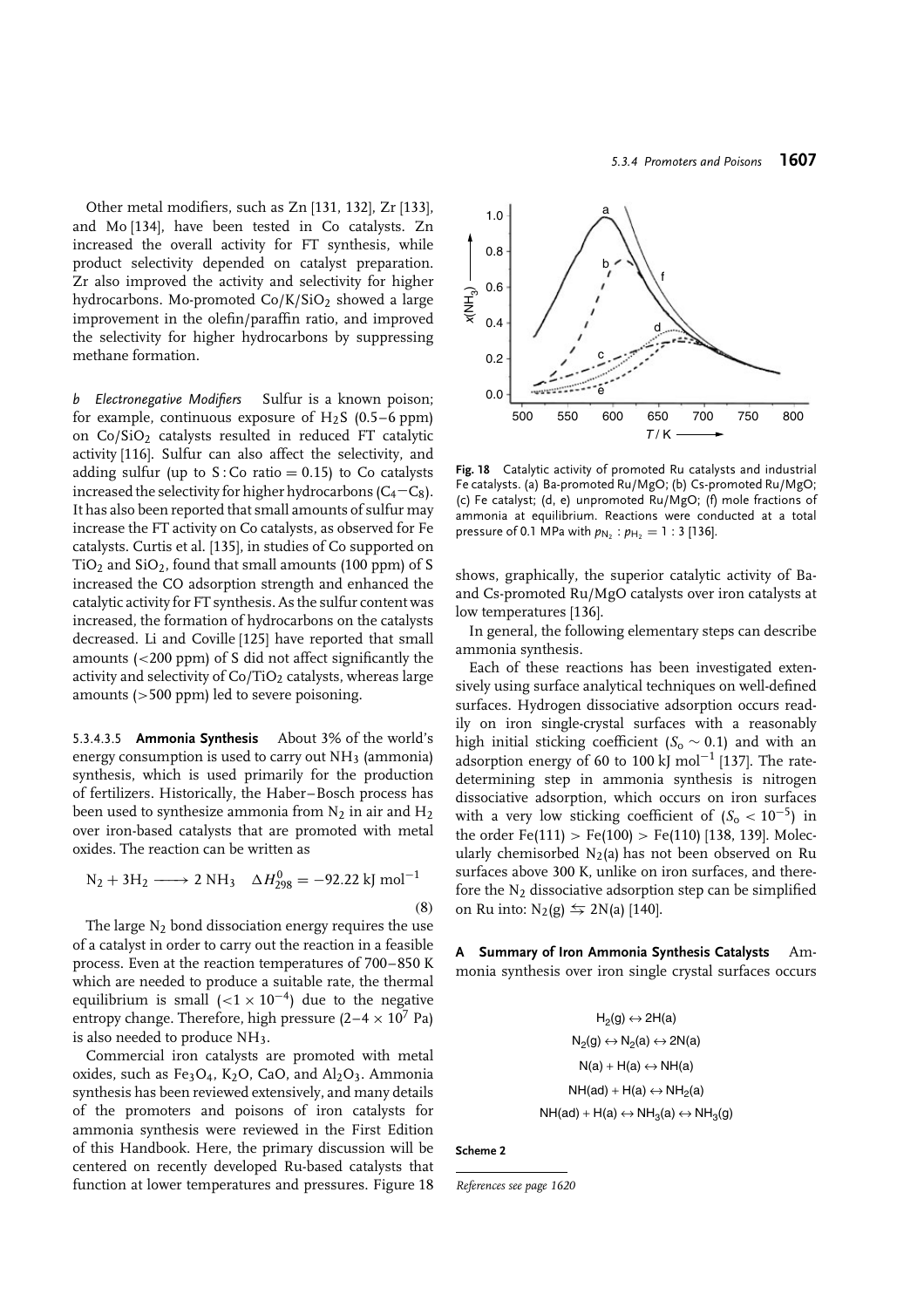with activities in the order of  $Fe(111) > Fe(211) \gg$  $Fe(100) > Fe(210) \gg Fe(110)$  [141]. This order was attributed to the concentration of  $C_7$  sites in which Fe atoms have seven nearest neighbors [142]. In contrast to experimental results, theoretical calculations have shown that the nitrogen adsorption energy on Fe(100) was higher than Fe(111) and (110) [143, 144].  $Al_2O_3$  is often used as a structural modifier for stabilizing iron particles during reduction. Alumina was found to increase the activity of Fe(110) by forming FeAl<sub>2</sub>O<sub>4</sub> under water vapor and to maintain the high activity of restructured iron particles [145].

Potassium is a good promoter for iron-based catalysts. K adatoms on Fe single crystals increased the  $N_2$  sticking coefficient by two orders of magnitude (as shown in Fig. 19), and decreased the activation energy for  $N_2$ dissociation [146, 147]. K also increased the heat of  $N_2$ molecular adsorption by ∼40 kJ mol<sup>−</sup>1. Adding oxygen on K-promoted Fe catalysts decreased the K-promoting effect. Nonetheless, oxygen stabilized the catalyst surprisingly by preventing K desorption from the catalyst [148]. Adding K to Fe(111) and Fe(100) surfaces did not alter the activation energy for ammonia synthesis. It was suggested that K contributed to desorbing the NH3 product and opening sites for  $N_2$  dissociative adsorption [149, 150]. High pressure was necessary to improve the ammonia conversion on K-promoted  $Fe/Al_2O_3$  catalysts over unpromoted catalysts [151].

Oxygen,  $H_2O$ , CO, and CO<sub>2</sub> are each reversible poisons of iron catalysts [152, 153]. For example, oxygen reduced ammonia synthesis rates presumably by destroying C7 sites, whereas sulfur is an irreversible poison and remains on the catalyst surface. Chlorine also acts as an irreversible

5 nitial sticking coefficient  $\times$  10<sup>-5</sup> Initial sticking coefficient × 10−5 4 Fe(100) 3 Fe(111) 2 1  $0 \frac{8}{0}$   $1 \frac{1}{2}$ 3 4 Coverage of K  $\times$  10<sup>14</sup> / atoms cm<sup>-2</sup>

**Fig. 19** Initial sticking coefficient for  $N_2$  dissociative adsorption as a function of K coverage on Fe(111) ( $\blacksquare$ ) and Fe(100) ( $\circ$ ) surfaces at 430 K. (Data adapted from Ref. [147].)

poison, and forms volatile iron halides to reduce activity and increase sintering [154, 155].

#### **B Ruthenium Catalysts for Ammonia Synthesis**

*a Active Phase and Structural Modifiers* As the ratedetermining step in ammonia synthesis,  $N_2$  adsorption has been studied on Ru(0001), (1010), and (1121) single-crystal surfaces [140, 156–161]. The initial sticking coefficient was very small  $(S_0 \sim 10^{-12})$  at 300 K and almost independent of surface orientation [156]. In comparison,  $N_2$  initial sticking coefficients measured on Ru/Al<sub>2</sub>O<sub>3</sub> and Ru/MgO catalysts were  $10^{-15}$  and  $10^{-13}$ , respectively [162]. Dosing excited  $N_2$  molecules (produced by an ionization gauge in ultra-high vacuum, not in line of sight of the sample) increased  $S_0$  to ~10<sup>-6</sup> [140]. The activation energy  $(E_d)$  for  $N_2$  dissociation on Ru(0001) was estimated from surface-science experiments to be 190 to 210 kJ mol<sup>-1</sup> [140, 163]; although theoretical calculations have reported the value to be 135 kJ mol<sup>-1</sup> [164, 165].

Chorkendorff and coworkers [166, 167] investigated the effect of Ru step sites on N2 dissociation with experiments and DFT calculations. These authors found that step sites were dominating the  $N_2$  dissociation on Ru(0001). Moreover, the initial sticking coefficient varied with temperature, and could be written as  $S_0 = 10^{-5.4 \pm 0.7}$  exp(−36 ± 5 kJ mol<sup>-1</sup>*R*<sup>-1</sup>*T*<sup>-1</sup>), giving a value of  $2 \times 10^{-12}$  at 300 K. Blocking step sites with 0.01 monolayer of Au caused *S*<sup>o</sup> to decrease dramatically, by 14 orders of magnitude, at 300 K. As shown in Fig. 20, the activation barrier on step sites is much smaller than terrace sites. In addition, Cao et al. [168] calculated  $N_2$ dissociation on small Ru clusters, and found that steps on the Ru clusters exhibited high activity for  $N_2$  activation and an ensemble of five Ru atoms was the active site. N2 dissociation on 11 atom clusters showed a two-step process, but only a single-step process on 15- and 21-atom



**Fig. 20** Dissociation and desorption barriers for N<sub>2</sub> on Ru(0001) [167].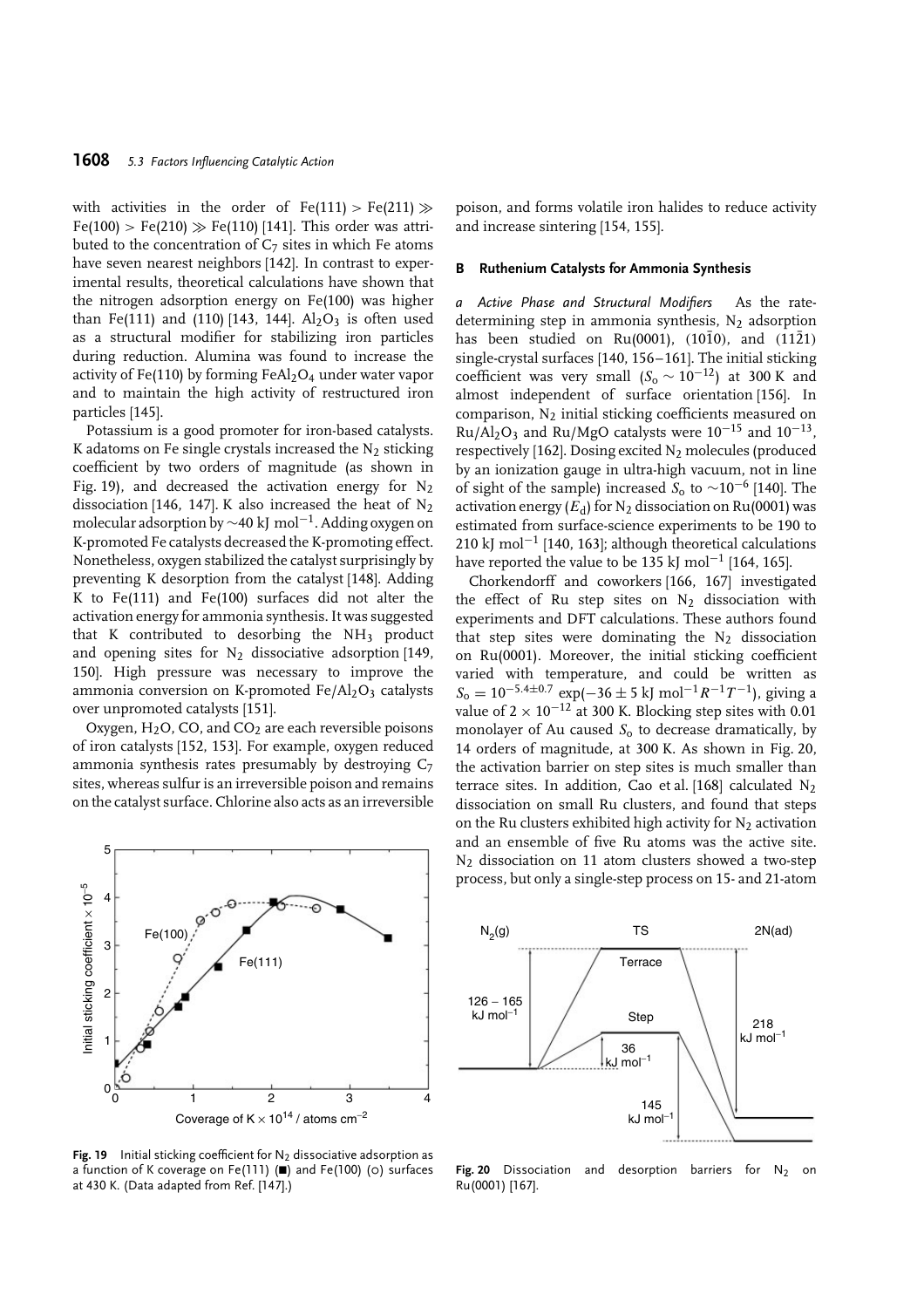clusters. The  $N_2$  activation energies were calculated as 92 kJ mol<sup>-1</sup> for 11-atom clusters, and 29 and 42 kJ mol<sup>-1</sup> for 15- and 21-atom clusters, respectively.

Early studies [169, 170] showed that pure Ru powder was inactive for  $NH_3$  synthesis. On Ru(0001) at 598–898 K, in studies conducted by Dahl et al. [171], the overall activation energy for NH<sub>3</sub> synthesis was estimated as 101 kJ mol<sup>-1</sup>, with a TOF of 0.02 s<sup>-1</sup> at 673 K. However, Rosowski et al. [172] reported smaller values at 673 K, namely TOF =  $6.5 \times 10^{-3}$  s<sup>-1</sup> on Ru/Al<sub>2</sub>O<sub>3</sub> and 3.7 ×  $10^{-3}$  s<sup>-1</sup> on Ru/MgO (see Table 4). The activation energies were also smaller on these supported catalysts, at 69 and 70 kJ mol<sup>-1</sup> for Ru/MgO and Ru/Al<sub>2</sub>O<sub>3</sub>, respectively.

Several theoretical calculations of ammonia synthesis were conducted on Ru(0001) [173–175]. Rod et al. [173] suggested that ammonia synthesis might proceed via molecular N<sub>2</sub> and hydrogen (H<sup>+</sup> + e<sup>-</sup>) at low temperature and pressure. Zhang et al. [174], in calculations of the stepwise nitrogen hydrogenation to  $NH_3$  on Ru(0001), found that the activation barrier for NH hydrogenation was very large (123 kJ mol<sup>-1</sup>), and similar to that for N<sub>2</sub> dissociation. Logadóttir and Nørskov [175], by investigating all of the elementary steps in ammonia synthesis on Ru(0001) from  $N_2$  and  $H_2$  in the gas phase, showed that step sites were much more reactive than terrace sites.

As supports have been shown to play a key role, various types of support [e.g., MgO, Al<sub>2</sub>O<sub>3</sub>, MgAl<sub>2</sub>O<sub>4</sub>, Si<sub>3</sub>N<sub>4</sub>, carbon, and boron nitride (BN)] have each been investigated [136, 176–181]. Unfortunately, direct comparison between these results is difficult because the reaction conditions used were not the same. Modified carbon supports are used in current, commercially available catalysts. Kowalczyk et al. [177, 182, 183] prepared Ru catalysts supported on commercial active carbon and precalcined at 2173 K under a helium atmosphere. Carbon supports with a high surface area and porosity led to a higher dispersion of ultrafine Ru particles, which was attributed to the presence of ultrasmall nanopores (*<*3 nm diameter). Liang et al. [178] investigated Ru dispersed on different carbon supports, namely activated carbon, activated carbon fiber, and carbon molecular sieves, and found that activated carbon generated the largest amount of ammonia synthesis, whilst activated carbon fiber showed the highest TOF value.

Szmigiel et al. [176] showed that Ru supported on a Mg−Al spinel (MgO−Al2O3) had better catalytic activity than on MgO alone. In studies by Jacobsen et al. [179], catalytic activities were of the order:  $Ru/MgAl<sub>2</sub>O<sub>4</sub>$  >  $Ru/C \gg Ru/Si<sub>3</sub>O<sub>4</sub>$  (see Fig. 21a). The activation energies were 60, 110–112 and 131 kJ mol<sup>-1</sup> for Ru/MgAl<sub>2</sub>O<sub>4</sub>, Ru/C, and Ru/Si3O4, respectively. The activity of the Ru/MgAl2O4 catalyst increased during an initial test run, and this was accompanied by the disappearance of small crystallites (*<*1 nm). The authors suggested that



**Fig. 21** Catalytic activity of: (a) Ru catalysts supported on C, Si<sub>3</sub>N<sub>4</sub> and MgAl<sub>2</sub>O<sub>4</sub>; (b) the same catalysts containing a Ba promoter. Reactions were conducted at 673 K and a pressure of  $5 \times 10^6$  Pa with  $H_2/N_2 = 3$  [179, 181].

a lower limit for the active crystallite size might exist for ammonia synthesis. Hansen et al. [181] investigated Ba-promoted Ru supported on Si3N<sub>4</sub>, MgAl<sub>2</sub>O<sub>4</sub>, and graphitized carbon (C). The activity was measured at 593–713 K and the activity order found to be: Ba–Ru/C *>* Ba–Ru/MgAl<sub>2</sub>O<sub>4</sub> > Ba–Ru/Si<sub>3</sub>O<sub>4</sub> (see Fig. 21b).

Ba-promoted Ru/BN catalysts exhibited significantly higher activity than promoted Ru/C catalysts [180], but the activation energy of 95 kJ mol<sup>-1</sup> was similar to that for Ba−Ru/C catalysts. The most prominent effect of BN was to increase the stability of the Ba−Ru/BN catalyst, which showed no deactivation after 3500 h at 673 K.

*b Metal Modifiers* Alkali (K, Cs) and alkaline earth (Ba) metals have been investigated as promoters on Ru catalyst for ammonia synthesis. Forni and coworkers [184, 185] investigated the effect of K, Cs, and Ba promoters on Ru supported on active carbon (C) catalysts. Cs and Ba addition caused higher activity than K-promotion. The order of the promoter effect was: Cs *>* Ba *>* K at 703 K and  $10^7$  Pa with  $H_2/N_2 = 1.5$ . A mixture of the

*References see page 1620*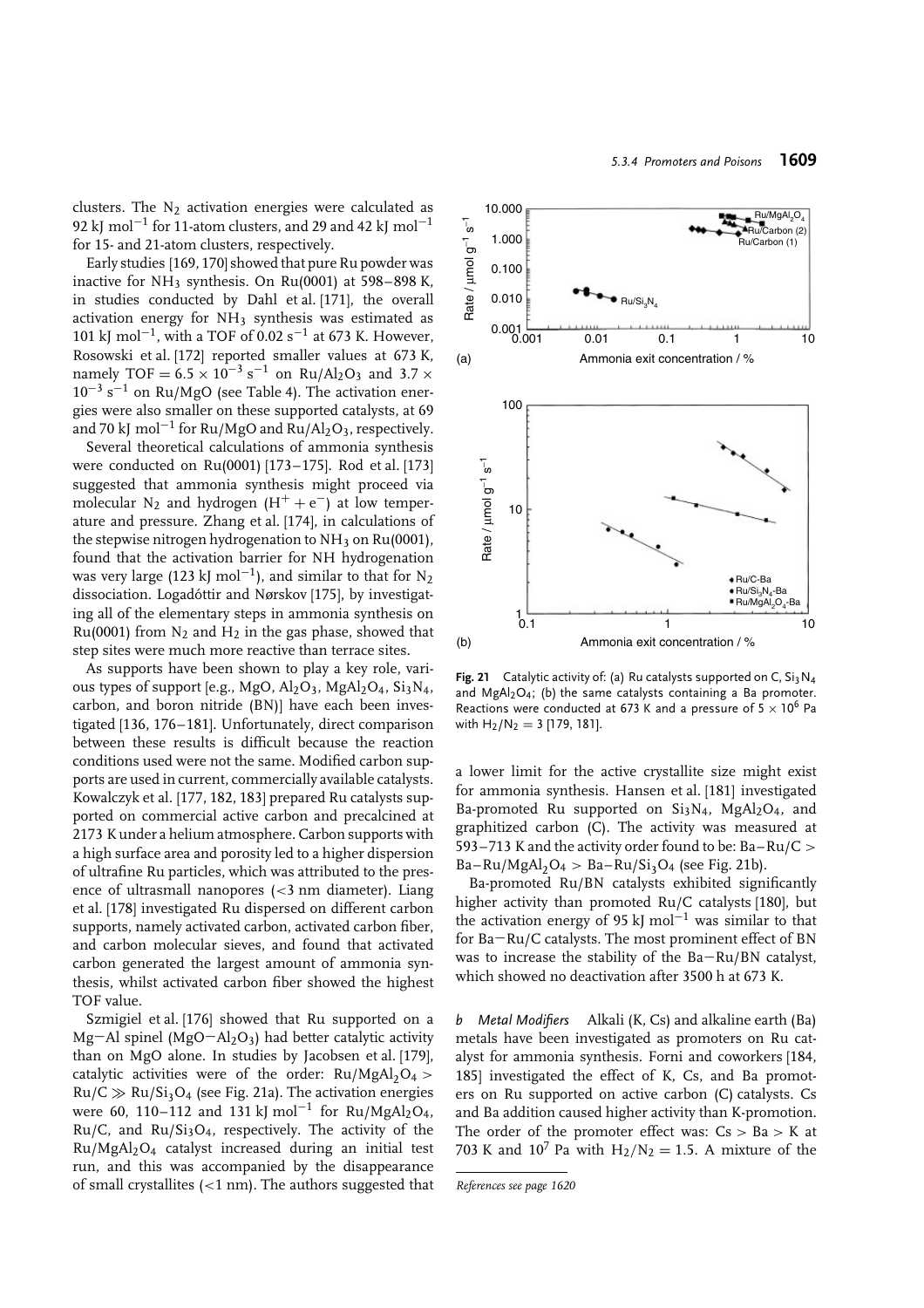three promoters exhibited even higher activity than the individually promoted catalysts. The highest activity was generated from a Ru catalyst promoted with a mixture of three in an atomic ratio of  $Ru(4.6 wt.%) : Ba : Cs : K =$  $1:0.6:1.0:3.4$ . Raróg et al. [186] also investigated the promoted Ru/C catalysts and the influence of total pressure (see Fig. 22). The activity of the Ba−Ru/C catalyst exhibited a strong dependence on total pressure, whereas Csand K-promoted catalysts did not. The best combination for highest catalytic activity could also depend on the pressure, being Ba:  $Cs: K = 7.5: 1.25: 1.0$  at  $63 \times 10^5$  Pa and Ba :  $Cs$  :  $K = 2.75$  : 1.45 : 1.0 at  $4 \times 10^5$  Pa.

Kowalczyk and coworkers [182, 183] probed the effect of K, Cs, and Ba on the stability and reactivity of Ru/C



**Fig. 22** Promoter effects on the ammonia synthesis activity of Ru/C catalysts at 643 K [186].



**Fig. 23** Activity of a K-promoted Ru/C catalyst as a function of K concentration. Reactions were conducted at 673, 703, and 743 K [182].

catalysts. The Ba-promoted catalyst was more active and more resistant to overheating than were the K-promoted and unpromoted catalysts. The reactivity of K-promoted catalysts as a function of K content at different reaction temperatures is shown in Fig. 23. Liang et al. [178] pointed out that precursors could affect activity, and that the use of KOH as a precursor was more effective than using  $KNO_3$ .

Szmigiel et al. [187] prepared Ru catalyst supported on MgO and promoted with Ba and Cs. Ba promotion showed the highest activity for ammonia synthesis, with the ratio of reaction rates being Ba−Ru*/*MgO : Cs−Ru/MgO : Ru/MgO = 40 : 20 : 1 with synthesis gas of  $H_2/N_2/NH_3 = 3:1:0.05$ . Siporin and Davis [188] investigated Ba-, Cs-, and La-promoted Ru/MgO catalysts; hence, La-promoted Ru/MgO had an activity similar to the Ba-promoted catalyst and threefold larger than Cs-promoted Ru/MgO catalysts (see Table 4).

Barium modification has been probed on catalysts of Ru supported on MgO [136, 176], BN [180, 189], activated carbon [177, 181],  $Si<sub>3</sub>O<sub>4</sub>$  [181], and  $MgAl<sub>2</sub>O<sub>4</sub>$  [176, 181]. Overall, Ba caused higher activities than the unpromoted catalyst and iron catalysts. Also, Rosowski et al [172] investigated alkali promoters on Ru/MgO and  $Ru/Al<sub>2</sub>O<sub>3</sub>$  catalysts, along with different precursors. The activity for ammonia synthesis was in the order of:  $Cs_2CO_3-Ru/MgO > CsNO_3-Ru/MgO >$  $Ru/MgO > Ru/K-Al<sub>2</sub>O<sub>3</sub> > Ru/Al<sub>2</sub>O<sub>3</sub>$  (see Table 4).

*c Poisoning Modifiers* Electronegative elements (S, N, O, and Cl) present as impurities in the activated carbon used as a support are reported to reduce the catalytic activity of Ru catalysts. Zhong and Aika [190] removed these contaminants successfully by treating activated carbon with hydrogen at 473 K for 5 h. Such hydrogen treatment did not interfere with other promoter action in improving the activity.

## 5.3.4.4 **Case Studies of the Fundamental Basis of Modifier Action in Catalysis**

In the following section, four examples of the importance of additives in modifying the performance of catalysts are briefly discussed as case studies, and the results of these specific systems considered in greater detail. These systems provide textbook-like examples of the action of promoters and poisons in several classes of catalysis; moreover, in some cases they provide additional insight into the specific mechanism of this action and the origin of the influences of promoters and poisons.

5.3.4.4.1 **Ca promotion in Pd/SiO2 Catalysts for Methanol Synthesis** Methanol is an important chemical feedstock and liquid fuel. Additional attention has resulted recently from interest in developing a direct methanol fuel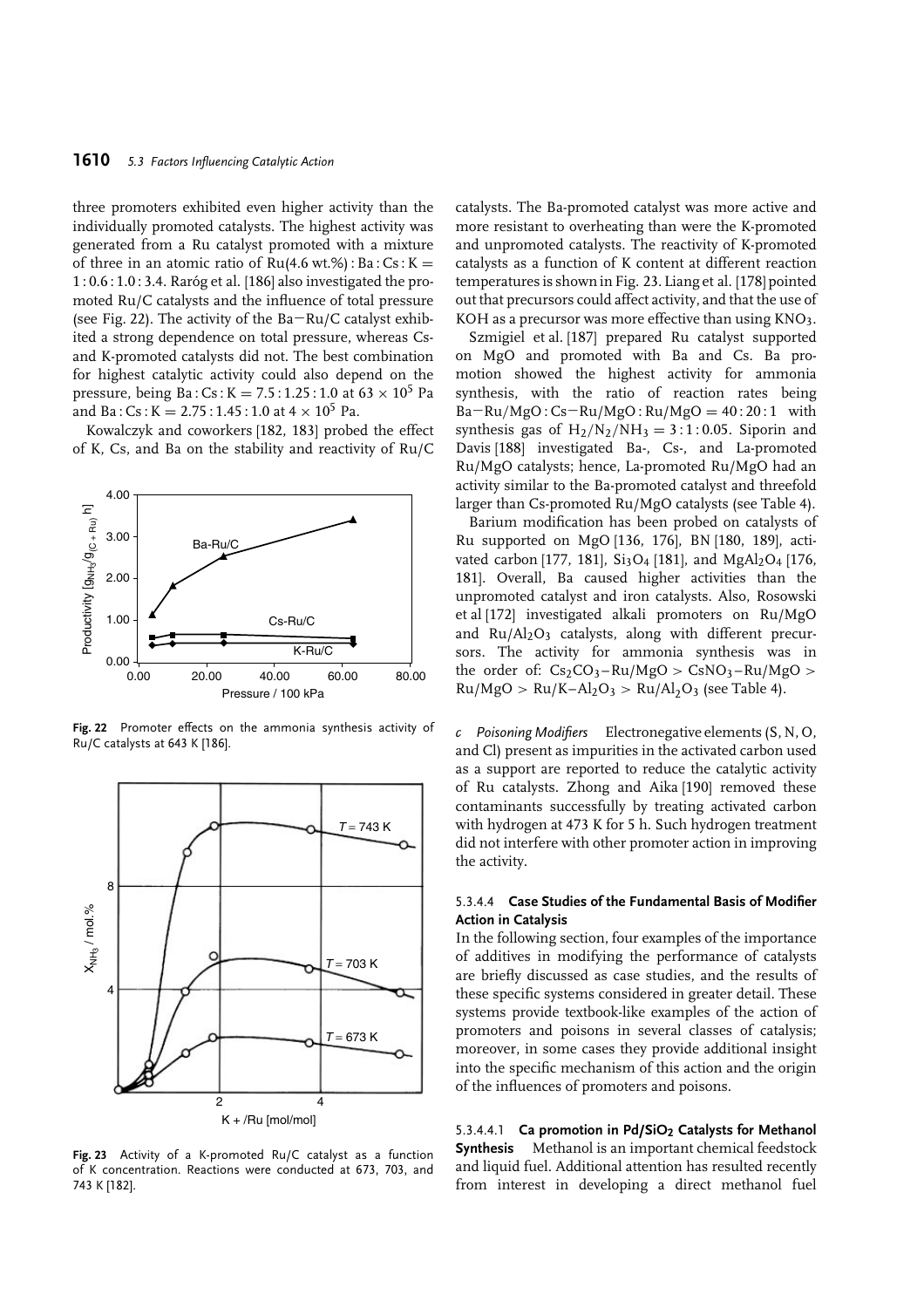| Catalyst                          | $Ru/wt.\%$     | Atom ratio of<br>promoter/Ru | $TOF/s^{-1}$         | Pressure/<br>bar | $E_a/$<br>$kj$ mol <sup>-1</sup> | Reference |
|-----------------------------------|----------------|------------------------------|----------------------|------------------|----------------------------------|-----------|
| Ru(0001) single crystal           |                |                              | $2\times10^{-2}$     | 2.1              | 101                              | [171]     |
| Ru powder                         |                |                              | $1.6 \times 10^{-3}$ | 0.78             | 117                              | $[262]$   |
| Ru/MgO                            | 1.7            |                              | $3.8 \times 10^{-3}$ | 20.7             | 107                              | $[263]$   |
| Ru/MgO                            | 5              |                              | $8.8 \times 10^{-3}$ | 20               | 78                               | $[172]$   |
| Ru/MgO                            | 5              |                              | $3.7 \times 10^{-3}$ | 1                | 69                               | $[172]$   |
| Ru/MgO                            | 5              |                              | $8.8 \times 10^{-3}$ | 20               | 78                               | $[172]$   |
| Ru/Al <sub>2</sub> O <sub>3</sub> | 5              |                              | $6.5 \times 10^{-4}$ | 1                | 70                               | $[172]$   |
| Ru/Al <sub>2</sub> O <sub>3</sub> | 5              |                              | $2.5 \times 10^{-3}$ | 20               | 76                               | $[172]$   |
| $Cs - Ru/MgO$                     | 1.6            | 0.95                         | $3.4 \times 10^{-2}$ | 20.7             | 111                              | $[263]$   |
| $Cs - Ru/MgO$                     | 2              |                              | $2\times10^{-2}$     | 1                | 113                              | $[264]$   |
| $Cs - Ru/MgO$                     | 5              |                              | $4.8 \times 10^{-2}$ | 20               | 109                              | $[172]$   |
| $Cs - Ru/Al2O3$                   | $\overline{5}$ | 3                            | $2.8 \times 10^{-3}$ | 1                | 103                              | $[172]$   |
| $Cs - Ru/Al2O3$                   | 5              | 3                            | $3.6 \times 10^{-3}$ | 20               | 101                              | $[172]$   |
| $Cs - Ru/C$                       | 3              |                              | $1.6 \times 10^{-1}$ | 63               |                                  | $[265]$   |
| $Cs - Ru/C$                       | 9.1            | 0.3                          | $2.5 \times 10^{-1}$ | 63               |                                  | [265]     |
| $Cs - Ru/C$                       | 20             | 0.1                          | $2.8 \times 10^{-1}$ | 63               |                                  | $[265]$   |
| $Cs - Ru/C$                       | 9.1            | 1.5                          | $5.0 \times 10^{-1}$ | 63               |                                  | $[186]$   |
| Ba-Ru/MgO                         | 1.4            | 1.26                         | $1.5 \times 10^{-1}$ | 20.7             | 96                               | $[263]$   |
| Ba-Ru/MgO                         | 3.3            |                              |                      | 20               | 77                               | $[136]$   |
| Ba-Ru/MgO                         | 5.0            | 0.14                         | $8.8 \times 10^{-1}$ | 63               |                                  | $[176]$   |
| Ba-Ru/MgO                         | 10.0           | 0.07                         | $8.4 \times 10^{-1}$ | 63               |                                  | [176]     |
| $Ba-Ru/C$                         | 9.1            | 0.43                         | $8.3 \times 10^{-1}$ | 63               |                                  | $[186]$   |
| $La-Ru/MgO$                       | 1.6            | 0.97                         | $1.1 \times 10^{-1}$ | 20.7             | 86                               | $[263]$   |
| $K-Ru/C$                          | 9.1            | 2.6                          | $4.0 \times 10^{-1}$ | 63               |                                  | $[186]$   |

**Tab. 4** Catalytic activity for ammonia synthesis over Ru and promoted Ru catalysts. Values for the turnover frequency (TOF) were calculated by extrapolation to 673 K utilizing the observed activation energies

cell. Methanol has been produced historically from syngas  $(H_2 + CO)$  formed from natural gas or coal. Environmental concerns involving greenhouse gases have provided incentives for the synthesis of methanol from  $CO<sub>2</sub>$  rather than  $CO$  in syngas. Methanol synthesis involves the following main reactions:

$$
CO + H2 \longrightarrow CH3OH
$$
  
\n
$$
\Delta H2980 = -90.64 \text{kJ mol}^{-1}
$$
 (9)

$$
CO2 + 3H2 \longrightarrow CH3OH + H2O
$$
  
\n
$$
\Delta H2980 = -49.47 \text{kJ mol}^{-1}
$$
 (10)

$$
CO + H2O \longrightarrow CO2 + H2
$$
  
\n
$$
\Delta H2980 = -41.17kJ mol-1
$$
 (11)

Methanol is synthesized commercially from syngas mostly using a  $CuO/ZnO/Al<sub>2</sub>O<sub>3</sub>$  catalyst at 573 K at a pressure of 5 to  $10 \times 10^6$  Pa. Some early reports showed that  $Pd/SiO<sub>2</sub>$  catalysts exhibited higher catalytic activity for methanol synthesis than commercial Cu-based catalysts when the support contained impurities [191, 192]. Later, Prins and coworkers [192–195] found that Pd/SiO<sub>2</sub> promoted by one of these impurities, calcium, showed high activity and selectivity (*>*90%) for CO

hydrogenation to methanol; this Ca promoter action is briefly discussed below.

For context, Kikuzono et al. [196], in investigations of the effect of alkali metals on Pd catalysts, found that the methanol synthesis depended strongly on the alkali metal used, in the order:  $Li > Na \gg K > Rb > Cs$ . Alkaline earth metal promotion of  $Pd/SiO<sub>2</sub>$  catalysts was reported by Shen and coworkers [197], who observed that CO hydrogenation produced exclusively methanol even at atmospheric pressure with activities in the order of: Mg *>* Ca *>* Sr *>* unpromoted *>* Ba-promoted catalysts. Investigations by Gotti and Prins [192, 193] probed the effect of Ca promotion and the influence of Pd precursors used in preparing catalysts. Pd supported on ultrapure  $SiO<sub>2</sub>$  shows almost no activity for CO hydrogenation (see Table 5). Ca-doped catalysts prepared from Pd precursors of PdCl<sub>2</sub>, Pd(NO<sub>3</sub>)<sub>2</sub> and Pd(NH<sub>3</sub>)<sub>4</sub>(NO<sub>3</sub>)<sub>2</sub> all exhibited higher activity than Pd supported on pure  $SiO<sub>2</sub>$ . Catalysts prepared from  $PdCl<sub>2</sub>$  and  $Pd(NH<sub>3</sub>)<sub>4</sub>(NO<sub>3</sub>)<sub>2</sub>$  had higher total activity than catalysts from  $Pd(NO<sub>3</sub>)<sub>2</sub>$ , and this was related to metal dispersion. Catalysts prepared from Pd(NO<sub>3</sub>)<sub>2</sub> showed higher methanol selectivity, which suggested that methanol synthesis was unaffected by

*References see page 1620*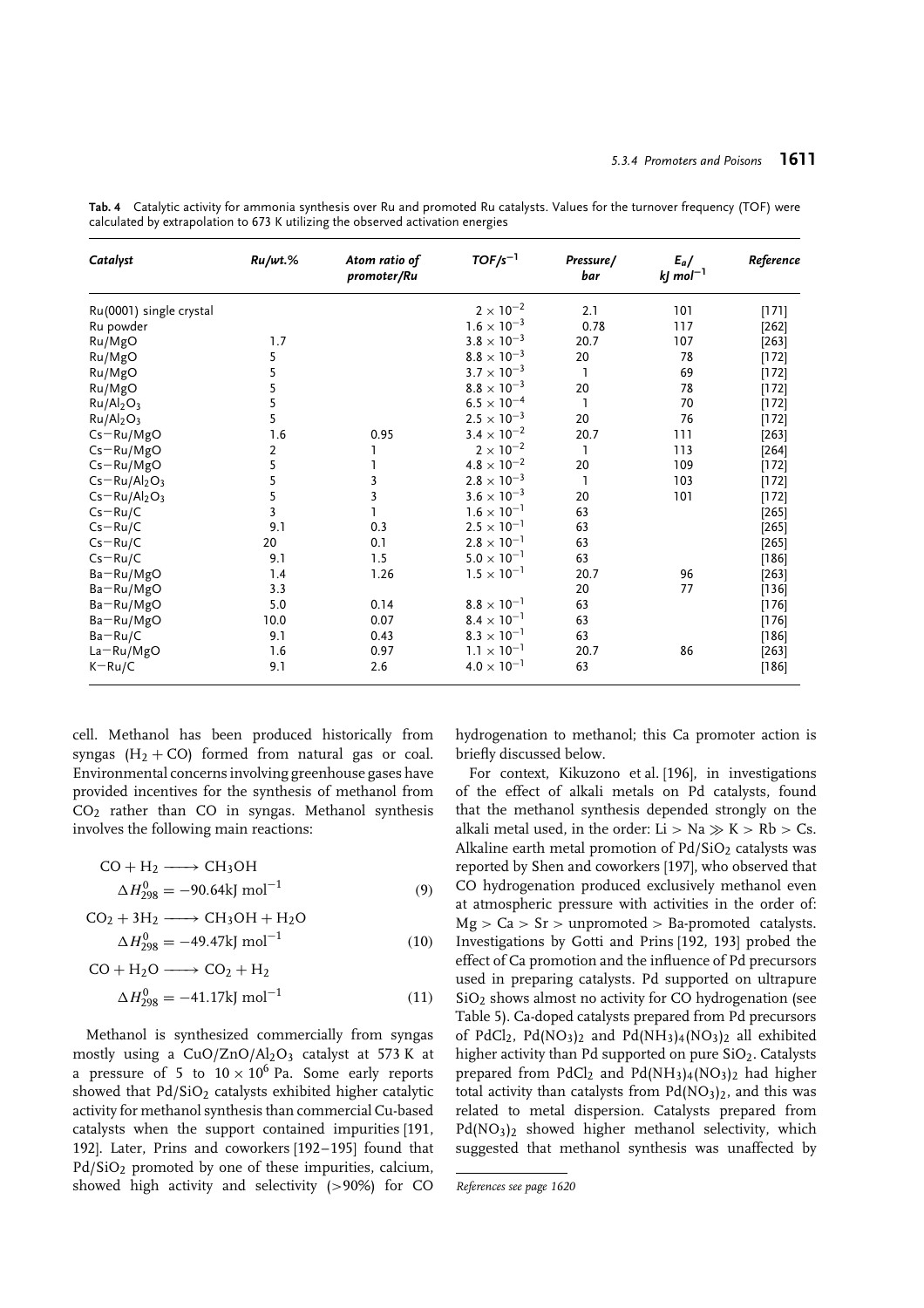### **1612** *5.3 Factors Influencing Catalytic Action*

| <b>Precursor</b>                  | Ca/Pd | Activity/mmolco                     | TOF/<br>$10^{-3}$ s <sup>-1</sup> | $Selectricity/$ % |          |             |
|-----------------------------------|-------|-------------------------------------|-----------------------------------|-------------------|----------|-------------|
|                                   |       | $mol_{\rm Pd}^{-1}$ s <sup>-1</sup> |                                   | CH <sub>4</sub>   | $C_{2+}$ | $C_{1-OXO}$ |
| Pd(NO <sub>3</sub> ) <sub>2</sub> | 0     | 0.2                                 | 8.6                               | 12.0              | 2.3      | 85.7        |
| $Pd(NH_3)_{4}(NO_3)_{2}$          | 0     | 0.4                                 | 0.5                               | 54.7              | 3.7      | 41.6        |
| PdCl <sub>2</sub>                 | 0     | 0.6                                 | 0.3                               | 71.8              | 8.9      | 19.3        |
| Pd(NO <sub>3</sub> ) <sub>2</sub> | 0.04  | 2.2                                 | 109.3                             | 0.4               | 0.2      | 99.4        |
| $Pd(NH_3)_{4}(NO_3)_{2}$          | 0.04  | 7.2                                 | 25.4                              | 0.1               | 0.1      | 99.8        |
| PdCl <sub>2</sub>                 | 0.04  | 6.9                                 | 22.8                              | 0.6               | 0.1      | 99.3        |

Tab. 5 Catalytic properties of Pd/SiO<sub>2</sub> catalysts prepared from different precursors with and without Ca promotion. Reactions were conducted at 553 K and 2.5 MPa with CO/H<sub>2</sub> = 2 at a 770 h<sup>-1</sup> space velocity for 24 h [192]

metal dispersion. Ca addition  $(Ca/Nd = 0.04)$  on these catalysts increased not only the total activity of the catalysts by one order of magnitude compared to the unpromoted catalysts, but also the selectivity of methanol above 99% on all catalysts, independent of precursors.

Gotti and Prins [193], while investigating a wide range of metal promoters (Li, Na, K, Rb, Cs, Mg, Ca, Sr, Ba, Mn, Zn and La) on  $Pd/SiO<sub>2</sub>$  and  $Pd/Al<sub>2</sub>O<sub>3</sub>$  catalysts for CO and  $CO<sub>2</sub>$  hydrogenation to methanol, found that La promotion gave the largest activity for methanol formation on  $Pd/SiO<sub>2</sub>$ . Li showed the best activity among alkali metals, even though all alkali metals additives gave lower activities than alkaline earth metals. The acid–base properties of the additives were shown to be related to the catalytic activity. Figure 24 shows the rate enhancement for C1−OXO (methanol and dimethyl ether) formation as a function of the electronegativity (EN) of promoters in the hydrogenation of  $CO$  and  $CO<sub>2</sub>$ . Additives with low and high cation EN had little affect on the activity, whereas those with moderate cation EN and amphoteric character (La) greatly enhanced the rate. Among alkali-earth metals, Ca was the best promoter for methanol synthesis. In addition, the effect of Ca loading on  $Pd/SiO<sub>2</sub>$  catalysts was probed by Prins and coworkers [193, 194]; their results are listed in Table 6. A small amount of calcium dramatically improved the catalytic activity and selectivity for C1−OXO species. Increasing the Ca loading (*>*0.05 Ca/Pd) increased not only the total activity of the catalysts and the selectivity for  $C_{1-OXO}$  species, but also the fraction of methanol among C1−OXO species.

Sellmer et al. [198] investigated the mechanism of methanol synthesis on Ca-promoted  $Pd/SiO<sub>2</sub>$  catalysts utilizing X-ray photoelectron spectroscopy (XPS) and secondary ion mass spectrometry (SIMS). Li-, Ca-, and La-doped Pd/SiO<sub>2</sub> catalysts were tested for methanol synthesis, and the activity was found to be in the order Li *<* Ca *<* La. SIMS revealed that the reaction intermediates surface-bound formate and methoxy species were located on the silica support, and not on the Pd particle surface. XPS investigations on pure  $SiO<sub>2</sub>$  doped with Ca (10 wt.%)



**Fig. 24** Rate enhancement for C<sub>1−OXO</sub> formation in the hydrogenation of CO (a) and CO<sub>2</sub> (b) as a function of the electronegativity (EN) of the additive cation (X) [193].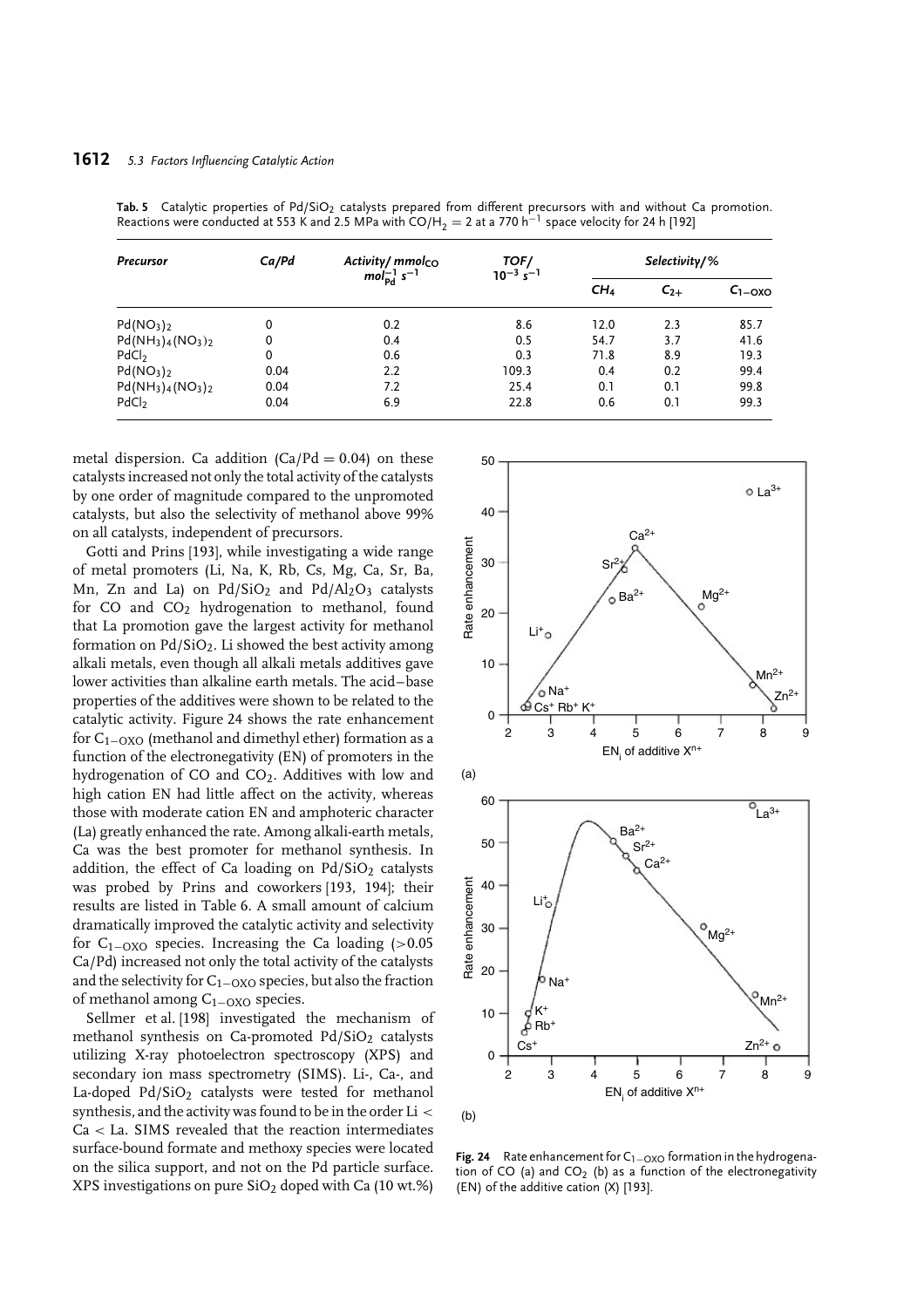| Ca/Pd | Activity/mmol <sub>CO</sub> | TOF/<br>$10^{-3} s^{-1}$ | Selectivity/% |                             |         |     |
|-------|-----------------------------|--------------------------|---------------|-----------------------------|---------|-----|
|       | $molpd-1 s-1$               |                          | $C_{1-OXO}$   | CH <sub>4</sub><br>$C_{2+}$ | $DME^a$ |     |
| 0     | 0.26                        | 0.8                      | 29.0          | 59.1                        | 4.3     | 1.3 |
| 0.004 | 0.29                        | 1.3                      | 62.8          | 24.9                        | 1.9     | 1.1 |
| 0.02  | 1.08                        | 4.9                      | 90.1          | 4.7                         | 0.4     | 7.3 |
| 0.05  | 2.90                        | 13.2                     | 92.9          | 2.1                         | 0.2     | 59  |
| 0.10  | 3.98                        | 20.2                     | 93.7          | 1.6                         | 0.3     | 200 |
| 0.20  | 4.53                        |                          | 92.8          | 1.6                         | 0.2     | 120 |
| 0.30  | 4.61                        | 22.9                     | 93.5          | 1.6                         | 0.2     | 270 |
| 0.50  | 4.86                        | 23.5                     | 93.7          | 1.6                         | 0.3     | 440 |

**Tab. 6** Catalytic properties of Ca/Pd/SiO<sub>2</sub> catalysts prepared from Pd(NH<sub>3</sub>)<sub>4</sub>(NO<sub>3</sub>)<sub>2</sub> and Ca(NO<sub>3</sub>)<sub>2</sub> precursors. The Pd loading was 4.5 atom%. Reactions were conducted at 553 K and 2.5 MPa with  $CO/H<sub>2</sub> = 2$  at a 770 h<sup>-1</sup> space velocity for 24 h [194]

a Ratio of methanol/dimethyl ether.

showed that the Si 2*p* and O 1*s* peaks shifted to lower values by 0.6 and 0.9 eV, respectively. In contrast, K and Cs addition did not induce these shifts, which correlated with the low catalytic activity for these promoters and the location of Ca on the  $SiO<sub>2</sub>$  support. However, Gusovius et al. [194] investigated the location of Ca promoters on supported Pd/SiO<sub>2</sub> catalysts using transmission electron microscopy (TEM), and these studies indicated that Ca addition did not affect the distribution of Pd particle sizes. Based on results from  $H_2$  and CO chemisorption and temperature-programmed reduction (TPR), these authors concluded that Ca preferentially was localized on the Pd particles rather than on the  $SiO<sub>2</sub>$  support. Furthermore, it was suggested that Ca, when located on or near Pd particles, was responsible for the high selectivity and high activity for  $C_{10X0}$  production. Infrared (IR) spectra of CO adsorbed on Ca−Pd/SiO2 catalysts suggested that Ca preferred to be on (111) planes rather than (100). Figure 25 shows the IR spectra of CO adsorbed on a Pd/SiO2 catalyst that was promoted with Ca. Band *α* represents atop-bonded CO, and bands *β* and *γ* are from bridge-bonded CO on (100) and (111) sites, respectively. All three bands are shifted by adding Ca to the catalysts, indicating an electronic effect on the Pd. Evidently, the presence of Ca on (111) sites caused the disappearance of band  $\gamma$  in the IR spectrum from the Ca/Pd = 0.5 catalyst.

In order to better investigate the electronic effects of a Ca dopant on Pd particles, Jerdev et al. [199] investigated Ca addition on a Pd(111) surface in ultrahigh vacuum by XPS. The addition of 0.33 ML Ca on Pd(111) at 300 K caused the Pd 3d peak to shift by 0.15 eV to higher values. When the surface was heated, it began to form an alloy at 700 K, and the Pd 3*d* peak began to shift back to lower binding energy. A Ca−Pd alloy was formed by annealing to 1100 K, characterized by a Pd 3*d* peak at the same binding energy, as on clean Pd(111). This



**Fig. 25** Infrared spectra of CO adsorbed at room temperature on Pd/SiO<sub>2</sub> catalysts promoted with Ca. The spectra were recorded at a CO pressure of 2200 Pa [194].

indicates that alloyed calcium did not grossly affect the electronic structure of Pd. Nonetheless, the CO energy on the Ca−Pd alloy was increased by 29 kJ mol<sup>−</sup>1. Further IR studies of CO adsorption and measurement of catalytic rates and selectivities on such model surfaces would reveal additional insights.

5.3.4.4.2 **Direct Formation of Hydrogen Peroxide** Hydrogen peroxide  $(H_2O_2)$  is one of the strongest oxidizing agents commercially available in aqueous solution. It has

*References see page 1620*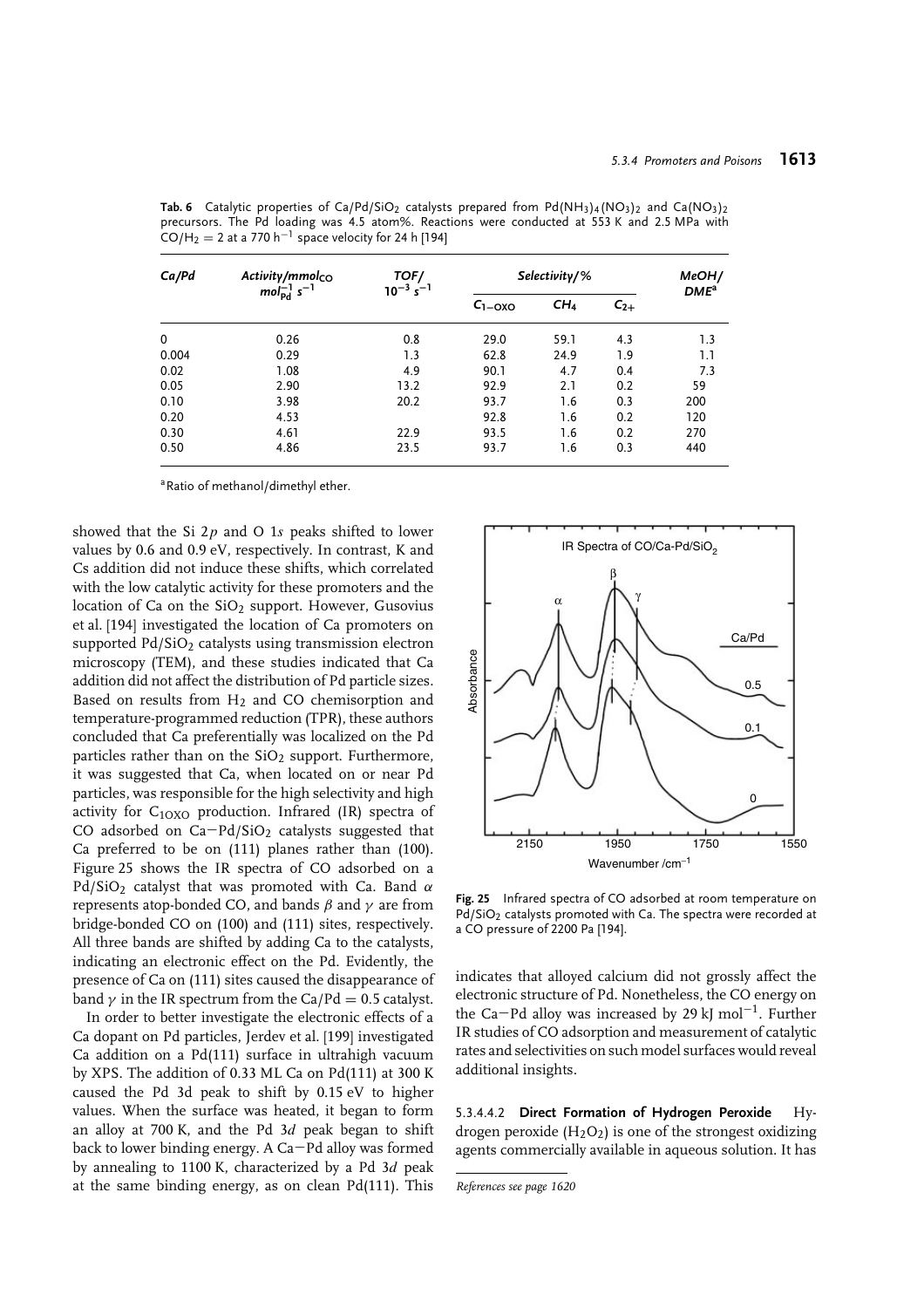been used in many chemical reactions to carry out oxidation, reduction, substitution, molecular addition, and decomposition. Uses of  $H_2O_2$  are on the rise because of environmental concerns leading to the replacement of chlorine-based bleaching with cleaner peroxide chemistry. Industrial  $H_2O_2$  is synthesized almost exclusively by the indirect oxidation of  $H_2$ , based on anthrahydroquinone autoxidation in the Riedl–Pfeiderer process. However, the economics of manufacture might be improved by the use of a heterogeneous catalyst and a direct synthesis route.

The so-called direct synthesis of  $H_2O_2$  using Pd catalysts has been investigated and patented [200–205]. The net reaction is

$$
H_2 + O_2 \longrightarrow H_2O_2 \quad \Delta H_{298}^0 = -187.78 \text{ kJ mol}^{-1}
$$
\n(12)

Krishnan et al. [206] reported on a fundamental study of direct  $H_2O_2$  synthesis on Pd supported on porous hafnium phosphate viologen phosphate (HfPOPV(*X*)). The optimal medium was found to be methanol with sulfuric acid, and  $3.5 M H<sub>2</sub>O<sub>2</sub>$  was achieved in 50 h of operation at atmospheric pressure. Choudhary and coworkers [207–213] developed a novel membrane catalyst system, and tested several supports for Pd catalysts along with the promotional effects of halide anions. Lunsford and coworkers [214–220] focused on Pd supported on SiO<sub>2</sub> catalysts and the dramatic influence of halide ions on the selectivity for  $H_2O_2$  formation. The chemistry of this reaction will be discussed briefly below.

**A Pd Catalysts for Direct H2O2 Synthesis** Even though several patents show reasonable activity for Pd catalysts, their use in direct  $H_2O_2$  synthesis has not been commercialized due to the highly explosive nature of H2/O2 gas mixtures, and poor selectivity. Choudhary and coworkers [207] developed a novel membrane catalyst for synthesizing  $H<sub>2</sub>O<sub>2</sub>$  by using a composite Pd–membrane catalyst to separate  $H_2$  from  $O_2$  in the liquid reaction medium in the reactor. Membrane reactors are able to function at higher pressures (2.5 MPa) than conventional slurry reactors, and also exhibit a higher activity for  $H_2$ conversion. A large increase was observed in the  $H_2O_2$ selectivity on Pd thin films deposited on a Pd $-Ag/Al_2O_3$ membrane. The high selectivity and activity was attributed to molecular  $O_2$  reactions with H atoms permeating through the Pd on the membrane.

Dissannyake and Lunsford [214, 215] investigated the role of colloidal Pd in direct  $H_2O_2$  synthesis from  $H_2$ and  $O_2$  in the aqueous phase. Colloidal Pd was provided by PdCl<sub>2</sub> or a Pd/SiO<sub>2</sub> catalyst that was dissolved by HCl in aqueous solution. The rate of  $H<sub>2</sub>O<sub>2</sub>$  formation is proportional to the amount of active colloidal Pd. Colloidal Pd prepared from the  $Pd/SiO<sub>2</sub>$  catalyst showed the highest rate, whereas the  $Pd/SiO<sub>2</sub>$  catalyst itself was almost inactive. On the other hand, the largest amount of  $H_2O_2$  was 0.7 wt.%, obtained from colloidal Pd from PdCl<sub>2</sub> for the reaction conducted with  $O_2/H_2 = 2$  at 298 K and  $10^5$  Pa for 23 h. An oxygen isotope  $(^{16}O_2/^{18}O_2)$ investigation using Raman spectroscopy showed that  $O<sub>2</sub>$ did not dissociate during  $H<sub>2</sub>O<sub>2</sub>$  reaction.

The effect of the support on  $H_2O_2$  synthesis was also investigated by Choudhary and coworkers [208, 210]. Fluorinated (F<sup>-</sup>), chlorinated (Cl<sup>-</sup>) or sulfated (SO<sub>4</sub>) Al<sub>2</sub>O<sub>3</sub>, ZrO<sub>2</sub>, CeO<sub>2</sub>, ThO<sub>2</sub>, Y<sub>2</sub>O<sub>3</sub>, Ga<sub>2</sub>O<sub>3</sub> were tested as supports for a PdO catalyst with fluorination or sulfation in a pure water or  $0.02$  M H<sub>2</sub>SO<sub>4</sub> medium. The Pd catalysts were oxidized in air and the PdO phase was confirmed using X-ray diffraction. The  $H<sub>2</sub>O<sub>2</sub>$  yield over the supported catalyst was calculated by the amount of  $H_2O_2$  formed divided by the amount of  $H_2$  in the gas feed. The yield was in the order:  $Ga_2O_3$  *>* ThO<sub>2</sub> *>* F– $\gamma$ -Al<sub>2</sub>O<sub>3</sub> *>* F–CeO<sub>2</sub> *>*  $Cl - \gamma \cdot Al_2O_3 > P dO/CeO_2 > F - ZrO_2 > SO_4 - ZrO_2 >$  $F-Y_2O_3 > F-ThO_2 > F-Ga_2O_3 \geq SO_4-Ga_2O_3 > Y_2$ O3 *> γ* -Al2O3 ≥ ZrO2. Reduction of PdO to metallic Pd decreased the selectivity of  $H_2O_2$  formation and increased H2O2 decomposition activity.

The acidic medium also played a key role in promoting  $H<sub>2</sub>O<sub>2</sub>$  formation on Pd catalysts. The  $H<sub>2</sub>O<sub>2</sub>$  yield on oxidized Pd supported on zeolites was increased by the acidic medium in the order: HCl *(*13*.*3%*) >* HNO3*(*8*.*2%*) >*  $H_3PO_4(7.7\%) > H_2SO_4 \approx HClO_4$  (7.2%) [209].  $H_2O_2$ decomposition over a Pd/C catalyst was examined at different concentrations of  $H_2SO_4$  and reaction temperatures [221]. The decomposition rate of  $H_2O_2$  was decreased by raising the  $H<sub>2</sub>SO<sub>4</sub>$  concentration, and increased by raising the reaction temperature. The results of investigations conducted by Han and Lunsford [218, 219] of direct  $H_2O_2$  formation over  $Pd/SiO_2$  catalysts in a reaction medium of ethanol or water with  $H<sub>2</sub>SO<sub>4</sub>$ or HCl are gathered in Fig. 26. Ethanol solutions provided a better productivity of  $H<sub>2</sub>O<sub>2</sub>$  over Pd catalysts. The  $H<sub>2</sub>SO<sub>4</sub>/ethanol$  medium showed the highest  $H<sub>2</sub>O<sub>2</sub>$  production, whilst  $H_2SO_4/H_2O$  showed the least. The high activity of the  $H<sub>2</sub>SO<sub>4</sub>/ethanol$  medium was attributed to the formation of acetate ions, which blocked the Pd ensembles needed for  $H<sub>2</sub>O<sub>2</sub>$  dissociation.

**B** Promotion Effects of Halide Anions  $H_2O_2$  synthesis can be considered as occurring in four coupled reactions, as shown in Scheme 3 [220]. In the scheme, only reaction I results in  $H_2O_2$  formation, while the others lead to  $H_2O$ formation. It has been suggested that halide ions affect several of these individual reactions. Hutchings et al. [222] suggested that Br<sup>−</sup> ions suppressed reaction II, hydrogen combustion. Burch and Ellis [223] proposed that halide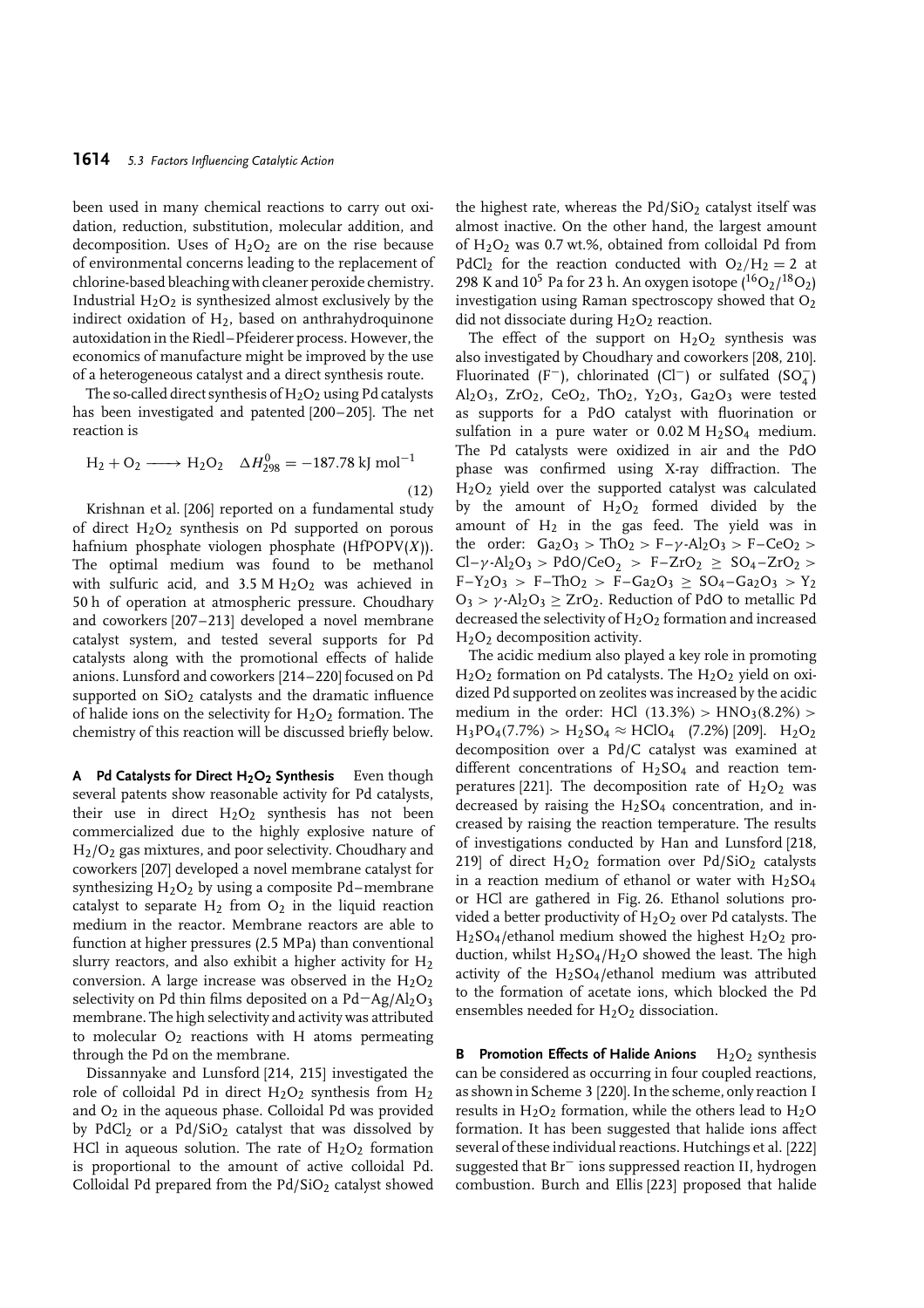

**Fig. 26** Catalytic  $H_2O_2$  formation in ethanol and water solutions acidified with 0.24 N  $H_2SO_4$  and 0.17 N HCl. Data are given for H<sub>2</sub>SO<sub>4</sub>/ethanol ( $\blacksquare$ ), H<sub>2</sub>SO<sub>4</sub>/water ( $\blacksquare$ ), HCl/ethanol ( $\square$ ), and HCl/water (o). (Adapted from Ref. [219].)



**Scheme 3**

ions may suppress reaction IV,  $H_2O_2$  dissociation, by blocking neighboring sites or altering the electronic structure of Pd.

Choudhary and Samanta [212] investigated the effects of halide ions (F<sup>−</sup>, Cl<sup>−</sup>, Br<sup>−</sup> and I<sup>−</sup>) on H<sub>2</sub>O<sub>2</sub> synthesis over Pd catalysts, and found that only Cl<sup>−</sup> and Br<sup>−</sup> ions acted as promoters and dramatically improved the selectivity for  $H<sub>2</sub>O<sub>2</sub>$  formation. Figure 27 shows, graphically, the effect of Br<sup>−</sup> ion concentration on H<sub>2</sub> conversion,  $H_2O_2$  formation and  $H_2O_2$  decomposition over  $Pd/Al_2O_3$  catalysts acidified with 0.03 M H<sub>2</sub>PO<sub>4</sub>. A small concentration of Br<sup>−</sup> promotes  $H_2O_2$  formation and suppresses its decomposition, whereas larger amounts of  $Br^-$  slightly decreased the activity for  $H_2O_2$  formation. The promoting effects of halides were primarily attributed to the inhibition of  $H_2O_2$  decomposition (reaction IV) and hydrogenation (reaction III).

Lunsford and coworkers [218, 220] also studied the effects of chloride and bromide ions on direct  $H_2O_2$ synthesis over  $Pd/SiO<sub>2</sub>$  catalysts. A small amount  $(4 \times 10^{-4}$  M) of Cl<sup>-</sup> ion enhanced the H<sub>2</sub>O<sub>2</sub> formation rate; this promoting effect was attributed to the inhibition of O−O bond breaking in O2 and H2O2 molecules. However, relatively large amounts of Br<sup>-</sup>  $(1 \times 10^{-3}$  M)



Fig. 27 Effect of Br<sup>−</sup> concentration on H<sub>2</sub> conversion (■),  $H_2O_2$  formation ( $\bullet$ ) and  $H_2O_2$  decomposition ( $\Diamond$ ) over a  $Pd/Al_2O_3$  catalyst at 300 K acidified with 0.03 M H<sub>2</sub>PO<sub>4</sub> [212].  $(1 M = 10^3 \text{ mol m}^{-3})$ 

decreased the net formation of  $H<sub>2</sub>O<sub>2</sub>$ , while large amounts of Cl<sup>−</sup> were less effective in decreasing H<sub>2</sub>O<sub>2</sub> formation.

Thus, it is clear that halide ions have a dramatic effect on the selectivity for  $H_2O_2$  formation. It seems reasonable that this occurs by inhibiting the breaking of the O−O bond on the Pd surface, both in O2 and in  $H_2O_2$ . However, the origin of the halide effect, either geometric or electronic in nature, remains unclear. Additional spectroscopic information concerning this system is desperately needed, but classical surface science studies are of little use for probing this environment.

5.3.4.4.3 **Methane Reforming on Au−Ni Catalysts** Renewed interest in methane reforming has been sparked by the need to generate hydrogen for polyelectrolyte membrane (PEM)-based and solid-oxide fuel cells, which require clean hydrogen without CO impurities. The reaction of methane reforming was discussed earlier in the chapter, but it useful to consider here gold-modified Ni catalysts for methane reforming. This catalyst provides a good example of how surface-science experiments and theoretical calculations can provide fundamental understanding and lead to new catalysts.

**A Recent Studies on Ni Catalysts for Methane Reforming** Choudhary and Goodman [224, 225] attempted to produce CO-free hydrogen from methane steam reforming over  $Ni/ZrO<sub>2</sub>$  catalysts, by proposing a two-step process for the reaction as shown in Scheme 4.

*References see page 1620*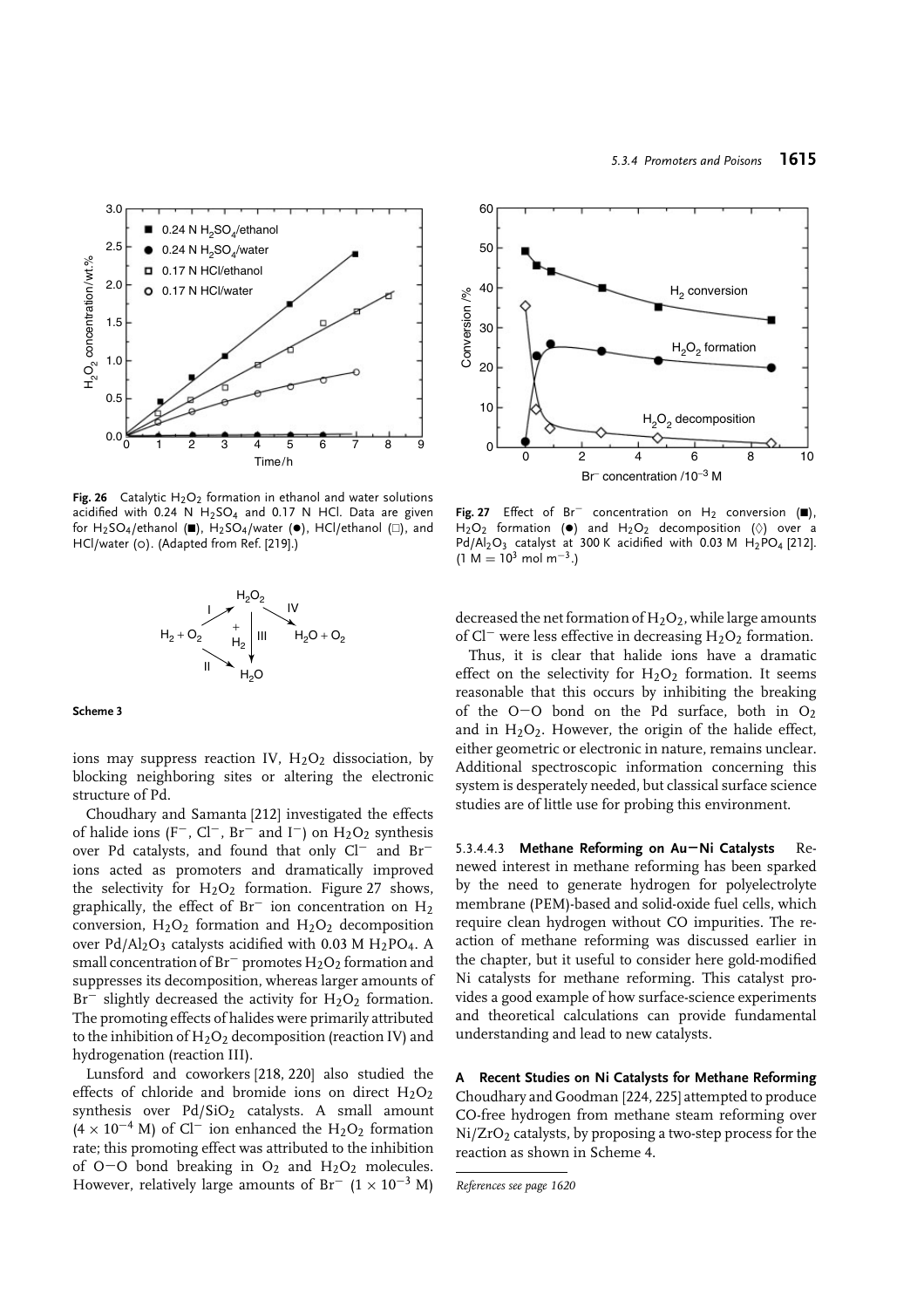Step I:  $CH_4 \rightarrow C(a) + CH_n(a) + (2 - \frac{n}{2})H_2$ Step II: C(a) + CH<sub>n</sub>(a) + H<sub>2</sub>O  $\rightarrow$  CO<sub>2</sub> + (2 +  $\frac{n}{2}$ )H<sub>2</sub>

#### **Scheme 4**

Methane decomposes into surface carbon, C(a), and adsorbed hydrocarbons,  $CH<sub>n</sub>(a)$ , in Step I, while C(a) and  $CH<sub>n</sub>(a)$  are removed by steam gasification in Step II. Thus, the net reaction can be written as  $CH_4 + 2H_2O \rightarrow$  $CO<sub>2</sub> + 4H<sub>2</sub>$ . Cycles of introducing CH<sub>4</sub> first and H<sub>2</sub>O later on a  $Ni/ZrO<sub>2</sub>$  catalyst at 648 K were repeated and the output gases analyzed. Most of the surface carbon formed in Step I was removed by  $H_2O$  in Step II. Surface carbon exists in three forms on Ni: (i) a highly reactive carbidic; (ii) an unreactive graphitic; and (iii) a reactive amorphous form. The unreactive graphitic carbon could not be removed by steam; moreover, removal was found to be more difficult at high temperature, indicating that the active surface carbon converts to an unreactive carbon species at high temperature. Inactive carbon was accumulated on the surface with repeated reactions. The methane conversion was ∼75% at 648 K, with a pulse of 1.65 mL of 5% CH4 in He.

Rakass et al. [226] investigated methane reforming on unsupported Ni powder catalysts. These Ni catalysts had an open filamentary structure with irregular fractallike surfaces and a high external/internal surface ratio. CH4 conversion was increased and coke deposition decreased significantly by a decrease in the  $CH_4$ :  $H_2O$ ratio, where thermodynamic equilibrium is achieved at  $CH_4: H_2O = 1:2$ . The CH<sub>4</sub> conversion was  $98 \pm 2\%$ at 973 K, and no coke was generated during steam reforming. The products of methane reforming were  $H<sub>2</sub>$ , CO, and CO<sub>2</sub>. The onset of hydrogen production occurred at 598 K, and this reached a plateau above 823 K. The amount of CO increased with higher reaction temperatures, whereas the amount  $CO<sub>2</sub>$  decreased with increasing temperature.

Matumura and Nakamori [227] tested several supports  $(SiO<sub>2</sub>, Al<sub>2</sub>O<sub>3</sub>, and ZrO<sub>2</sub>)$  for Ni catalysts. The activity of the Ni/SiO<sub>2</sub> catalyst reduced with H<sub>2</sub> at 773 K decreased upon Ni oxidation by steam during methane reforming.  $Ni/Al<sub>2</sub>O<sub>3</sub>$  was not easily reduced with H<sub>2</sub> at 773 K, and was inactive for methane reforming.  $Ni/ZrO<sub>2</sub>$  catalysts exhibited the best activity for methane reforming at 773 K. The OH(a) on the catalyst reacted readily with methane to form  $H_2$  and  $CO_2$ , indicating that surface hydroxyl plays a key role in the mechanism of methane steam reforming. Roh et al. [228, 229] also investigated Ce−ZrO2, ZrO2,  $CeO<sub>2</sub>$ , MgAl<sub>2</sub>O<sub>4</sub>, and Al<sub>2</sub>O<sub>3</sub> as catalyst supports for Ni, and found that Ni (15 wt.%)/Ce $-ZrO<sub>2</sub>$  showed the best activity and stability for methane reforming at 1023 K

with  $CH_4/H_2O = 0.33$ . Although the concentration of  $NiO<sub>x</sub>$  played an important role in the catalytic activity and stability, reduced Ni metallic sites were considered active for methane reforming reactions. Catalysts with a 12 wt.% Ni loading on Ce−ZrO2/Al2O3 exhibited the highest catalytic activity and stability of methane reforming at 1023 K with  $CH_4/H_2O = 1$ .

**B Methane Reforming on Au-Modified Ni Catalysts** Despite the high activity of Ni catalysts for methane reforming, the reaction deposits inactive carbon that is built up on the surface after extensive or repeated reactions [225]. As surface carbon build-up is initiated on step sites of Ni on the catalyst, there is a need to control the concentration of step sites in order to develop carbonresistant catalysts. Recently, gold emerged as a potentially useful site blocker for Ni catalysts [230].

Holmblad et al. [231, 232] first investigated Au deposition on a Ni(111) surface and its effect on the reaction of CH4, CO and deuterium (D2). Au atoms formed a surface alloy in the topmost Ni layer and were distributed almost at random (see Fig. 28) [230]. The gold atoms appeared as dark spots, and the Ni atoms adjacent to these Au atoms appeared brighter than the other Ni atoms, indicating that the Au atoms had modified the electronic and geometric structures of the Ni surface. Increasing the Au coverage of the Au/Ni(111) alloy decreased the initial sticking coefficient of methane and reduced the saturation coverage of surface carbon. An increase in the Au coverage led to a



**Fig. 28** Scanning tunneling microscopy (STM) image of a Ni(111) surface modified with 7% of one monolayer of Au. Au atoms appear as black dots and Ni atoms as bright spots [230].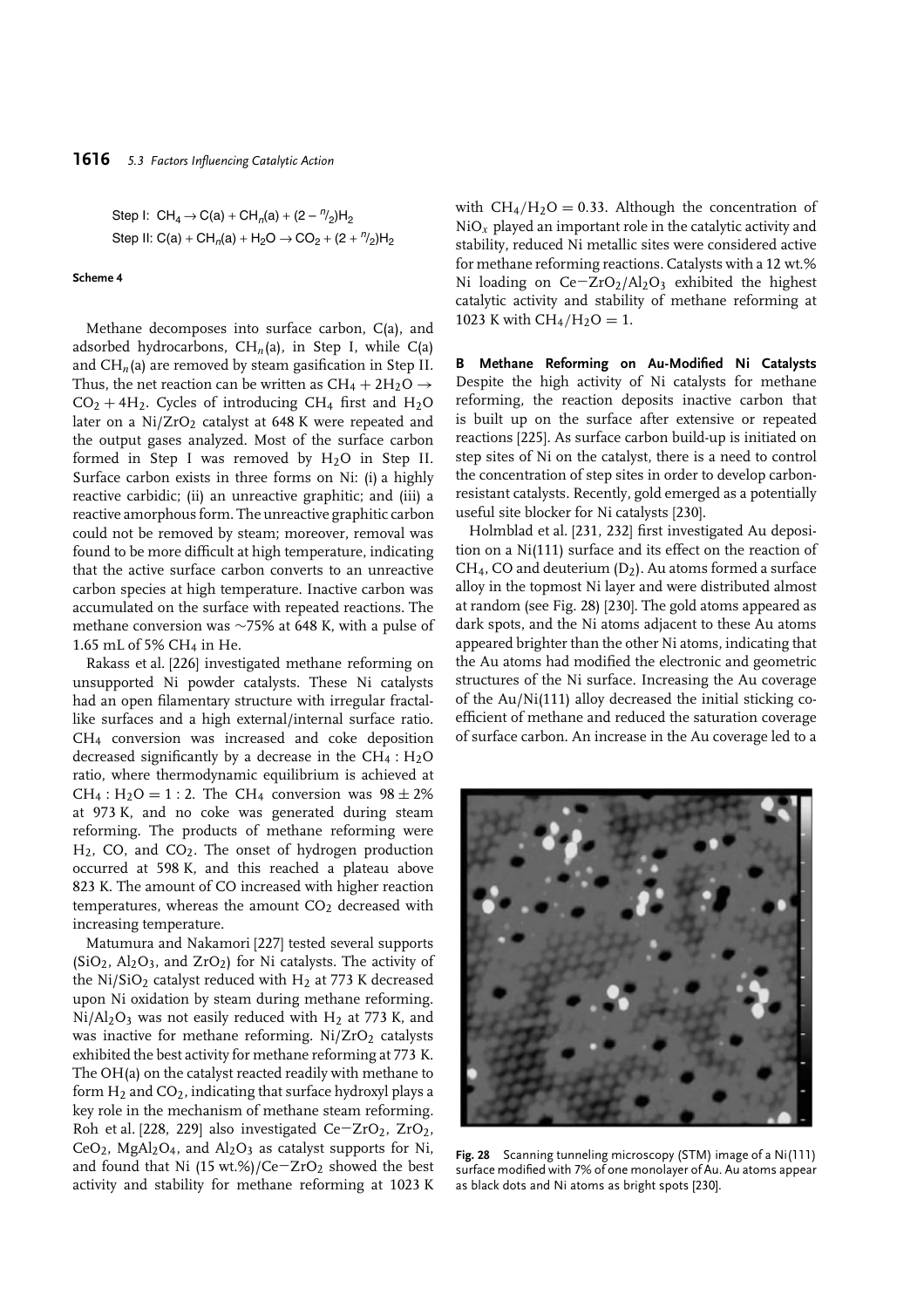decrease in CO and  $D_2$  coverage and in their desorption energies.

Bengaard et al. [2] used DFT to estimate the energy of a Ni(211) surface in which Au atoms replaced Ni atoms at the step edge or terrace. A lower energy was calculated for Au atoms replacing Ni atoms at the step edge than at the terrace by 36 kJ mol<sup>-1</sup>. These authors also calculated the energy for Au atoms dispersed on Ni nanoparticles, predicting that Au atoms were located at the surface of the Ni particles and spread almost evenly over the surface. In addition, DFT calculations of methane dissociation on Au-modified Ni(111) were conducted by Kratzer et al. [233], whose calculations suggested that the  $CH_3-H$ dissociation barrier was 100 kJ mol<sup>-1</sup> on Ni(111). The stable site for CH<sub>3</sub> adsorption was the threefold hollow site on Ni(111), while C−H bond breaking occurred primarily on top of a Ni atom. Alloying Au into the Ni surface increased the dissociation barrier for C−H bond breaking by 16 kJ mol−<sup>1</sup> for a Ni atom with a Au neighbor atom.

This DFT calculation was tested experimentally by Besenbacher et al. [230] and by Molenbroek et al. [234]. These authors prepared Ni−Au alloy catalysts supported on MgAl2O4*.n*-Butane was used to test steam-reforming activity as it causes severe graphitic carbon build-up. A 0.3 wt.% Au-modified Ni/MgAl2O4 catalyst showed the same reactivity as pure  $Ni/MgAl<sub>2</sub>O<sub>4</sub>$  but, as shown in Fig. 29, the Au-modified catalyst did not deactivate whereas the unmodified catalyst deactivated rapidly.

Triantafyllopoulos and Neophytides [235] studied methane dissociative adsorption and partial oxidation on Au-modified Ni supported on yttria-stabilized zirconia (YSZ). The addition of 1 atom% Au (with respect to Ni) to a Ni/YSZ catalyst significantly inhibited the formation of graphitic carbon. It also decreased the rate of methane decomposition and stabilized CH*x* species on the surface, so that CH<sub>x</sub>(a) hydrogenation to CH<sub>4</sub> occurred at a 100 K



**Fig. 29** Conversion of *n*-butane over pure (dashed line) and 0.3 wt.% Au-modified (solid line)  $Ni/MgAl<sub>2</sub>O<sub>4</sub>$  catalysts during steam reforming. The reaction was conducted with 3% *n*-butane, 7% H<sub>2</sub>, and 3% H<sub>2</sub>O in He carrier gas [230].

higher temperature than with unpromoted Ni catalysts. These authors found that partial oxidation of methane to syngas proceeded by oxidizing CH*x* (a) to CH*x*O(a), which subsequently dissociated into CO and  $H_2$  at 700 K. The formation of carbidic carbon from methane resulted in complete oxidation to  $CO<sub>2</sub>$ . Overall, Au additives affect the reactivity of Ni catalysts by slowing down dehydrogenation and hydrogenation of  $CH<sub>x</sub>(a)$  species on the surface.

5.3.4.4.4 **Oxidative Dehydrogenation of Alkanes** The oxidative dehydrogenation (ODH) of lower alkanes, such as ethane, propane and butane is attractive because of the interest in exploiting alkanes more efficiently. It is much more desirable to form alkenes from oxidative dehydrogenation [Eq. (13)] than to carry out non-selective oxidation to carbon oxides [Eq. (14)] or other side products.

$$
C_nH_{2n+2} + 1/2O_2 \longrightarrow C_nH_{2n} + H_2O \quad (13)
$$

$$
C_nH_{2n+2} + 1/2(3n + 1)O_2 \longrightarrow nCO_2 + (n+1)H_2O
$$
\n(14)

As described in several recent reviews of ODH of lower alkane on supported metal oxides [236–238], the activity and selectivity for ODH depends on the alkane reactants, the metal oxide catalyst used, and the presence of modifiers. This may be complex, with the same catalyst showing different activities with alkanes of different chain length. Oxides of alkali, alkaline earth, and transition metals have been investigated as supports or additives for the ODH of lower alkanes, with multicomponent catalysts generally giving improved results. Vanadium oxide catalysts have attracted the most attention because of their higher activity and selectivity [239, 240]. Vanadia supported catalysts have shown interesting catalytic properties which depend on the preparation, on the V loading, on additives, and on the nature of the supports. The effects of alkali additives on the ODH reaction are briefly discussed here, and several other influential factors as examples of promoters in oxide catalysis, will be summarized.

**A Effects of Supports, Loading, and Preparation** Since the first reports in 1988 on propane and *n*-butane oxidative dehydrogenation on vanadium supported on MgO [241, 242], many subsequent studies have resulted in a substantially deeper understanding of the vanadium oxide catalyst system [243, 244]. It is commonly accepted that tetrahedral V species are the active sites for alkane ODH. However, the detailed structure of tetrahedral V species is under debate. Isolated VO<sub>4</sub> tetrahedra [245, 246] and  $V_2O_7$  units [247–249] with oxygen atoms bridging two V atoms have been suggested to be the main active

```
References see page 1620
```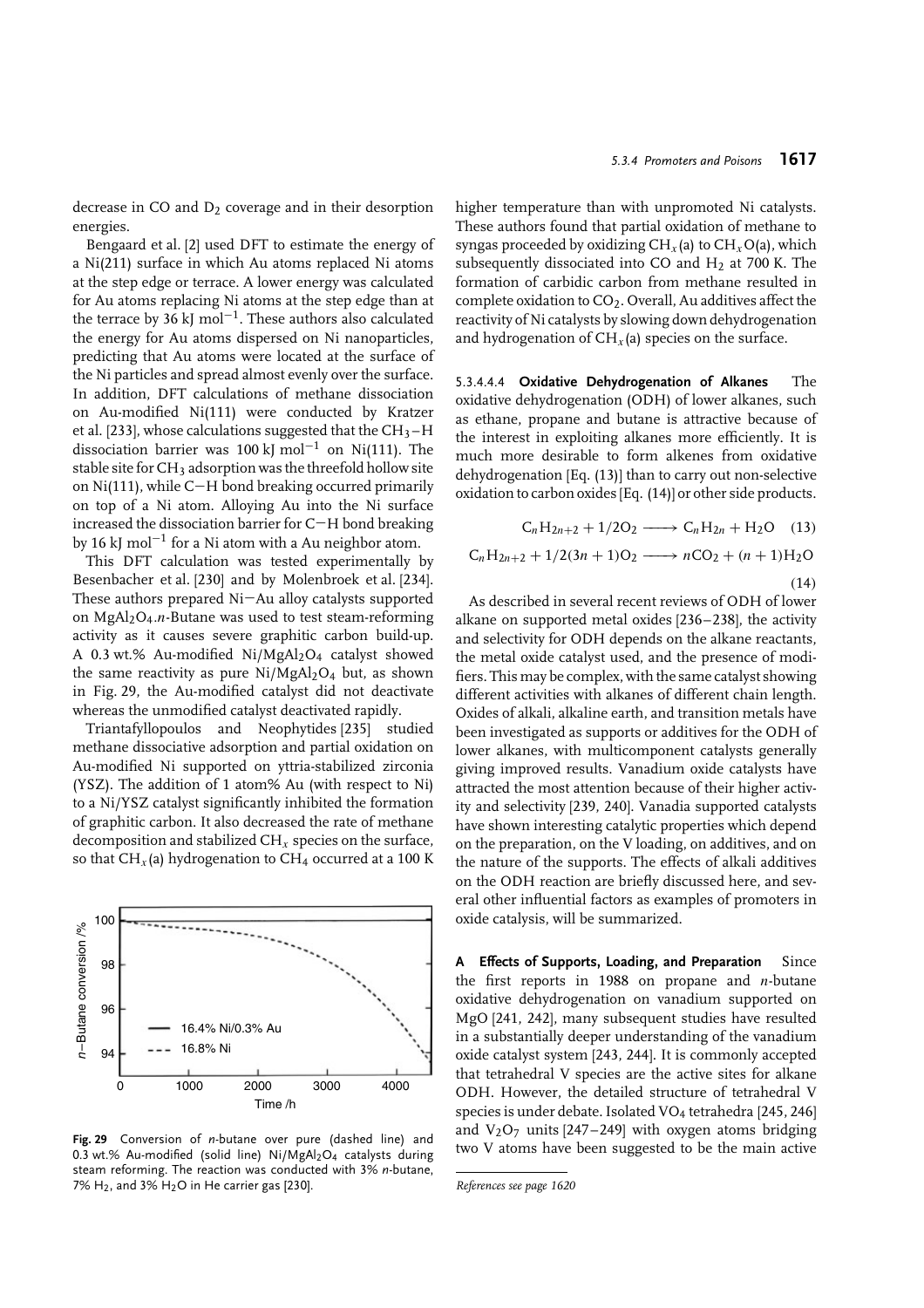structures for alkane ODH selectivity. Since isolated VO4 tetrahedra do not have bridging oxygen atoms – which are considered to have weaker bonding to V than the other O atoms – these species seem preferable to carry out dehydrogenation reaction. In contrast,  $V_2O_7$  contains bridging O atoms that can be readily removed, and these labile oxygens promote the oxidation reactions to produce O-containing products.

Nieto and coworkers [250, 251] reported that catalytic activity for vanadia supported on  $Al_2O_3$  increased with as the V loading was raised (from 0 to  $6.3$  wt.%), and selectivity for alkene formation was observed to be maximal at 3–4 wt.% V loading (see Fig. 30). The catalyst with octahedral  $V^{5+}$  species showed higher catalytic activity, whereas the catalyst with tetrahedral  $V^{5+}$  produced a higher yield of alkene. Vanadium was mainly tetrahedral  $V^{5+}$  at less than 15 wt.% V loading, whereas octahedral  $V^{5+}$  and  $V_2O_5$  species dominated at higher V contents.

ODH of propane was performed over vanadia catalysts supported on  $Al_2O_3$ , MgO, TiO<sub>2</sub>, and ZrO<sub>2</sub> [252, 253]; their activities are listed in Table 7. Vanadia supported on  $TiO<sub>2</sub>$  exhibits a higher activity than other supports, which appear in the order of  $TiO_2 \gg ZrO_2 > Al_2O_3 > MgO$ . On the other hand, the  $V_2O_5/Al_2O_3$  catalyst showed the highest selectivity of propane dehydrogenation to propene. The reducibility of the catalyst was seen to correlate with the acid–base character of the supports.

**B Effect of Alkali Metal Additives on Vanadia Catalysts** The promotion by alkali metals (Li, Na, K, Cs) of oxidative dehydrogenation of alkanes over vanadium catalysts causes overall larger changes in the selectivity of alkenes than on activity, and their effects are larger for the ODH of higher alkanes. For example, Lemonidou et al. [252] investigated the effect of Li, Na, and K addition to V/Al<sub>2</sub>O<sub>3</sub> catalysts using propane ODH as a test



Fig. 30 Effects of loading on VO<sub>x</sub>/Al<sub>2</sub>O<sub>3</sub> catalysts. (a) Rate of ethane oxidative dehydrogenation (ODH); (b) selectivity for ethene, CO and CO<sub>2</sub>. Reaction temperatures were 773 K for (a) and 843 K for (b) [250].

reaction. Propane conversion decreased with addition of alkali metals in the order: unpromoted *>* Li *>* Na *>* K (see Table 8). The varying effect was attributed to the basicity of the alkali metal and blocking of active sites by alkali metals. In contrast, the selectivity of producing propene was increased with addition of alkali metals, and the increase of propene selectivity was seen to be independent of the nature of the alkalis. Grabowski and

Tab. 7 Oxidative dehydrogenation of propane over V-based catalysts and pure supports. The V<sub>2</sub>O<sub>5</sub> content of the V-containing catalysts was 4 wt.%. Reactions were conducted at 773 K [252]

| Catalyst                         |      | $C_3H_8$ conv./% | $Selectricity/$ % |       | SSAc/ $\mu$ mol <sub>C<sub>3</sub>H<sub>8</sub><br/>m<sup>-2</sup> s<sup>-1</sup></sub> | $C_3H_6$ productivity/ |
|----------------------------------|------|------------------|-------------------|-------|-----------------------------------------------------------------------------------------|------------------------|
|                                  |      | $C_3H_6$         | CO <sub>r</sub>   |       | $kgC_3H_8}$ $kg_{cat}^{-1}$ $h^{-1}$                                                    |                        |
| MgO                              | 1.5  | 11.4             | 88.6              | 0.003 |                                                                                         |                        |
| V/MgO                            | 25.6 | 24.8             | 74.2              | 0.042 | 0.15                                                                                    |                        |
| Al <sub>2</sub> O <sub>3</sub>   | 2.5  | 41.2             | 58.8              | 0.002 |                                                                                         |                        |
| V/Al <sub>2</sub> O <sub>3</sub> | 20.3 | 39.8             | 60.2              | 0.035 | 0.40                                                                                    |                        |
| TiO <sub>2</sub>                 | 6.9  | 45.4             | 54.6              | 0.020 |                                                                                         |                        |
| V/TiO <sub>2</sub>               | 30.4 | 22.8             | 77.0              | 1.200 | 1.43                                                                                    |                        |
| ZrO <sub>2</sub>                 | 4.5  | 10.1             | 89.9              | 0.007 |                                                                                         |                        |
| V/ZrO <sub>2</sub>               | 33.1 | 17.1             | 82.5              | 0.150 | 0.28                                                                                    |                        |

 $SSAc = specific surface activity.$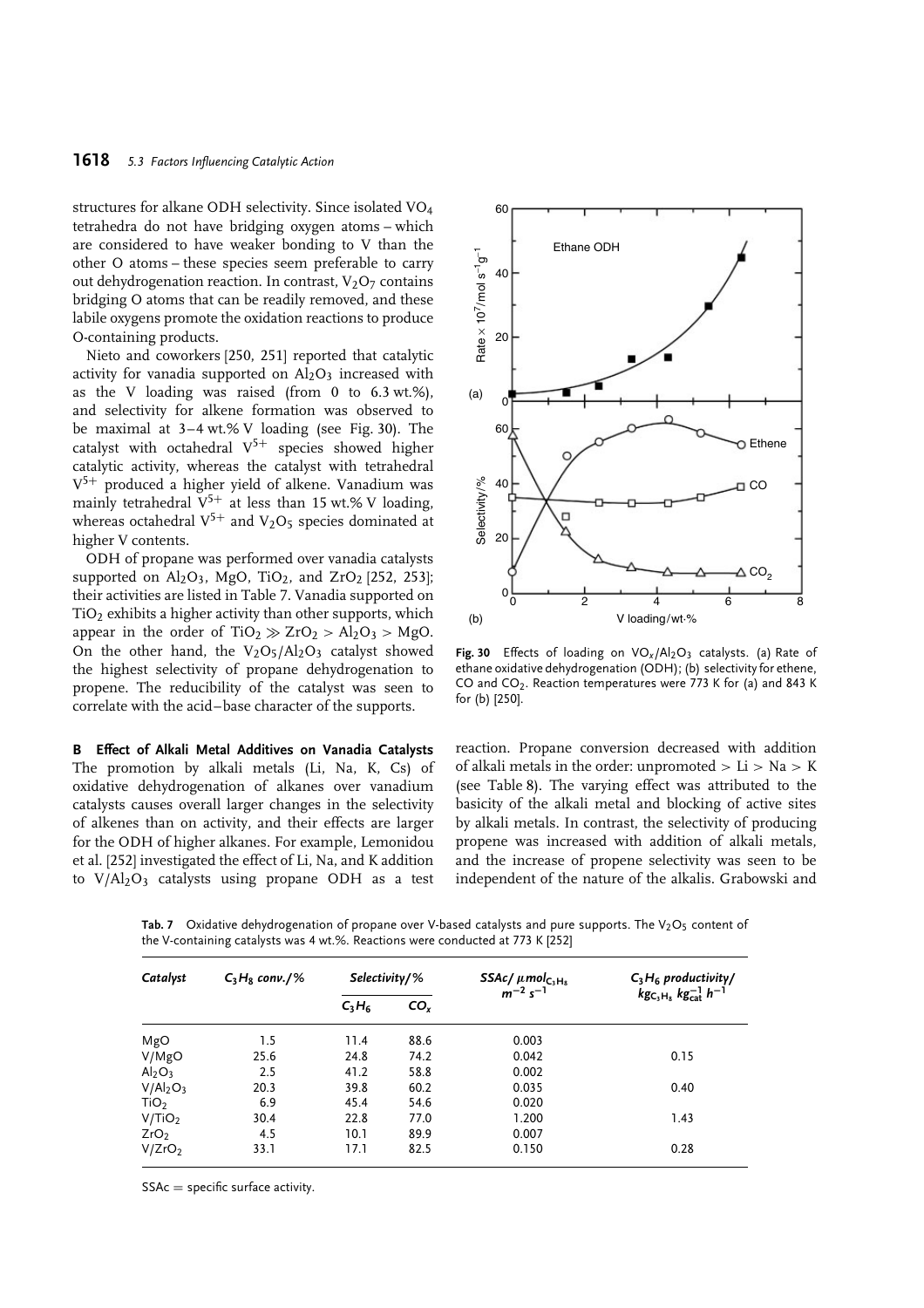**Tab. 8** Activity and selectivity of propane oxidative dehydrogenation over alkali-promoted  $V/Al_2O_3$  catalysts. The wt.% of Li, Na and K in the catalysts was 0.165, 0.320, and 0.500, respectively [252]

| Catalyst     | Temp./K | $C_3H_8$ conv./% | $Selectricity/$ % |      |
|--------------|---------|------------------|-------------------|------|
|              |         |                  | $C_3H_6$          | CO.  |
| $V/Al_2O_3$  | 723     | 13.7             | 49.7              | 50.3 |
|              | 773     | 30.8             | 28.8              | 71.2 |
| $Li-V/Al2O3$ | 723     | 7.5              | 73.7              | 26.3 |
|              | 773     | 23.9             | 49.6              | 50.4 |
| $Na-V/Al2O3$ | 723     | 6.2              | 77.3              | 22.7 |
|              | 773     | 20.2             | 50.7              | 49.3 |
| $K=V/Al2O3$  | 723     | 5.7              | 80.2              | 19.8 |
|              | 773     | 16.9             | 57.2              | 42.8 |

coworkers [254, 255] studied the effects of Li, K, and Rb on  $V/TiO<sub>2</sub>$  catalysts, and found that the total activity for propane ODH decreased with alkali addition in the order: unpromoted  $>$  Li  $>$  K  $>$  Rb. Yield and selectivity of the propene product increased in the opposite order, but this was attributed to the increase in basicity and decrease in acidity of the promoted catalysts.

Nieto and coworkers [256, 257] also studied the effect of potassium on  $V/Al_2O_3$  catalysts for the ODH of ethane and *n*-butane. The addition of K decreased the reducibility of V species and the number of active sites. K decreased the selectivity of ethene production during ethane ODH reaction, but increased the selectivity of C<sub>4</sub>-alkene from *n*-butane ODH (Fig. 31). Studies were also carried out for the ODH of 1-butene on the  $V/Al_2O_3$  catalyst, with and without a K promoter. Vibrational spectroscopy showed that the reaction intermediates were different on the unpromoted and promoted catalysts: O-containing species were present on the unpromoted catalyst, whereas butadiene was observed on the K-promoted catalyst. Potassium effects on  $V/SiO<sub>2</sub>$  and  $V/MgO$ catalysts also have been investigated by Grzybowska and coworkers [258, 259]. The addition of K to  $V/SiO<sub>2</sub>$  catalysts decreased the activity of propane ODH by a factor of 2, and increased the selectivity for propene by a factor of 3. Theoretical calculations of K addition suggested that K transferred electron density to V and O atoms in the active units, and that K was adsorbed onto the units rather than forming a K−O bond. On V/MgO, K promoters did not increase the selectivity of propene from propane conversion. Ethane conversion on  $V/SiO<sub>2</sub>$  and  $V/MgO$ was affected only slightly by the addition of K.

Mechanistically, in the results for propane ODH over V/TiO<sub>2</sub> catalysts with rubidium promotion, it was found that an Eley–Rideal steady-state adsorption model was more appropriate to explain propane ODH on both unpromoted and Rb-promoted catalysts. The addition of Rb decreased the rate constant for propene formation, and



**Fig. 31** Influence of the addition of a K promoter on the selectivity for ethene formation ( $\Box$ ,  $\Delta$ ) from ethane and for C<sub>4</sub>-alkene formation ( $\blacksquare$ ,  $\blacktriangle$ ) from *n*-butane oxidative dehydrogenation. Dashed lines indicate data from unpromoted catalysts; solid lines are from K-promoted catalysts [256].

increased the activation energy for subsequent oxidation of propene, which led in turn to an enhancement in the selectivity for propene formation. These changes were assigned to site blocking by Rb on the vanadium phase of the catalyst. Sloczynski [260] also found that the addition of Rb hindered the reduction of the vanadium phase by blocking propane adsorption sites and causing a decrease in the total activity.

Finally, Owens and Kung [261] investigated the effect of cesium addition to  $V/SiO<sub>2</sub>$  catalysts for butane ODH. C4-alkenes and carbon oxides were the main products for the reaction at 793 K, but the addition of Cs led to a significant increase in the selectivity of  $C_4$  alkenes from butane ODH; however, there was no noticeable change in the activation energy or reaction rates. Cs addition also decreased the catalytic activity of *n*-butane conversion.

The redox behavior of these systems, the complex nature of both the structure and composition of all of the phases present, and the difficulty of modeling these catalyst systems and their chemistry – by both experiment and theory – cloud the nature of the promotion and poisoning of these oxide catalysts.

### 5.3.4.5 **Summary**

As shown by these few examples and case studies, much progress has been made during the past 30 years in our

*References see page 1620*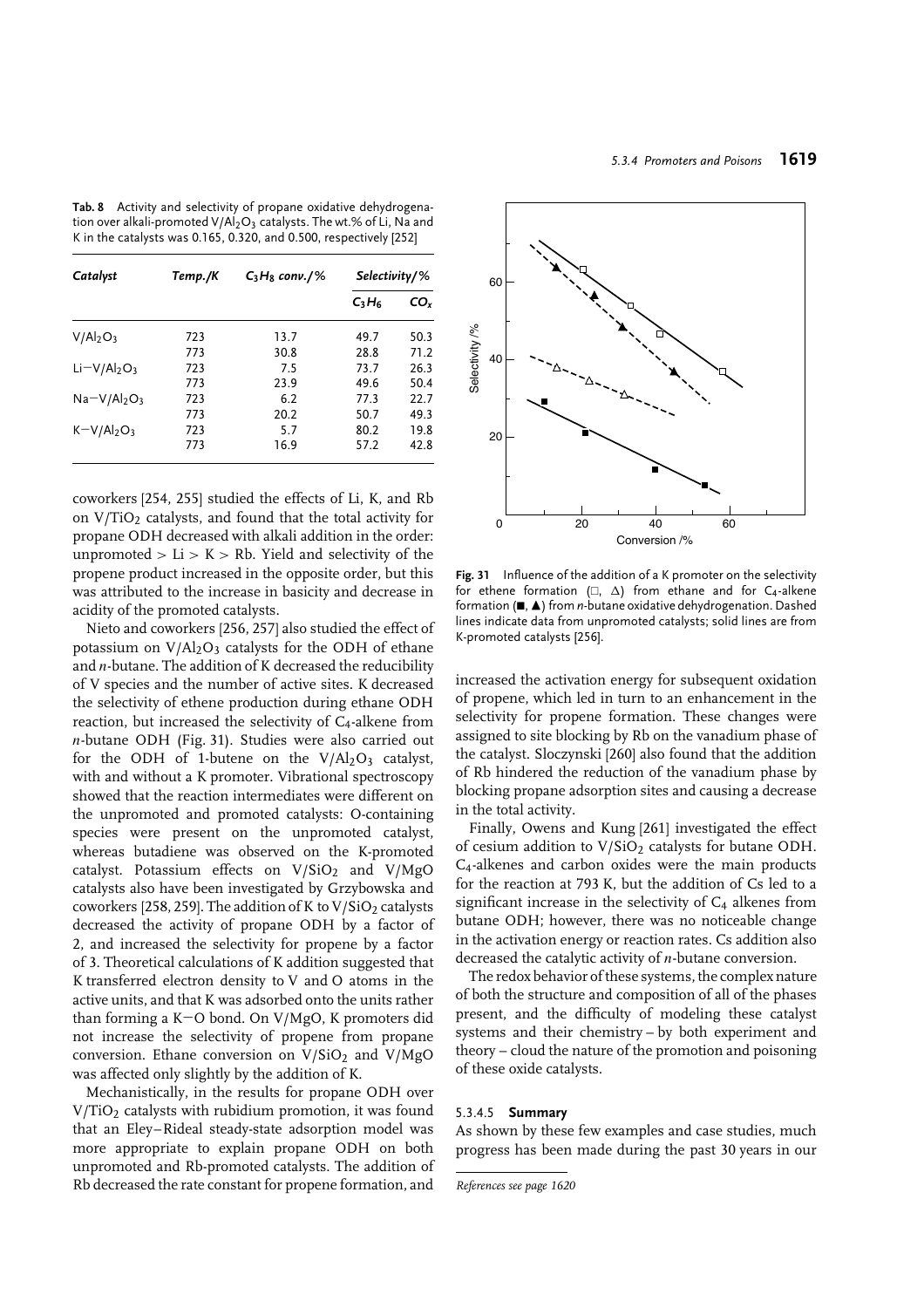understanding of the mechanisms of action of catalysts and, perhaps more importantly, on how promoters and poisons influence this chemistry. Much of the progress has been achieved by taking a surface-science approach to catalysis, with kinetic and spectroscopic studies of welldefined model systems under controlled conditions being used to isolate individual reactive species, elementary reactions steps, or single types of reactive site. Of course, this approach includes some drastic limitations, namely, the well-known ''pressure gap'' which is often cited between ultrahigh vacuum studies and the high-pressure (up to hundreds of atmospheres) conditions of many working catalysts. Less often cited, but of equal importance, are the temperature and materials gaps between these two situations. The fact that catalysts are such complex, often difficult to prepare reproducibly, multicomponent, and often nanophasic materials, means that this gap will continue to thwart our complete understanding of the promotion and poisoning of catalysts for some time to come. Nonetheless, novel approaches continue to be developed and new tools made available for the characterization and study of both model and practical materials. Indeed, today there is a strong expectation for further developments in our ability to obtaining new experimental data relevant to these issues. For example, electron microscopy, with aberration correction, can operate at sub-Angstrom resolution to provide the elemental composition of a given, single nanoparticle and resolve the core-shell structure of nanoparticles. Likewise, new synchrotron sources are planned that will radically change the nature and quality of data obtained with techniques such as extended X-ray absorption fine structure (EXAFS). In addition, scanning probe methods, STM and atomic force microscopy, optical spectroscopic methods, together with Raman and IR spectroscopy and sum-frequency generation (SFG), all of which can be used at high pressures, will help to bridge the ''gaps'' in our knowledge. Moreover, rapid advances in theoretical systems and raw computing power will continue to revolutionize the impact of calculations and simulations on modeling to help explain this chemistry. Increasingly today, one hears of success stories based on these approaches for the modification of surface properties and the design of new, highly selective, catalysts.

#### **References**

- 1. J. H. Larsen, I. Chorkendorff, *Surf. Sci. Rep.* **1999**, *35*, 165.
- 2. H. S. Bengaard, J. K. Norskov, J. Sehested, B. S. Clausen, L. P. Nielsen, A. M. Molenbroek, J. R. Rostrup-Nielsen, *J. Catal.* **2002**, *209*, 365.
- 3. F. Abild-Pedersen, O. Lytken, J. Engbaek, G. Nielsen, I. Chorkendorff, J. K. Norskov, *Surf. Sci.* **2005**, *590*, 127.
- 4. M. Andersen, O. Lytken, J. Engbaek, G. Nielsen, N. Schumacher, M. Johansson, I. Chorkendorff, *Catal. Today* **2005**, *100*, 191.
- 5. R. T. Vang, K. Honkala, S. Dahl, E. K. Vestergaard, J. Schnadt, E. Laegsgaard, B. S. Clausen, J. K. Norskov, F. Besenbacher, *Surf. Sci.* **2006**, *600*, 66.
- 6. T. P. Beebe, D. W. Goodman, B. D. Kay, J. T. Yates, *J. Chem. Phys.* **1987**, *87*, 2305.
- 7. I. W. Chen, F. L. Chen, *Ind. Eng. Chem. Res.* **1990**, *29*, 534.
- 8. A. Golebiowski, K. Stolecki, U. Prokop, A. Kusmierowska, T. Borowiecki, A. Denis, C. Sikorska, *React. Kinet. Catal. Lett.* **2004**, *82*, 179.
- 9. H. S. Bengaard, I. Alstrup, I. Chorkendorff, S. Ullmann, J. R. Rostrup-Nielsen, J. K. Norskov, *J. Catal.* **1999**, *187*, 238.
- 10. F. Arena, A. L. Chuvilin, A. Parmaliana, *J. Phys. Chem.* **1995**, *99*, 990.
- 11. F. Arena, F. Frusteri, A. Parmaliana, *Appl. Catal. A: General* **1999**, *187*, 127.
- 12. J. D. Lisboa, D. Santos, F. B. Passos, F. B. Noronha, *Catal. Today* **2005**, *101*, 15.
- 13. M. V. Twigg, *Catalyst Handbook*. 2nd ed., Manson Publishing Ltd., London, 1997, p. 607.
- 14. J. Sehested, *Catal. Today* **2006**, *111*, 103.
- 15. Novochinskii, II, C. S. Song, X. L. Ma, X. S. Liu, L. Shore, J. Lampert, R. J. Farrauto, *Energy Fuels* **2004**, *18*, 576.
- 16. J. R. Rostrup-Nielsen, *J. Catal.* **1984**, *85*, 31.
- 17. R. Kikowatz, K. Flad, G. Horz, *J. Vacuum Sci. Technol. A. Vac. Surf. Films* **1987**, *5*, 1009.
- 18. X. D. Jiang, D. W. Goodman, *Appl. Phys. A. Mater. Sci. Process.* **1990**, *51*, 99.
- 19. X. Jiang, D. W. Goodman, *Catal. Lett.* **1990**, *4*, 173.
- 20. P. Panagiotopoulou, D. I. Kondarides, *Catal. Today* **2006**, *112*, 49.
- 21. A. Andreev, V. Idakiev, D. Mihajlova, D. Shopov, *Appl. Catal.* **1986**, *22*, 385.
- 22. R. L. Keiski, O. Desponds, Y. F. Chang, G. A. Somorjai, *Appl. Catal. A: General* **1993**, *101*, 317.
- 23. G. P. Van der Laan, A. Beenackers, *Catal. Rev. -Sci. Eng.* **1999**, *41*, 255.
- 24. E. S. Lox, G. F. Froment, *Ind. Eng. Chem. Res.* **1993**, *32*, 71.
- 25. G. C. Chinchen, M. S. Spencer, K. C. Waugh, D. A. Whan, *J. Chem. Soc., Faraday Trans. I* **1987**, *83*, 2193.
- 26. J. E. Kubsh, J. A. Dumesic, *AICHE J.* **1982**, *28*, 793.
- 27. M. Tinkle, J. A. Dumesic, *J. Catal.* **1987**, *103*, 65.
- 28. I. Fishtik, R. Datta, *Surf. Sci.* **2002**, *512*, 229.
- 29. F. Domka, A. Basinska, W. Przystajko, R. Fiedorow, *Surf. Technol.* **1984**, *21*, 101.
- 30. G. C. Chinchen, R. H. Logan, M. S. Spencer, *Appl. Catal.* **1984**, *12*, 69.
- 31. G. C. Chinchen, R. H. Logan, M. S. Spencer, *Appl. Catal.* **1984**, *12*, 89.
- 32. G. C. Chinchen, R. H. Logan, M. S. Spencer, *Appl. Catal.* **1984**, *12*, 97.
- 33. M. A. Edwards, D. M. Whittle, C. Rhodes, A. M. Ward, D. Rohan, M. D. Shannon, G. J. Hutchings, C. J. Kiely, *Phys. Chem. Chem. Phys.* **2002**, *4*, 3902.
- 34. D. G. Rethwisch, J. A. Dumesic, *J. Catal.* **1986**, *101*, 35.
- 35. J. M. T. de Souza, M. D. Rangel, *React. Kinet. Catal. Lett.* **2002**, *77*, 29.
- 36. J. M. T. de Souza, M. D. Rangel, *React. Kinet. Catal. Lett.* **2004**, *83*, 93.
- 37. I. L. Júnior, J. M. M. Millet, M. Aouine, M. do Carmo Rangel, *Appl. Catal. A: General* **2005**, *283*, 91.
- 38. V. Idakiev, D. Mihajlova, B. Kunev, A. Andreev, *React. Kinet. Catal. Lett.* **1987**, *33*, 119.
- 39. C. Rhodes, B. P. Williams, F. King, G. J. Hutchings, *Catal. Commun.* **2002**, *3*, 381.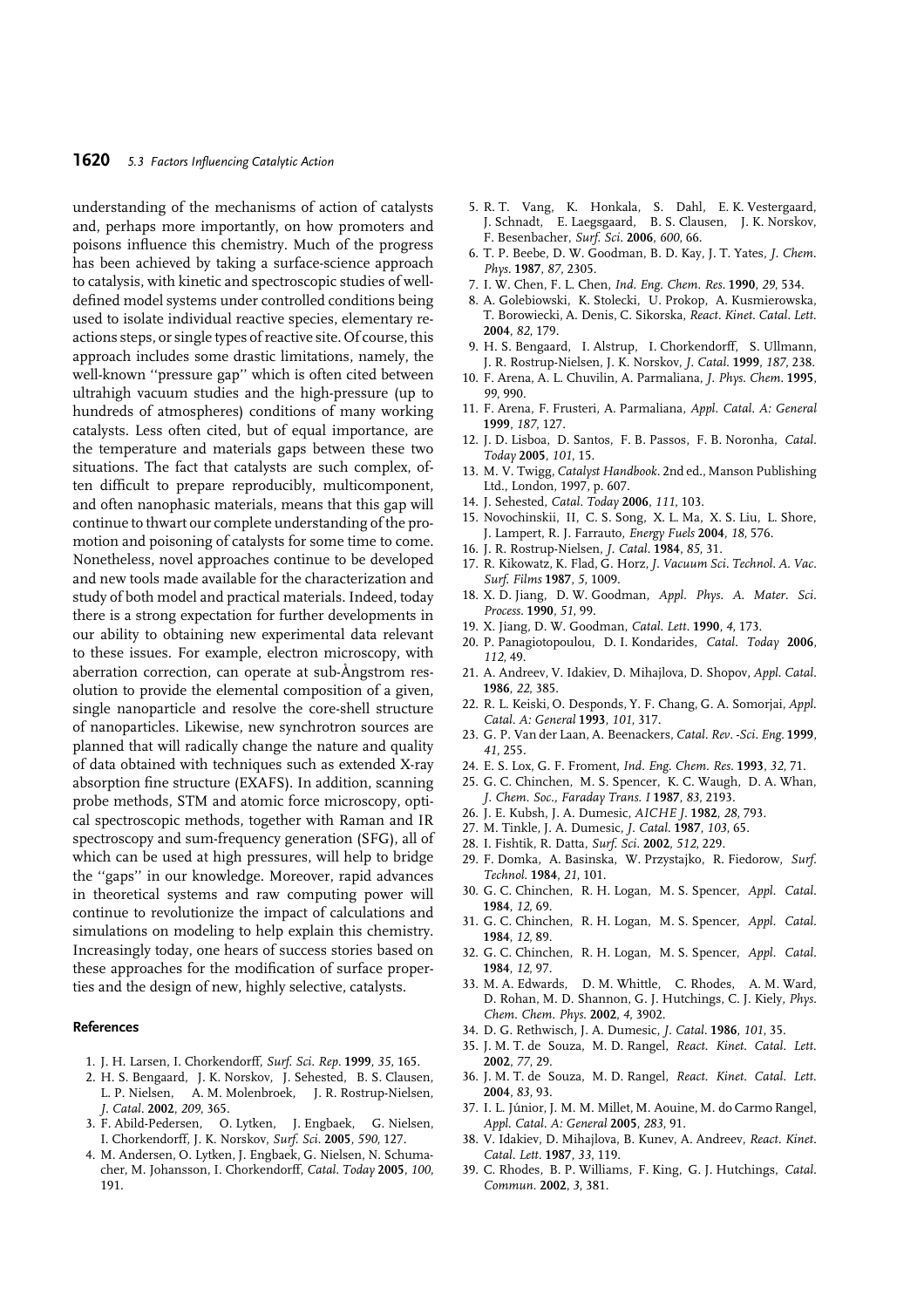- 40. C. Rhodes, G. J. Hutchings, *Phys. Chem. Chem. Phys.* **2003**, *5*, 2719.
- 41. Y. Lei, N. W. Cant, D. L. Trimm, *Chem. Eng. J.* **2005**, *114*, 81.
- 42. Y. Lei, N. W. Cant, D. L. Trimm, *Catal. Lett.* **2005**, *103*, 133.
- 43. Y. Lei, N. W. Cant, D. L. Trimm, *J. Catal.* **2006**, *239*, 227.
- 44. G. C. Wang, L. Jiang, Z. S. Cai, Y. M. Pan, X. Z. Zhao, W. Huang, K. C. Xie, Y. W. Li, Y. H. Sun, B. Zhong, *J. Phys. Chem. B* **2003**, *107*, 557.
- 45. G. C. Wang, L. Jiang, Z. S. Cai, Y. M. Pan, N. J. Guan, Y. Wu, X. Z. Zhao, Y. W. Li, Y. H. Sun, B. Zhong, *Theochem. J.Mol. Struct.* **2002**, *589*, 371.
- 46. G. C. Wang, L. Jiang, Y. H. Zhou, Z. S. Cai, Y. M. Pan, X. Z. Zhao, Y. W. Li, Y. H. Sun, B. Zhong, X. Y. Pang, W. Huang, K. C. Xie, *Theochem. J. Mol. Struct.* **2003**, *634*, 23.
- 47. J. Nakamura, J. M. Campbell, C. T. Campbell, *J. Chem. Soc., Faraday Trans.* **1990**, *86*, 2725.
- 48. M. J. L. Ginés, N. Amadeo, M. Laborde, C. R. Apesteguía, *Appl. Catal. A: General* **1995**, *131*, 283.
- 49. M. Saito, K. Tomoda, I. Takahara, K. Murata, M. Inaba, *Catal. Lett.* **2003**, *89*, 11.
- 50. J. G. Wu, M. Saito, *J. Catal.* **2000**, *195*, 420.
- 51. C. T. Campbell, B. E. Koel, *Surf. Sci.* **1987**, *186*, 393.
- 52. J. A. Rodriguez, W. D. Clendening, J. M. Campbell, M. Wu, C. T. Campbell, *J. Vac. Sci. Technol. A. Vac. Surf. Films* **1989**, *7*, 2118.
- 53. J. M. Campbell, J. Nakamura, C. T. Campbell, *J. Catal.* **1992**, *136*, 24.
- 54. J. A. Rodriguez, W. D. Clendening, C. T. Campbell, *J. Phys. Chem.* **1989**, *93*, 5238.
- 55. D. S. Newsome, *Catal. Rev. -Sci. Eng.* **1980**, *21*, 275.
- 56. C. T. Campbell, B. E. Koel, *Surf. Sci.* **1987**, *183*, 100.
- 57. J. A. Rodriguez, S. Chaturvedi, M. Kuhn, *Surf. Sci.* **1998**, *415*, L1065.
- 58. I. Alstrup, *J. Catal.* **1995**, *151*, 216.
- 59. S. Fujita, M. Nakamura, T. Doi, N. Takezawa, *Appl. Catal. A: General* **1993**, *104*, 87.
- 60. D. W. Goodman, R. D. Kelley, T. E. Madey, J. M. White, *J. Catal.* **1980**, *64*, 479.
- 61. J. Sehested, S. Dahl, J. Jacobsen, J. R. Rostrup-Nielsen, *J. Phys. Chem. B* **2005**, *109*, 2432.
- 62. T. Mori, H. Masuda, H. Imai, A. Miyamoto, S. Baba, Y. Murakami, *J. Phys. Chem.* **1982**, *86*, 2753.
- 63. S. Fujita, H. Terunuma, M. Nakamura, N. Takezawa, *Ind. Eng. Chem. Res.* **1991**, *30*, 1146.
- 64. T. K. Campbell, J. L. Falconer, *Appl. Catal.* **1989**, *50*, 189.
- 65. D. E. Peebles, D. W. Goodman, J. M. White, *J. Phys. Chem.* **1983**, *87*, 4378.
- 66. C. Schild, A. Wokaun, R. A. Koeppel, A. Baiker, *J. Phys. Chem.* **1991**, *95*, 6341.
- 67. S. Qin, C. W. Hu, H. Q. Yang, Z. S. Su, *J. Phys. Chem. A* **2005**, *109*, 6498.
- 68. M. Agnelli, M. Kolb, C. Mirodatos, *J. Catal.* **1994**, *148*, 9.
- 69. M. Agnelli, H. M. Swaan, C. Marquez-Alvarez, G. A. Martin, C. Mirodatos, *J. Catal.* **1998**, *175*, 117.
- 70. E. B. Pereira, G. A. Martin, *Appl. Catal. A: General* **1994**, *115*, 135.
- 71. D. W. Goodman, R. D. Kelley, T. E. Madey, J. T. Yates, *J. Catal.* **1980**, *63*, 226.
- 72. R. D. Kelley, D. W. Goodman, *Surf. Sci.* **1982**, *123*, L743.
- 73. S. Z. Ozdogan, P. D. Gochis, J. L. Falconer, *J. Catal.* **1983**, *83*, 257.
- 74. C. H. Bartholomew, C. K. Vance, *J. Catal.* **1985**, *91*, 78.
- 75. C. K. Kuei, J. F. Lee, M. D. Lee, *J. Mol. Catal.* **1990**, *59*, 333.
- 76. A. Diaz, D. R. Acosta, J. A. Odriozola, M. Montes, *J. Phys. Chem. B* **1997**, *101*, 1782.
- 77. C. T. Campbell, D. W. Goodman, *J. Vac. Sci. Technol. A. Vac. Surf. Films* **1983**, *1*, 1265.
- 78. K. M. Bailey, T. K. Campbell, J. L. Falconer,*Appl. Catal.* **1989**, *54*, 159.
- 79. I. Alstrup, M. T. Tavares, *J. Catal.* **1993**, *139*, 513.
- 80. M. T. Tavares, I. Alstrup, C. A. Bernardo, J. R. Rostrup-Nielsen, *J. Catal.* **1996**, *158*, 402.
- 81. M. Agnelli, C. Mirodatos, *J. Catal.* **2000**, *192*, 204.
- 82. W. Erley, H. Wagner, *J. Catal.* **1978**, *53*, 287.
- 83. K. D. Rendulic, A. Winkler, *Surf. Sci.* **1978**, *74*, 318.
- 84. J. R. Rostrup-Nielsen, K. Pedersen, *J. Catal.* **1979**, *59*, 395.
- 85. D. W. Goodman, M. Kiskinova, *Surf. Sci.* **1981**, *105*, L265.
- 86. M. Kiskinova, D. W. Goodman, *Surf. Sci.* **1981**, *108*, 64.
- 87. F. Fischer, H. Tropsch, *Ber. Deutsch. Chem. Ges.* **1926**, *59*, 830.
- 88. C. K. Rofer-DePoorter, *Chem. Rev.* **1981**, *81*, 447.
- 89. A. T. Bell, *Catal. Rev. -Sci. Eng.* **1981**, *23*, 203.
- 90. J. P. Hindermann, G. J. Hutchings, A. Kiennemann, *Catal. Rev. -Sci. Eng.* **1993**, *35*, 1.
- 91. M. E. Dry, *Appl. Catal. A: General* **1996**, *138*, 319.
- 92. A. A. Adesina, *Appl. Catal. A: General* **1996**, *138*, 345.
- 93. J. A. Amelse, J. B. Butt, L. H. Schwartz, *J. Phys. Chem.* **1978**, *82*, 558.
- 94. G. B. Raupp, W. N. Delgass, *J. Catal.* **1979**, *58*, 361.
- 95. J. W. Niemantsverdriet, A. M. Vanderkraan, W. L. Vandijk, H. S. Vanderbaan, *J. Phys. Chem.* **1980**, *84*, 3363.
- 96. H. B. Zhang, G. L. Schrader, *J. Catal.* **1985**, *95*, 325.
- 97. R. A. Dictor, A. T. Bell, *J. Catal.* **1986**, *97*, 121.
- 98. E. S. Lox, G. B. Marin, E. Degrave, P. Bussiere, *Appl. Catal.* **1988**, *40*, 197.
- 99. K. Rao, F. E. Huggins, V. Mahajan, G. P. Huffman, V. U. S. Rao, *Hyperfine Interact.* **1994**, *93*, 1745.
- 100. K. Rao, F. E. Huggins, V. Mahajan, G. P. Huffman, V. U. S. Rao, B. L. Bhatt, D. B. Bukur, B. H. Davis, R. J. O'Brien, *Top. Catal.* **1995**, *2*, 71.
- 101. D. B. Bukur, L. Nowicki, R. K. Manne, X. S. Lang, *J. Catal.* **1995**, *155*, 366.
- 102. M. D. Shroff, D. S. Kalakkad, K. E. Coulter, S. D. Kohler, M. S. Harrington, N. B. Jackson, A. G. Sault, A. K. Datye, *J. Catal.* **1995**, *156*, 185.
- 103. D. B. Bukur, X. Lang, D. Mukesh, W. H. Zimmerman, M. P. Rosynek, C. P. Li, *Ind. Eng. Chem. Res.* **1990**, *29*, 1588.
- 104. Y. Yang, H. W. Xiang, L. Tian, H. Wang, C. H. Zhang, Z. C. Tao, Y. Y. Xu, B. Zhong, Y. W. Li, *Appl. Catal. A: General* **2005**, *284*, 105.
- 105. W. Ngantsoue-Hoc, Y. Q. Zhang, R. J. O'Brien, M. S. Luo, B. H. Davis, *Appl. Catal. A: General* **2002**, *236*, 77.
- 106. D. B. Bukur, D. Mukesh, S. A. Patel, *Ind. Eng. Chem. Res.* **1990**, *29*, 194.
- 107. S. Li, A. Li, S. Krishnamoorthy, E. Iglesia, *Catal. Lett.* **2001**, *77*, 197.
- 108. A. P. Raje, R. J. O'Brien, B. H. Davis, *J. Catal.* **1998**, *180*, 36.
- 109. M. S. Luo, R. J. O'Brien, S. Q. Bao, B. H. Davis, *Appl. Catal. A: General* **2003**, *239*, 111.
- 110. M. S. Luo, B. H. Davis, *Appl. Catal. A: General* **2003**, *246*, 171.
- 111. J. Yang, Y. C. Sun, Y. Tang, Y. Liu, H. L. Wang, L. Tian, H. Wang, Z. X. Zhang, H. W. Xiang, Y. W. Li, *J. Mol. Catal. A: Chemical* **2006**, *245*, 26.
- 112. R. J. O'Brien, L. G. Xu, R. L. Spicer, S. Q. Bao, D. R. Milburn, B. H. Davis, *Catal. Today* **1997**, *36*, 325.
- 113. S. L. Soled, E. Iglesia, S. Miseo, B. A. Derites, R. A. Fiato, *Top. Catal.* **1995**, *2*, 193.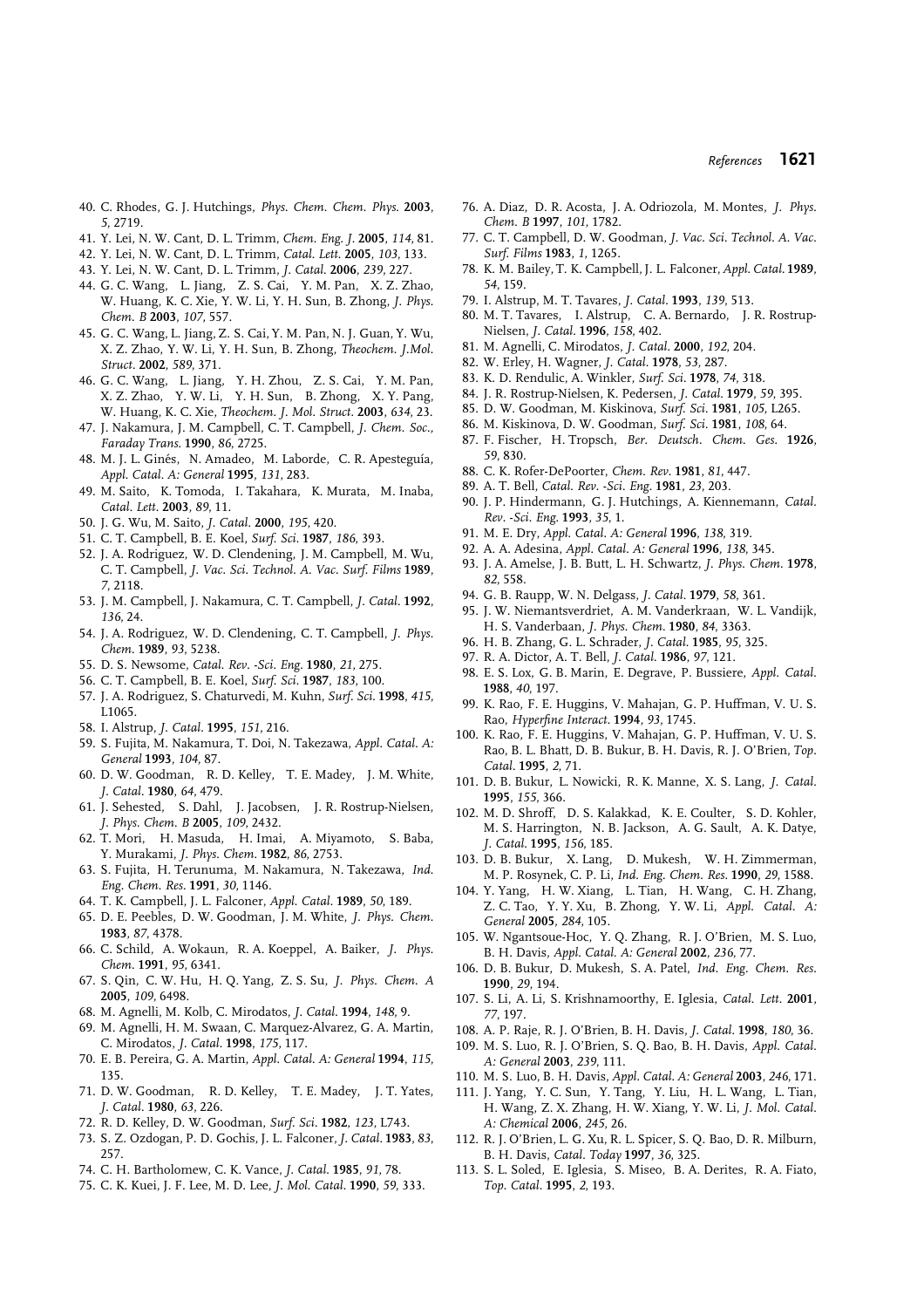#### **1622** *5.3 Factors Influencing Catalytic Action*

- 114. R. J. O'Brien, B. H. Davis, *Catal. Lett.* **2004**, *94*, 1.
- 115. C. H. Zhang, Y. Yang, B. T. Teng, T. Z. Li, H. Y. Zheng, H. W. Xiang, Y. W. Li, *J. Catal.* **2006**, *237*, 405.
- 116. C. H. Bartholomew, R. M. Bowman,*Appl. Catal.* **1985**, *15*, 59.
- 117. T. C. Bromfield, N. J. Coville, *Appl. Catal. A: General* **1999**, *186*, 297.
- 118. B. S. Wu, L. Bai, H. W. Xiang, Y. W. Li, Z. X. Zhang, B. Zhong, *Fuel* **2004**, *83*, 205.
- 119. H. Schulz, E. Vansteen, M. Claeys, *Top. Catal.* **1995**, *2*, 223.
- 120. J. Patzlaff, Y. Liu, C. Graffmann, J. Gaube, *Appl. Catal. A: General* **1999**, *186*, 109.
- 121. E. Iglesia, *Appl. Catal. A: General* **1997**, *161*, 59.
- 122. J. Panpranot, J. G. Goodwin, A. Sayari, *J. Catal.* **2002**, *211*, 530.
- 123. H. L. Li, S. G. Wang, F. X. Ling, J. L. Li, *J. Mol. Catal. A: Chemical* **2006**, *244*, 33.
- 124. J. L. Li, N. J. Coville, *Appl. Catal. A: General* **1999**, *181*, 201.
- 125. J. L. Li, N. J. Coville, *Appl. Catal. A: General* **2001**, *208*, 177.
- 
- 126. N. J. Coville, J. Li, *Catal. Today* **2002**, *71*, 403. 127. T. Matsuzaki, T. A. Hanaoka, K. Takeuchi, Y. Sugi, M. Reinikainen, *Catal. Lett.* **1991**, *10*, 193.
- 128. D. Y. Xu, W. Z. Li, H. M. Duan, Q. J. Ge, H. Y. Xu, *Catal. Lett.* **2005**, *102*, 229.
- 129. N. Tsubaki, S. L. Sun, K. Fujimoto, *J. Catal.* **2001**, *199*, 236.
- 130. E. Iglesia, S. L. Soled, R. A. Fiato, G. H. Via, *J. Catal.* **1993**, *143*, 345.
- 131. N. N. Madikizela, N. J. Coville, *J. Mol. Catal. A: Chemical* **2002**, *181*, 129.
- 132. N. N. Madikizela-Mnqanqeni, N. J. Coville, *Appl. Catal. A: General* **2004**, *272*, 339.
- 133. H. F. Xiong, Y. H. Zhang, K. Liew, J. L. Li, *J. Mol. Catal. A: Chemical* **2005**, *231*, 145.
- 134. H. Chen, A. A. Adesina, *Appl. Catal. A: General* **1994**, *112*, 87.
- 135. V. Curtis, C. P. Nicolaides, N. J. Coville, D. Hildebrandt, D. Glasser, *Catal. Today* **1999**, *49*, 33.
- 136. H. Bielawa, O. Hinrichsen, A. Birkner, M. Muhler, *Angew. Chem. Int. Ed.* **2001**, *40*, 1061.
- 137. F. Bozso, G. Ertl, M. Grunze, M. Weiss, *Appl. Surf. Sci.* **1977**, *1*, 103.
- 138. F. Bozso, G. Ertl, M. Grunze, M. Weiss, *J. Catal.* **1977**, *49*, 18.
- 139. F. Bozso, G. Ertl, M. Weiss, *J. Catal.* **1977**, *50*, 519.
- 140. H. Shi, K. Jacobi, G. Ertl, *J. Chem. Phys.* **1993**, *99*, 9248.
- 141. D. R. Strongin, J. Carrazza, S. R. Bare, G. A. Somorjai, *J. Catal.* **1987**, *103*, 213.
- 142. G. A. Somorjai, *Introduction to Surface Chemistry and Catalysis*. Wiley International Publishers: New York, 1994, p. 465.
- 143. J. J. Mortensen, L. B. Hansen, B. Hammer, J. K. Norskov, *J. Catal.* **1999**, *182*, 479.
- 144. J. J. Mortensen, M. V. Ganduglia-Pirovano, L. B. Hansen, B. Hammer, P. Stoltze, J. K. Norskov, *Surf. Sci.* **1999**, *422*, 8.
- 145. D. R. Strongin, G. A. Somorjai, New York: 1991, p. 133.
- 146. G. Ertl, M. Weiss, S. B. Lee, *Chem. Phys. Lett.* **1979**, *60*, 391.
- 147. G. Ertl, S. B. Lee, M. Weiss, *Surf. Sci.* **1982**, *114*, 527.
- 148. Z. Paal, G. Ertl, S. B. Lee, *Appl. Surf. Sci.* **1981**, *8*, 231.
- 149. S. R. Bare, D. R. Strongin, G. A. Somorjai, *J. Phys. Chem.* **1986**, *90*, 4726.
- 150. D. R. Strongin, S. R. Bare, G. A. Somorjai, *J. Vac. Sci. Technol. A. Vac. Surf. Film* **1987**, *5*, 824.
- 151. J. Schütze, W. Mahdi, B. Herzog, R. Schlögl, Top. Catal. **1994**, *1*, 195.
- 152. K. C. Waugh, D. Butler, B. E. Hayden, *Catal. Lett.* **1994**, *24*, 197.
- 153. K. C. Waugh, D. Butler, B. E. Hayden, *Top. Catal.* **1994**, *1*, 295.
- 154. W. Arabczyk, U. Narkiewicz, D. Moszynski, *Appl. Catal. A: General* **1996**, *134*, 331.
- 155. E. Murray, J. Prasad, H. Cabibil, J. A. Kelber, *Surf. Sci.* **1994**, *319*, 1.
- 156. H. Dietrich, P. Geng, K. Jacobi, G. Ertl, *J. Chem. Phys.* **1996**, *104*, 375.
- 157. H. Dietrich, K. Jacobi, G. Ertl, *J. Chem. Phys.* **1997**, *106*, 9313.
- 158. K. Jacobi, H. Dietrich, G. Ertl, *Appl. Surf. Sci.* **1997**, *121*, 558.
- 159. L. R. Danielson, M. J. Dresser, E. E. Donaldson, J. T. Dickinson, *Surf. Sci.* **1978**, *71*, 599.
- 160. H. Dietrich, K. Jacobi, G. Ertl, *J. Chem. Phys.* **1996**, *105*, 8944.
- 161. H. Shi, K. Jacobi, G. Ertl, *J. Chem. Phys.* **1995**, *102*, 1432.
- 162. O. Hinrichsen, F. Rosowski, A. Hornung, M. Muhler, G. Ertl, *J. Catal.* **1997**, *165*, 33.
- 163. L. Romm, G. Katz, R. Kosloff, M. Asscher, *J. Phys. Chem. B* **1997**, *101*, 2213.
- 164. J. J. Mortensen, Y. Morikawa, B. Hammer, J. K. Norskov, *J. Catal.* **1997**, *169*, 85.
- 165. J. J. Mortensen, B. Hammer, J. K. Norskov, *Phys. Rev. Lett.* **1998**, *80*, 4333.
- 166. S. Dahl, A. Logadottir, R. C. Egeberg, J. H. Larsen, I. Chorkendorff, E. Tornqvist, J. K. Norskov, *Phys. Rev. Lett.* **1999**, *83*, 1814.
- 167. S. Dahl, E. Tornqvist, I. Chorkendorff, *J. Catal.* **2000**, *192*, 381.
- 168. Z. X. Cao, H. L. Wan, Q. N. Zhang, *J. Chem. Phys.* **2003**, *119*, 9178.
- 169. G. Rambeau, H. Amariglio, *J. Catal.* **1981**, *72*, 1.
- 170. G. Rambeau, H. Amariglio, *Appl. Catal.* **1981**, *1*, 291.
- 171. S. Dahl, P. A. Taylor, E. Tornqvist, I. Chorkendorff, *J. Catal.* **1998**, *178*, 679.
- 172. F. Rosowski, A. Hornung, O. Hinrichsen, D. Herein, M. Muhler, G. Ertl, *Appl. Catal. A: General* **1997**, *151*, 443.
- 173. T. H. Rod, A. Logadottir, J. K. Norskov, *J. Chem. Phys.* **2000**, *112*, 5343.
- 174. C. J. Zhang, Z. P. Liu, P. Hu, *J. Chem. Phys.* **2001**, *115*, 609.
- 175. A. Logadottir, J. K. Norskov, *J. Catal.* **2003**, *220*, 273.
- 176. D. Szmigiel, W. Rarog-Pilecka, E. Miskiewicz, M. Glinski, M. Kielak, M. Kaszkur, Z. Kowalczyk, *Appl. Catal. A: General* **2004**, *273*, 105.
- 177. Z. Kowalczyk, S. Jodzis, W. Rarog, J. Zielinski, J. Pielaszek, A. Presz, *Appl. Catal. A: General* **1999**, *184*, 95.
- 178. C. H. Liang, Z. B. Wei, Q. Xin, C. Li, *Appl. Catal. A: General* **2001**, *208*, 193.
- 179. C. J. H. Jacobsen, S. Dahl, P. L. Hansen, E. Tornqvist, L. Jensen, H. Topsoe, D. V. Prip, P. B. Moenshaug, I. Chorkendorff, *J. Mol. Catal. A: Chemical* **2000**, *163*, 19.
- 180. C. J. H. Jacobsen, *J. Catal.* **2001**, *200*, 1.
- 181. T. W. Hansen, P. L. Hansen, S. Dahl, C. J. H. Jacobsen, *Catal. Lett.* **2002**, *84*, 7.
- 182. Z. Kowalczyk, J. Sentek, S. Jodzis, E. Mizera, J. Goralski, T. Paryjczak, R. Diduszko, *Catal. Lett.* **1997**, *45*, 65.
- 183. Z. Kowalczyk, S. Jodzis, W. Rarog, J. Zielinski, J. Pielaszek, *Appl. Catal. A: General* **1998**, *173*, 153.
- 184. L. Forni, D. Molinari, I. Rossetti, N. Pernicone, *Appl. Catal. A: General* **1999**, *185*, 269.
- 185. I. Rossetti, N. Pernicone, L. Forni, *Appl. Catal. A: General* **2001**, *208*, 271.
- 186. W. Rarog, Z. Kowalczyk, J. Sentek, D. Skladanowski, J. Zielinski, *Catal. Lett.* **2000**, *68*, 163.
- 187. D. Szmigiel, H. Bielawa, M. Kurtz, O. Hinrichsen, M. Muhler, W. Rarog, S. Jodzis, Z. Kowalczyk, L. Znak, J. Zielinski, *J. Catal.* **2002**, *205*, 205.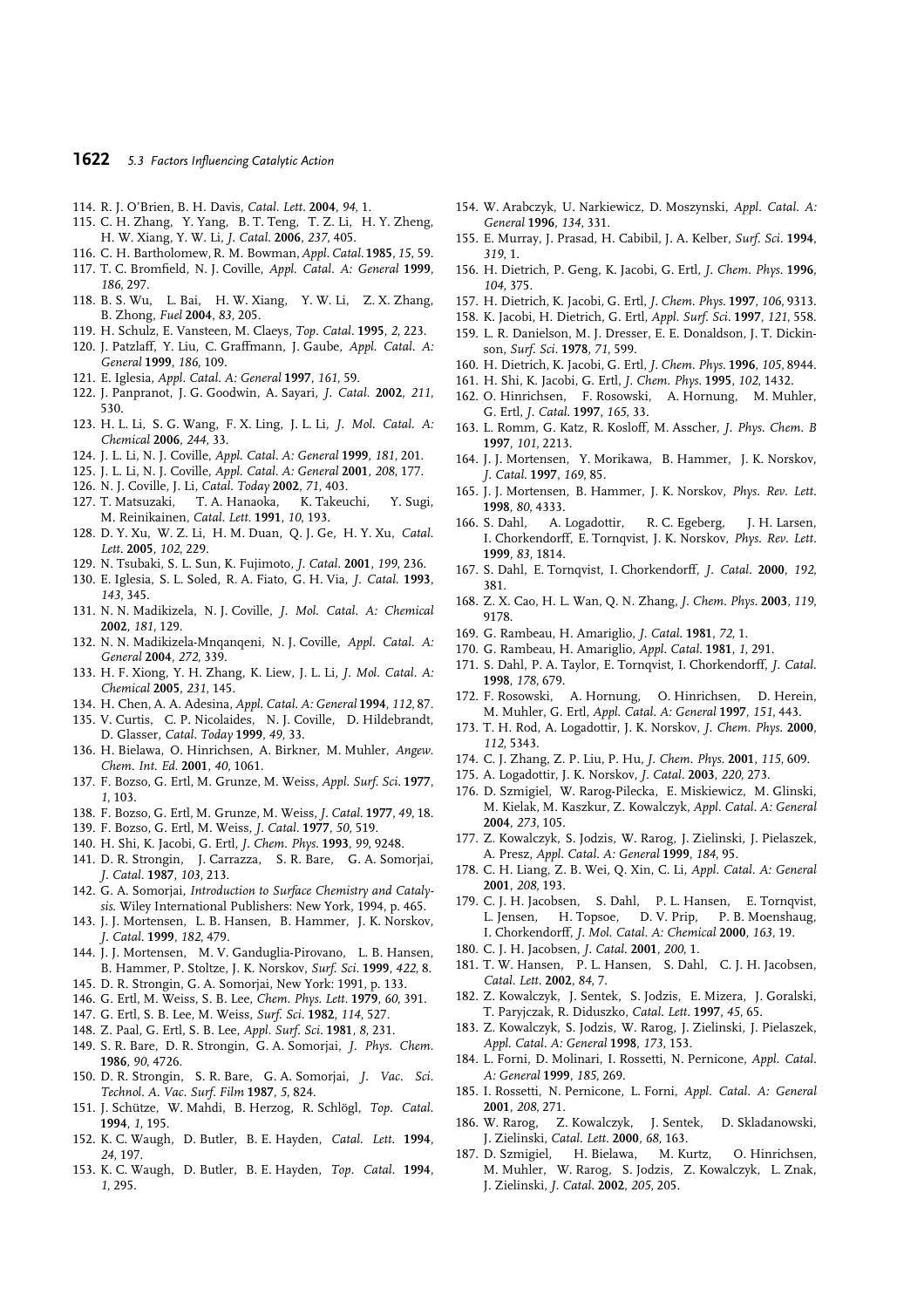- 188. S. E. Siporin, R. J. Davis, W. Rarog-Pilecka, D. Szmigiel, Z. Kowalczyk, *Catal. Lett.* **2004**, *93*, 61.
- 189. T. W. Hansen, J. B. Wagner, P. L. Hansen, S. Dahl, H. Topsoe, C. J. H. Jacobsen, *Science* **2001**, *294*, 1508.
- 190. Z. H. Zhong, K. Aika, *J. Catal.* **1998**, *173*, 535.
- 191. F. Fajula, R. G. Anthony, J. H. Lunsford, *J. Catal.* **1982**, *73*, 237.
- 192. A. Gotti, R. Prins, *Catal. Lett.* **1996**, *37*, 143.
- 193. A. Gotti, R. Prins, *J. Catal.* **1998**, *175*, 302.
- 194. A. F. Gusovius, T. C. Watling, R. Prins, *Appl. Catal. A: General* **1999**, *188*, 187.
- 195. T. C. Watling, A. F. Gusovius, R. Prins, *J. Catal.* **1999**, *188*, 233.
- 196. Y. Kikuzono, S. Kagami, S. Naito, T. Onishi, K. Tamaru, *Faraday Discuss.* **1981**, 135.
- 197. Y. F. Shen, J. T. Li, L. F. Cai, K. H. Huang,*J. Mol. Catal.* **1990**, *59*, 61.
- 198. C. Sellmer, R. Prins, N. Kruse, *Catal. Lett.* **1997**, *47*, 83.
- 199. D. I. Jerdev, R. Prins, B. E. Koel, *J. Phys. Chem. B* **2004**, *108*, 14417.
- 200. W. F. Brill Preparation of hydrogen peroxide 4,661,337, November 18, 1985, 1987.
- 201. L. W. Gosser Catalytic process for making  $H_2O_2$  from hydrogen and oxygen 4,681,751, April 22, 1985, 1987.
- 202. L. W. Gosser Hydrogen peroxide method using optimized H+ and Br- concentrations 4,889,705, December 26, 1989, 1989.
- 203. L. W. Gosser, M. A. Paoli Method for catalytic production of hydrogen peroxide 5,135,731, 1992.
- 204. L. W. Gosser, J. T. Schwartz Catalytic process for making hydrogen peroxide from hydrogen and oxygen employing a bromide promoter 4,772,458, November 19, 1986, 1988.
- 205. L. W. Gosser, J. T. Schwartz Hydrogen peroxide production method using platinum/palladium catalysts 4,832,938, May 13, 1988, 1989.
- 206. V. V. Krishnan, A. G. Dokoutchaev, M. E. Thompson, *J. Catal.* **2000**, *196*, 366.
- 207. V. R. Choudhary, A. G. Gaikwad, S. D. Sansare, *Angew. Chem. Int. Ed.* **2001**, *40*, 1776.
- 208. V. R. Choudhary, A. G. Gaikwad, S. D. Sansare, *Catal. Lett.* **2002**, *83*, 235.
- 209. V. R. Choudhary, S. D. Sansare, A. G. Gaikwad, *Catal. Lett.* **2002**, *84*, 81.
- 210. A. G. Gaikwad, S. D. Sansare, V. R. Choudhary, *J. Mol. Catal. A: Chemical* **2002**, *181*, 143.
- 211. V. R. Choudhary, C. Samanta, A. G. Gaikwad, *Chem. Commun.* **2004**, 2054.
- 212. V. R. Choudhary, C. Samanta, *J. Catal.* **2006**, *238*, 28.
- 213. V. R. Choudhary, C. Samanta, T. V. Choudhary, *Appl. Catal. A: General* **2006**, *308*, 128.
- 214. D. P. Dissanayake, J. H. Lunsford, *J. Catal.* **2002**, *206*, 173.
- 215. D. P. Dissanayake, J. H. Lunsford, *J. Catal.* **2003**, *214*, 113.
- 216. J. H. Lunsford, *J. Catal.* **2003**, *216*, 455.
- 217. S. Chinta, J. H. Lunsford, *J. Catal.* **2004**, *225*, 249.
- 218. Y. F. Han, J. Lunsford, *Catal. Lett.* **2005**, *99*, 13.
- 219. Y. F. Han, J. H. Lunsford, *J. Catal.* **2005**, *230*, 313.
- 220. Q. S. Liu, J. H. Lunsford, *J. Catal.* **2006**, *239*, 237.
- 221. V. R. Choudhary, A. G. Gaikwad, *React. Kinet. Catal. Lett.* **2003**, *80*, 27.
- 222. P. Landon, P. J. Collier, A. F. Carley, D. Chadwick, A. J. Papworth, A. Burrows, C. J. Kiely, G. J. Hutchings, *Phys. Chem. Chem. Phys.* **2003**, *5*, 1917.
- 223. R. Burch, P. R. Ellis, *Appl. Catal. B: Environmental* **2003**, *42*, 203.
- 224. T. V. Choudhary, D. W. Goodman, *Catal. Lett.* **1999**, *59*, 93.
- 225. T. V. Choudhary, D. W. Goodman, *J. Catal.* **2000**, *192*, 316.
- 226. S. Rakass, H. Oudghiri-Hassani, P. Rowntree, N. Abatzoglou, *J. Power Sources* **2006**, *158*, 485.
- 227. Y. Matsumura, T. Nakamori, *Appl. Catal. A: General* **2004**, *258*, 107.
- 228. H. S. Roh, K. W. Jun, W. S. Dong, J. S. Chang, S. E. Park, Y. I. Joe, *J. Mol. Catal. A: Chemical* **2002**, *181*, 137.
- 229. H. S. Roh, K. W. Jun, S. E. Park, *Appl. Catal. A: General* **2003**, *251*, 275.
- 230. F. Besenbacher, I. Chorkendorff, B. S. Clausen, B. Hammer, A. M. Molenbroek, J. K. Norskov, I. Stensgaard, *Science* **1998**, *279*, 1913.
- 231. P. M. Holmblad, J. H. Larsen, I. Chorkendorff,*J. Chem. Phys.* **1996**, *104*, 7289.
- 232. P. M. Holmblad, J. H. Larsen, I. Chorkendorff, L. P. Nielsen, F. Besenbacher, I. Stensgaard, E. Laegsgaard, P. Kratzer, B. Hammer, J. K. Norskov, *Catal. Lett.* **1996**, *40*, 131.
- 233. P. Kratzer, B. Hammer, J. K. Norskov, *J. Chem. Phys.* **1996**, *105*, 5595.
- 234. A. M. Molenbroek, J. K. Norskov, B. S. Clausen, *J. Phys. Chem. B* **2001**, *105*, 5450.
- 235. N. C. Triantafyllopoulos, S. G. Neophytides, *J. Catal.* **2006**, *239*, 187.
- 236. M. A. Banares, *Catal. Today* **1999**, *51*, 319.
- 237. L. M. Madeira, M. F. Portela, *Catal. Rev.-Sci. Eng.* **2002**, *44*, 247.
- 238. R. Grabowski, *Catal. Rev.-Sci. Eng.* **2006**, *48*, 199.
- 239. T. Blasco, J. M. L. Nieto, *Appl. Catal. A: General* **1997**, *157*, 117.
- 240. E. A. Mamedov, V. C. Corberan, *Appl. Catal. A: General* **1995**, *127*, 1.
- 241. M. A. Chaar, D. Patel, M. C. Kung, H. H. Kung, *J. Catal.* **1987**, *105*, 483.
- 242. M. A. Chaar, D. Patel, H. H. Kung, *J. Catal.* **1988**, *109*, 463.
- 243. H. H. Kung, M. C. Kung, *Appl. Catal. A: General* **1997**, *157*, 105.
- 244. J. M. L. Nieto, R. Coenraads, A. Dejoz, M. I. Vazquez, The role of metal oxides as promoters of  $V_2O_5/gamma$ -Al<sub>2</sub>O<sub>3</sub> catalysts in the oxidative dehydrogenation of propane. In *3rd World Congress on Oxidation Catalysis*, 1997, Vol. 110, pp. 443.
- 245. A. Corma, J. M. L. Nieto, N. Paredes, *J. Catal.* **1993**, *144*, 425.
- 246. P. M. Michalakos, M. C. Kung, I. Jahan, H. Kung, *J. Catal.* **1993**, *140*, 226.
- 247. T. Lindblad, B. Rebenstorf, Z. G. Yan, S. L. T. Andersson, *Appl. Catal. A: General* **1994**, *112*, 187.
- 248. D. Sie Hew Sam, V. Soenen, J. C. Volta, *J. Catal.* **1990**, *123*, 417.
- 249. J. G. Eon, R. Olier, J. C. Volta, *J. Catal.* **1994**, *145*, 318.
- 250. T. Blasco, A. Galli, J. M. L. Nieto, F. Trifiro, *J. Catal.* **1997**, *169*, 203.
- 251. P. Concepcion, M. T. Navarro, T. Blasco, J. M. L. Nieto, B. Panzacchi, F. Rey, *Catal. Today* **2004**, *96*, 179.
- 252. A. A. Lemonidou, L. Nalbandian, I. A. Vasalos, *Catal. Today* **2000**, *61*, 333.
- 253. M. Machli, E. Heracleous, A. A. Lemonidou, *Appl. Catal. A: General* **2002**, *236*, 23.
- 254. R. Grabowski, B. Grzybowska, K. Samson, J. Sloczynski, J. Stoch, K. Wcislo, *Appl. Catal. A: General* **1995**, *125*, 129.
- 255. R. Grabowski, B. Grzybowska, A. Kozlowska, J. Sloczynski, K. Wcislo, Y. Barbaux, *Top. Catal.* **1996**, *3*, 277.
- 256. A. Galli, J. M. L. Nieto, A. Dejoz, M. I. Vazquez, *Catal. Lett.* **1995**, *34*, 51.